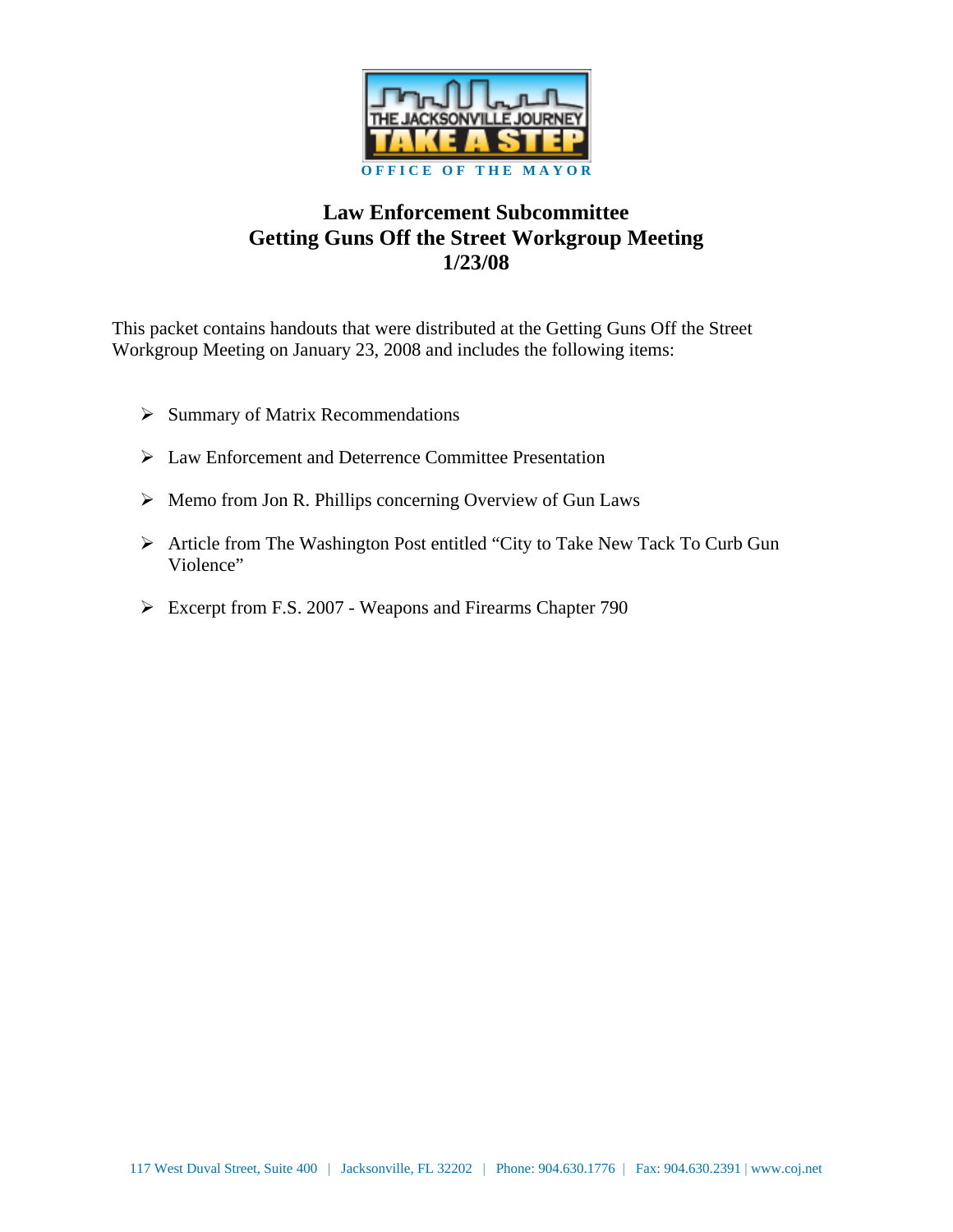#### **MEMORANDUM**

TO: Guns Sub-sub-committee

**FROM:** Jon R. Phillips

DATE:  $1 - 22 - 8$ 

RE: Overview of gun laws.

I have been asked to provide an overview of applicable gun laws. Much of what follows in terms of factual information is the work product of Howard Maltz. The opinions expressed are mine alone. I have made no attempt to provide a comprehensive summary of federal gun laws. The federal laws are enforceable by the U.S. Attorney's office and not especially amenable to any local effort to change in the short term. Assisting the federal government in the enforcement of federal gun laws should certainly be a high priority for local law enforcement. Further, more knowledge about the federal gun laws would be more appropriately acquired from subject matter experts from the federal government. It is true that there are many occasions on which the federal government has significant advantages over local forces in prosecuting gun crimes. These advantages, however, tend to be derived from the superiority of the federal criminal system in general (from a prosecutor's point of view) versus the procedures in state court. State court felony defendants are free to depose all the prosecution's witnesses and are also entitled to virtually open file discovery. Federal defendants cannot take depositions and get much more limited discovery, and frequently later in the proceedings. Certain crimes, such as conspiracy, are also easier to prove in federal court versus state court. Nevertheless, the U.S. attorney's offices could not ever be expected to take over the bulk of felony prosecutions in our jurisdiction for reasons of limited resources.

The primary group of laws with which we are concerned are State of Florida statutes. There are, of course, a few local ordinances that address the subject of guns. However, local ordinances are limited with regard to preventing gun crime in that no local ordinance can have a penalty greater than the penalties for misdemeanors. These local ordinances include prohibitions on firing a gun in an Urban Services District or residential area, carrying a concealed weapon, or firing a gun near occupied premises. Again, however, these largely overlap with state statutes with typically harsher potential penalties.

The Florida Statutes with respect to gun crimes are extensive. Most of the more egregious types of behaviors are punished as felonies, assuming that the perpetrators were to be arrested and successfully prosecuted. On the other hand, Florida laws are permissive with respect to the possession and carrying of firearms by those who are not convicted felons or actively engaged in criminality while carrying a gun. Crimes in Florida are classified into different degree felonies and misdemeanors, with their commensurate maximum penalties stated as follows: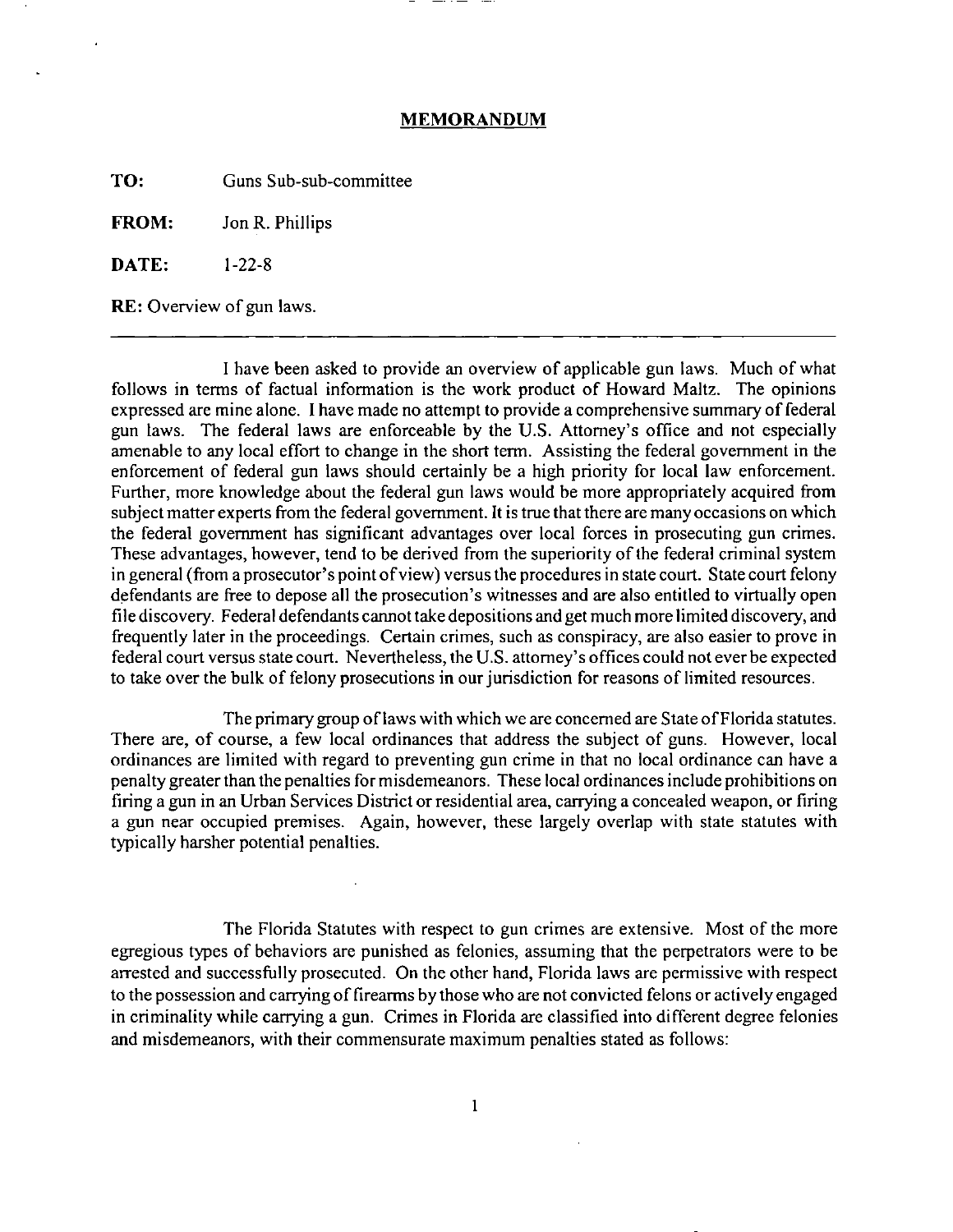Second Degree Misdemeanor- up to 60 days in jail First Degree Misdemeanor- up to one year in jail Third Degree Felony- punishable up to 5 years in prison Second Degree Felony- punishable up to 15 years in prison First Degree Felony- punishable up to 30 years in prison First Degree Felony Punishable by Life- Up to life in prison Life Felony- Up to life in prison Capital Felony- Mandatory Life Imprisonment or Death (limited to First Degree murder)

Minimum mandatory sentences for use of a firearm are discussed below as well. In addition, any crime, in which use of a firearm is not an essential element, is enhanced up one degree for the use or possession of the firearm during the commission of the felony, thus increasing the potential maximum penalty. For example, possession of cocaine is a third degree felony; possession of cocaine while armed with a firearm is a second degree felony, which changes the potential penalty from 5 years in prison to 15.

The most common firearm offenses are stated below:

Carrying a Concealed Firearm-Third Degree Felony

Use of a Firearm in the Commission of a Felony - Second Degree Felony (unless previously convicted of such offense before, in which case it becomes a first degree felony).

Improper exhibition of a firearm- first degree misdemeanor. (Improper meaning careless, rude, angry, or threatening manner.) (It is unknown why this should only be a misdemeanor.)

Improper (careless or threatening) exhibition of a firearm at a school (or at a school sponsored event)-- third degree felony

Possession of a firearm on school grounds-third degree felony

Discharge of firearm on school grounds-second degree felony

Discharge of firearm in public-first degree misdemeanor

Discharge of firearm from a car within 1000' of a person-second degree felony

Use of firearm while under the influence of alcohol- second degree misdemeanor

Furnishing a firearm to a minor-third degree felony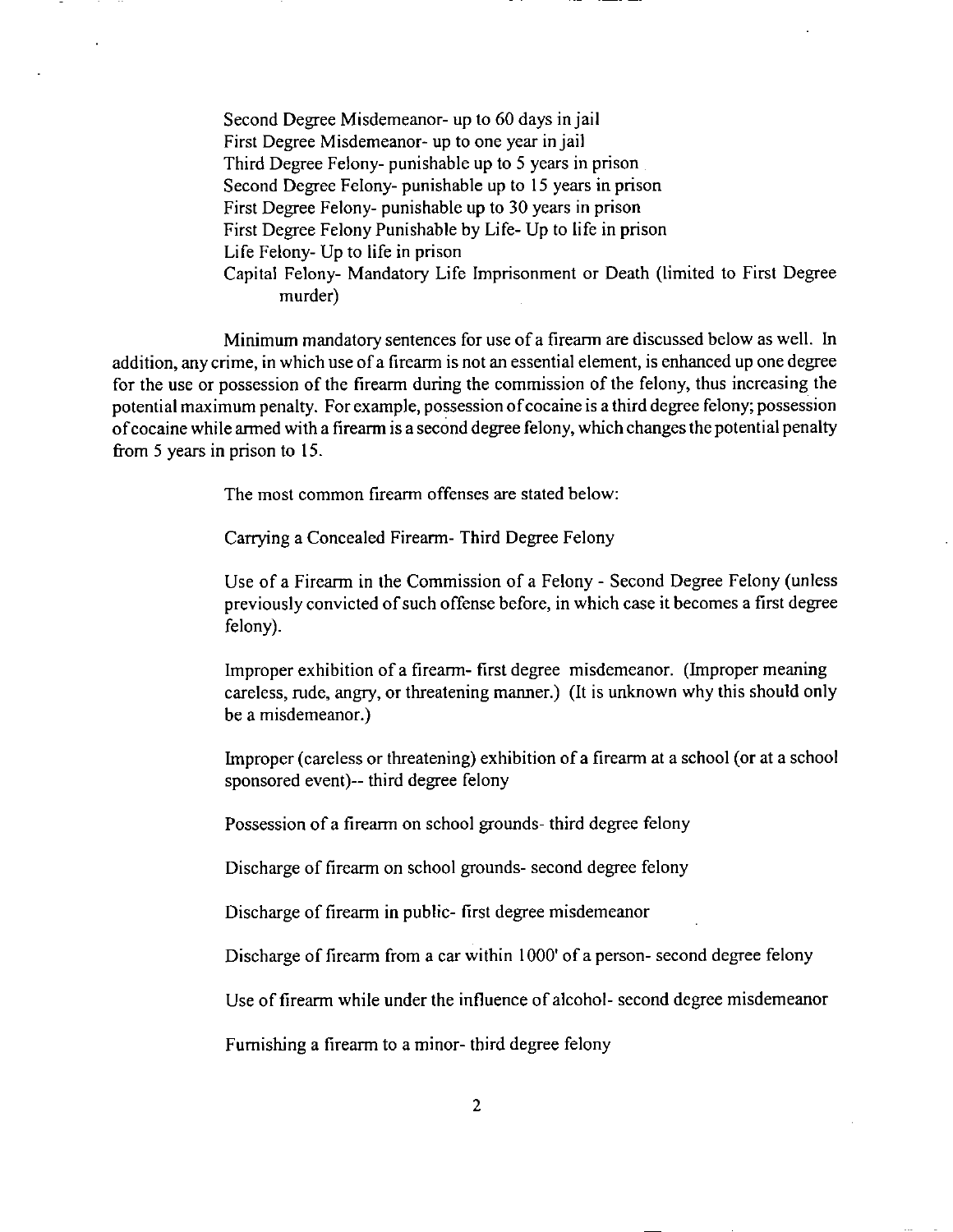Shooting into buildings, dwellings or vehicles- second degree felony

Possession of short barreled shotgun or rifle-second degree felony

Possession of firearm by convicted felon-second degree felony

Possession of a firearm by person against whom domestic violence injunction has been issued- first degree misdemeanor.

Possession of firearm by violent career criminal- first degree felony

Possession of firearm with altered serial number- first degree misdemeanor

Possession of prohibited ammunition-third degree felony

In addition to the above-referenced firearms offenses, Florida imposes certain minimum mandatory prison sentences for the use of a firearm during certain enumerated felonies. This law, commonly referred to as the "10/20/life law" provides that if a person is convicted of an offense enumerated in Florida Statutes, section 775.087(2)(a)(1) in which he/she possessed a firearm, he/she shall be sentenced to a minimum mandatory term of 10 years in prison(except for persons convicted of aggravated assault, possession of a firearm by a convicted felon, or burglary to a conveyance, in which case the minimum mandatory sentence is 3 years). If said person is convicted of an enumerated offense and discharged the firearm during the commission thereof, he/she shall be sentenced to a minimum mandatory sentence of 20 years in prison. If said person is convicted of an enumerated offense and discharges a firearm resulting in death or great bodily harm, they shall be sentenced to a minimum term of 25 years, not to exceed life imprisonment. (Some of these minimum mandatory terms are increased if the firearm at issue was a semi-automatic weapon with highcapacity detachable magazine).

In sum, in the opinion of the writer, although no system is perfect, it does not appear that the problem of guns on the streets is caused by the lack of gun laws, nor by the unavailability of harsh punishment for those who are convicted of gun crimes.

By contrast, Florida law is permissive with regard to owning and possession firearms. Even without a concealed weapons permit, it is legal to carry a firearm in one's car, if the gun is securely encased. With a carry permit, one can carry a gun to most places. The exceptions are: To a place of nuisance, a jail, a courthouse, a polling place, a government meeting, a school, college or professional athletic event not related to firearms, a school administration building, a bar or lounge, a school, or on a plane. (There are others, and exceptions to the exceptions, not pertinent here.) There are restrictions on obtaining a carry permit, but even people who have been found guilty of drug or alcohol offenses remain eligible if the criminal problems were more than 3 years previous.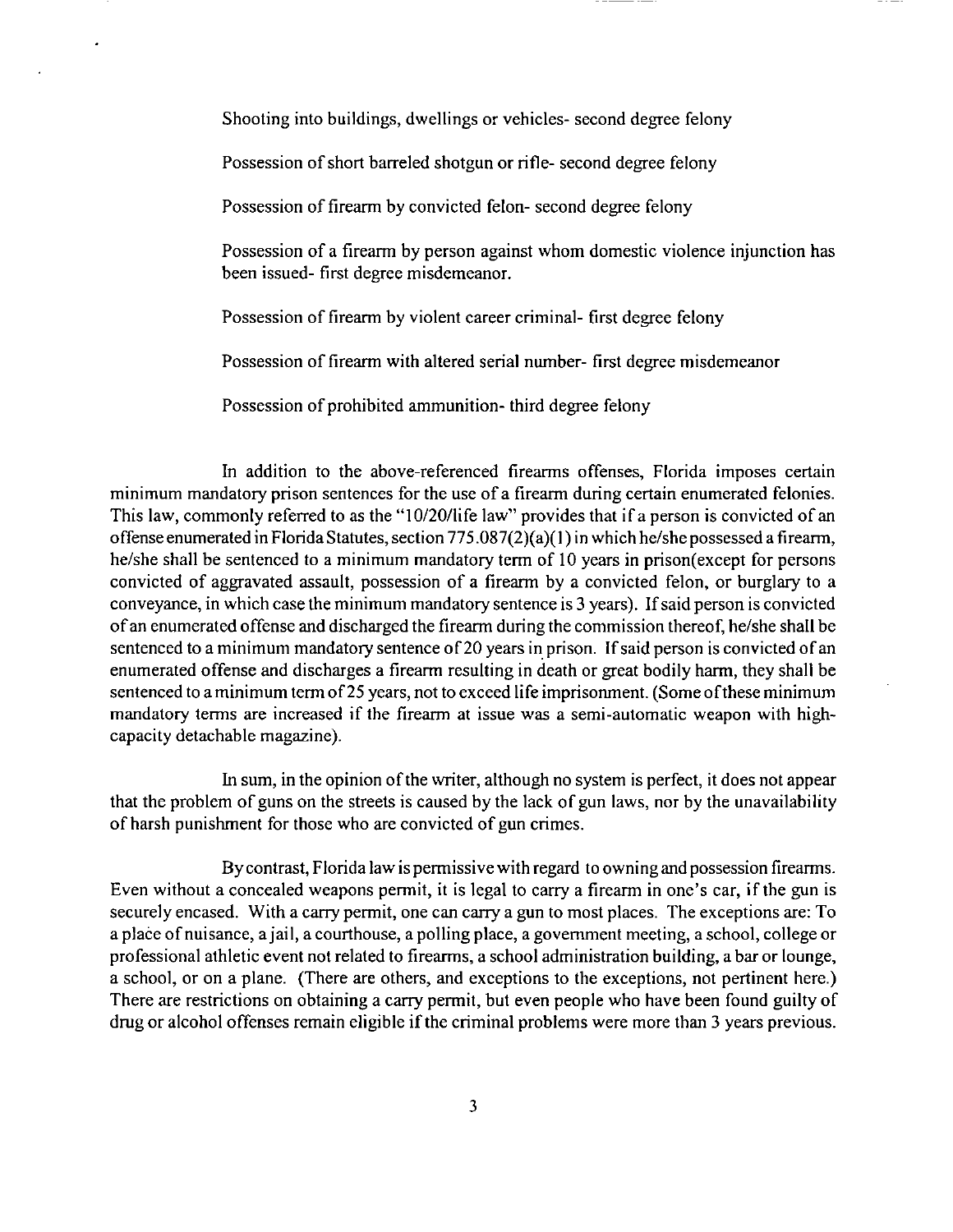There is no longer any ability to or requirement that one register one's firearms with<br>the police. In fact, for the JSO to keep a list of those who lawfully possess weapons would be illegal. See F.S. 790.335.

G:\Tort\JPhillips\Gun crimes.mem.wpd

 $\bar{\mathbf{z}}$ 

 $\hat{\mathbf{r}}$ 

 $\ddot{\phantom{0}}$ 

 $\mathcal{L}^{\mathcal{A}}$ 

 $\epsilon$ 

 $\mathcal{A}$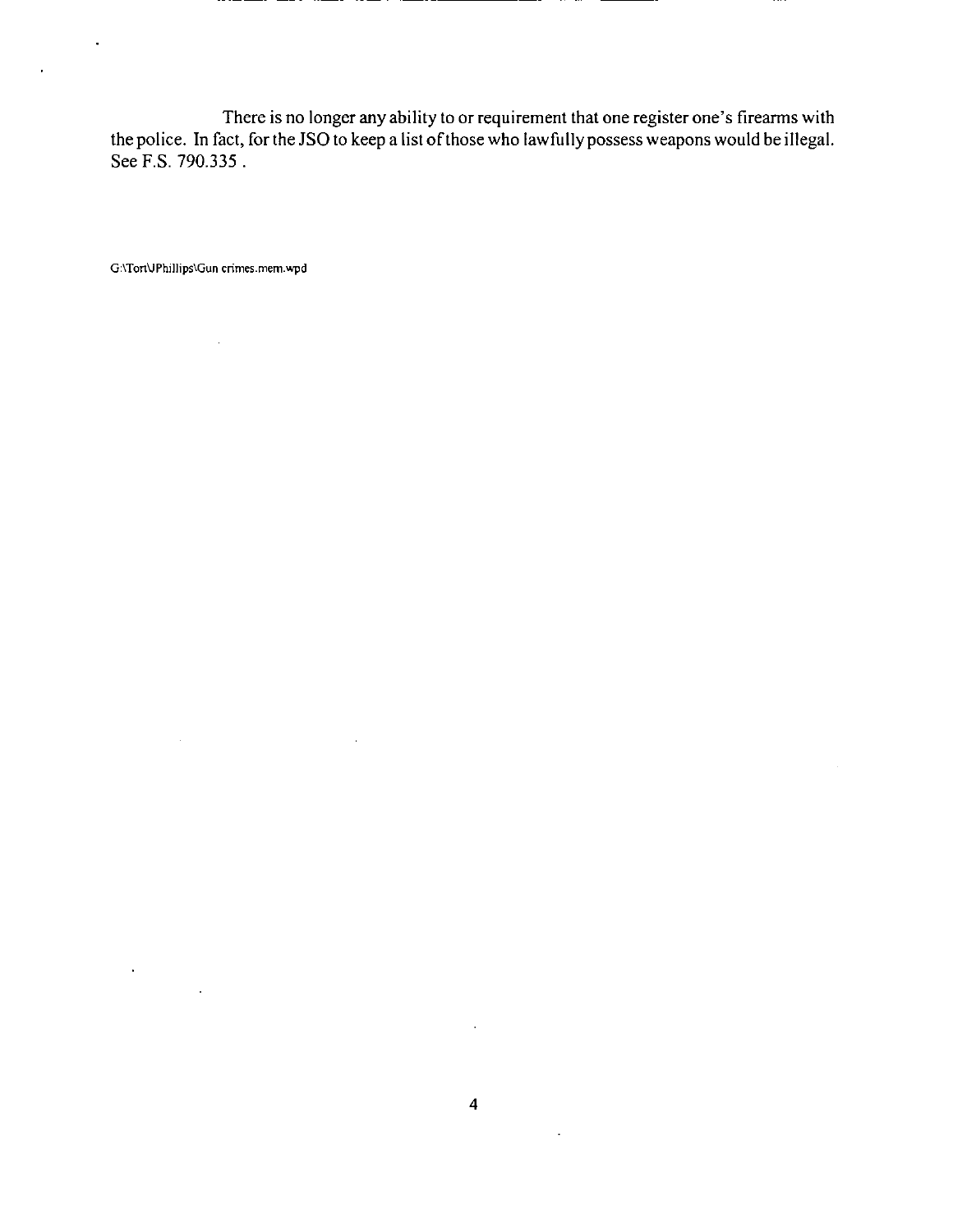# **City to Take New Tack To Curb Gun Violence**

Philadelphia's Mayor-Elect Vows Tough Measures

**Disproportionate Toll** 

The homicide rate among

young black men is about

nine times higher than the

1993: 183.5

rate among young white men.

Homicide victims per 100,000 population

**Black** 

males

Age 18-24

White males

Age 18-24

'95

'90

**SOURCE: Bureau of Justice Statistics** 

102

 $'05'$ 

'00

THE WASHINGTON POST

'By Darryl Fears Washington Post Staff Writer

PHILADELPHIA - The incoming mayor of this city is proposing a comprehensive plan of aggressive police tactics, including limiting the movement of people in highcrime neighborhoods and directing officers to increase searches of people on the street for illegal weapons, all in a desperate effort to curtail gun violence and stop the slayings of young black men.

Mayor-elect Michael Nutter, angered by the brazen shooting of a police officer and a persistently high number of killings that threatens to top 400 for a second consecutive year, has vowed to declare a crime emergency as soon as he enters office Jan. 7. Nutter also plans to bring the police force to full strength for the first time in years, saturate high-crime communities with officers, limit or prohibit street gatherings and establish curfews in those neighborhoods.

The mayor also wants to change municipal employment practices to give former

200

150

100

50

96.7

16.2

'80

-85

\*Latest figures available

prisoners a better shot at being hired by the city, and he wants to give a threeyear tax credit to businesses that hire ex-offenders

'Last year, 406 people were killed, 70 percent of them black men," Nutter said in an interview. "If it were anything else, an explosion or a health outbreak, the federal government would have our city on lockdown trying to find out what's going on with agencies we haven't even heard of.

"But it's one homicide here, one there - people doing bad things to each other," said Nutter, a former city council member. 'It's ripping the heart out of the city. It's damaging the morale of the city. It's damaging all of us.

Nutter said the killing of police officer Charles "Chuck" Cassidy in a Dunkin' Donuts in north Philadelphia in late October angered residents and high-

lighted the need for tough reforms.

The shooting  $-$  I call it the assassination of police officer Chuck Cassidy has transcended the issue of race, and put the prob-



**BY MARX STEHLE - ASSOCIATED PRESS** 

Philadelphia Mayor-elect Michael Nutter says he plans to declare a crime emergency.

lem out there so that everyone in Philadelphia could understand it," Nutter said. "We need to stop the violence and instill respect

for human life. In many cases, those guys don't value their own lives."

Parts of Nutter's proposal have been used in other cities to reduce crime. The District of Columbia has employed curfews in the past. Aggressive "stop and frisk" tactics have been put into place in Los Angeles, Pittsburgh, Indianapolis and Minneapolis. Philadelphia itself has resorted to limiting the movement of people in some high-crime areas, though the policy has been used only on a temporary basis.

"It's hard to tell how big Nutter plans to make this," said Stephanos Bibas, a law professor at the University of Pennsylvania Law School and a former federal prosecutor in Manhattan. "Philadelphia is just getting around to the strategies that New York was using 15 years ago and Boston

was trying to use 20 years ago. I think this could be very big. I think it's a lot bigger than anything Philadelphia has done before."

The mayor's plans, which will be imple-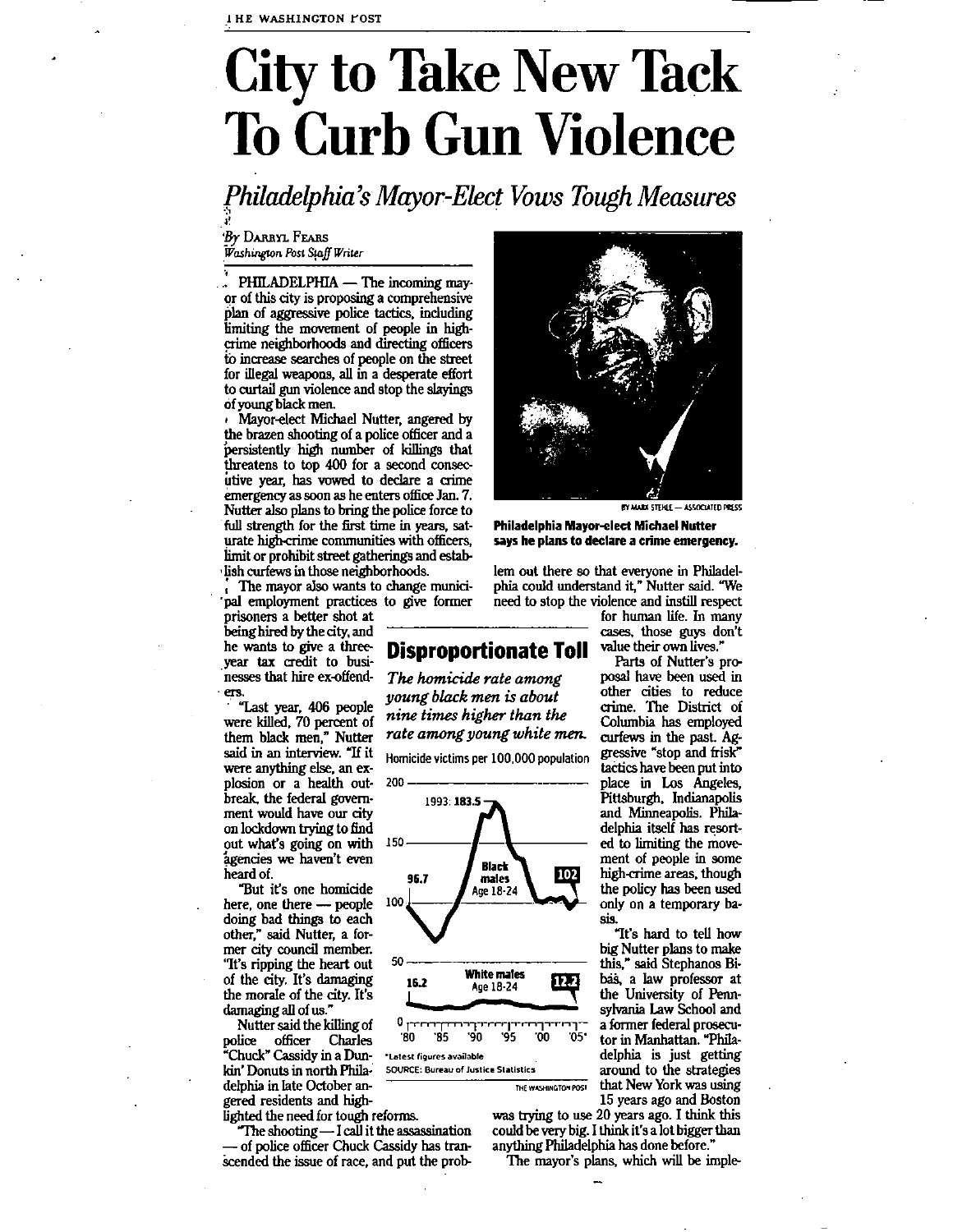

Police walk residents through a crime scene in north Philadelphia. The city has experienced a surge in gun violence in recent years.

mented by former D.C. police chief Charles H. Ramsey, whom Nutter appointed to head the Philadelphia force, are among the city's efforts to cut into the stubbornly high homicide rate among African American men in their late teens and early 20s.

While the rate among black men age 18 to 24 has dropped dramatically from the highs of the early 1990s during the height of the urban crack war, the group's homicide rate is still about nine times higher than the rate among white men of the same age, and is far higher than the rate for any other group of black people.

In Philadelphia, homicides rose to 406 last year, an 8 percent increase from the year before, and more than 2,000 people were shot. Police are overwhelmed with cases, said Lt. Mel Williams. Eighty detectives are working on 372 cases, solved and unsolved, from this year alone. There are hundreds of such cases from previous years.

Nutter enjoyed overwhelming support during the general election, especially among black voters, earning a landslide victory. But some of his proposals have raised eyebrows among activists in a city with a checkered history in the relations between the police and the black community, a history that includes allegations of police brutality under then-Mayor Frank Rizzo and the bombing by police, at the direction of then-Mayor W. Wilson Goode, of the headquarters of a black sect known as MOVE.

But as guns continue to take the lives of young black men, a few activists said they are willing to look beyond history and give Nutter the benefit of the doubt. Dorothy Johnson-Speight, founder of a group called **PO WILL THE THEST** 

Mothers in Charge, composed of women with slain children, said the idea rubbed her the wrong way "because it could violate people's civil rights." But she added that she is willing to wait to see the results "because something has to be done."

In December 2001, Johnson-Speight's son, Khaaliq Jabbar Johnson, 24, was shot seven times by a man who had argued with him over a parking space outside his apartment. Johnson was a graduate of the University of Maryland Eastern Shore and was preparing to work with children with behavioral problems.

"I don't know if I've come to terms with it," Johnson-Speight said. "Sometimes it feels like yesterday. And it was before a holiday," forcing her to relive her son's murder every Christmas.

Johnson-Speight said she was aware of the high homicide rate among black men ages 18 to 24 and worried for her son. Death "was always my biggest fear," she said. "That June, when he turned 24, I thought he had made it. Within six months, he was murdered."

Nutter's proposal is not the only idea being put forward to stem the carnage among young black men. A pair of black activists has put out a call to 10,000 black men to step forward and become mentors, big brothers and community observers on the lookout for bad behavior.

The movement, "A Call to Action: 10,000 Men: It's A New Day,' " was spearheaded by



EY HARAZ N. GHANBARI - ASSOCIATED PRESS

Former D.C. police chief Charles H. Ramsey will become Philadelphia's police commissioner in January.

> music mogul Kenny Gamble and E. Steven Collins, a local radio personality. It has been endorsed by comedian Bill Cosby and actor Will Smith, both Philadelphia natives, as well as by the Police Commissioner Sylvester M. Johnson.

> Hundreds of black men registered during the group's first rally in October, and they continue to sign up online, said the group's spokesman, Norm Bond.

> "America has to wake up to the fact that there's a cancer in our society that's showing itself in the urban center and suburbia." Gamble said. "There's a war going on in America, and it's fueled by a lack of education, a lack of jobs and a lack of concern."

> Collins explained his involvement. "I know as a black man I'm not doing enough," he said. "This whole effort is to get African Americans off the couch. Who cares if the [Philadelphia] Eagles win or lose? We've had enough."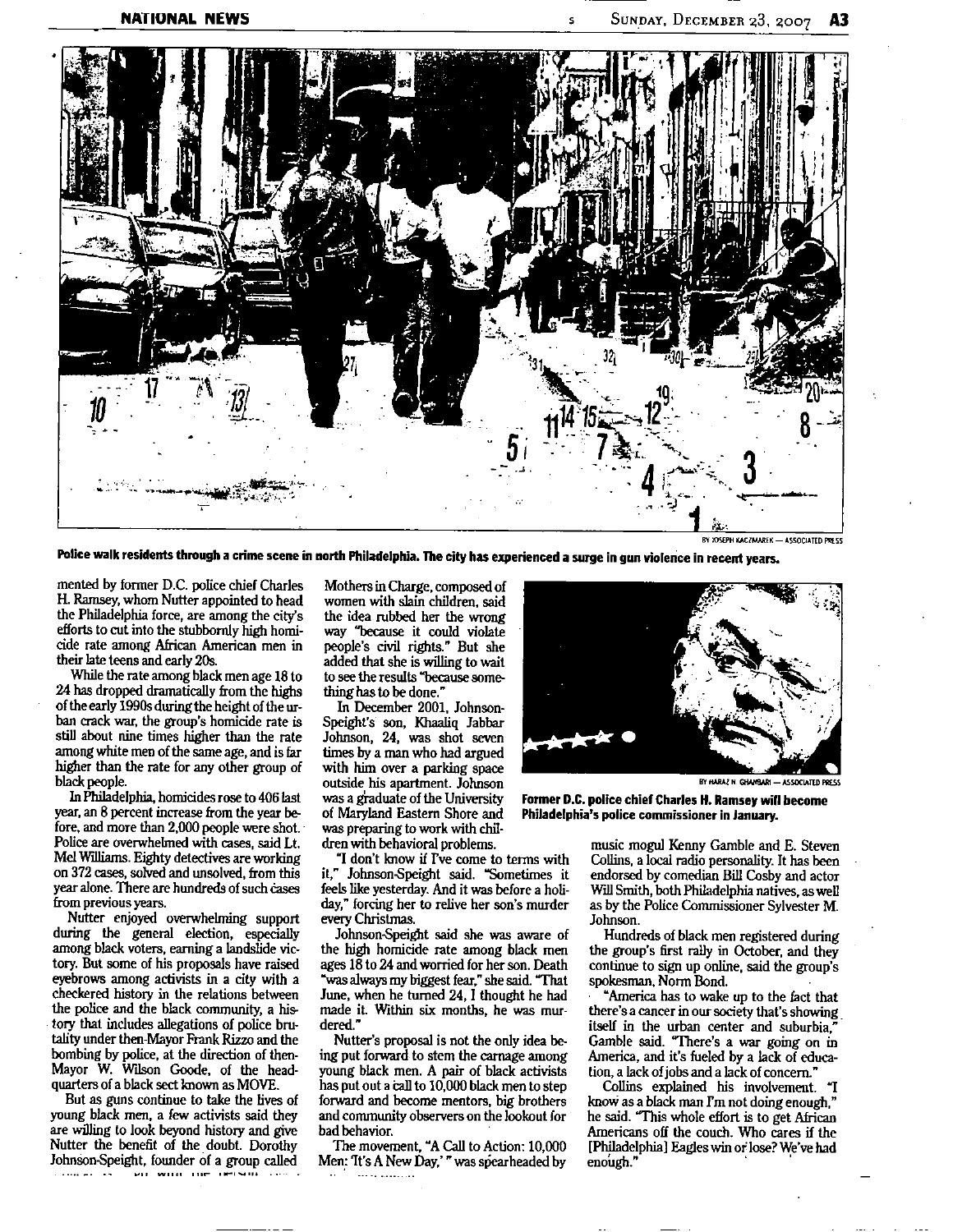# The 2007 Florida Statutes

# **CHAPTER 790**

# **WEAPONS AND FIREARMS**

790.001 Definitions.

790.01 Carrying concealed weapons.

790.015 Nonresidents who are United States citizens and hold a concealed weapons license in another state; reciprocity.

790.02 Officer to arrest without warrant and upon probable cause.

790.051 Exemption from licensing requirements; law enforcement officers.

790.052 Carrying concealed firearms; off-duty law enforcement officers.

790.053 Open carrying of weapons.

790.054 Prohibited use of self-defense weapon or device against law enforcement officer; penalties.

790.06 License to carry concealed weapon or firearm.

790.0601 Public records exemption for concealed weapons.

790.061 Judges and justices; exceptions from licensure provisions.

790.065 Sale and delivery of firearms.

790.0655 Purchase and delivery of handguns; mandatory waiting period; exceptions; penalties.

790.07 Persons engaged in criminal offense, having weapons.

790.08 Taking possession of weapons and arms; reports; disposition; custody.

790.09 Manufacturing or selling slungshot.

790.10 Improper exhibition of dangerous weapons or firearms.

790.115 Possessing or discharging weapons or firearms at a school-sponsored event or on school property prohibited; penalties; exceptions.

790.145 Crimes in pharmacies; possession of weapons; penalties.

790.15 Discharging firearm in public.

790.151 Using firearm while under the influence of alcoholic beverages, chemical substances, or controlled substances; penalties.

790.153 Tests for impairment or intoxication; right to refuse.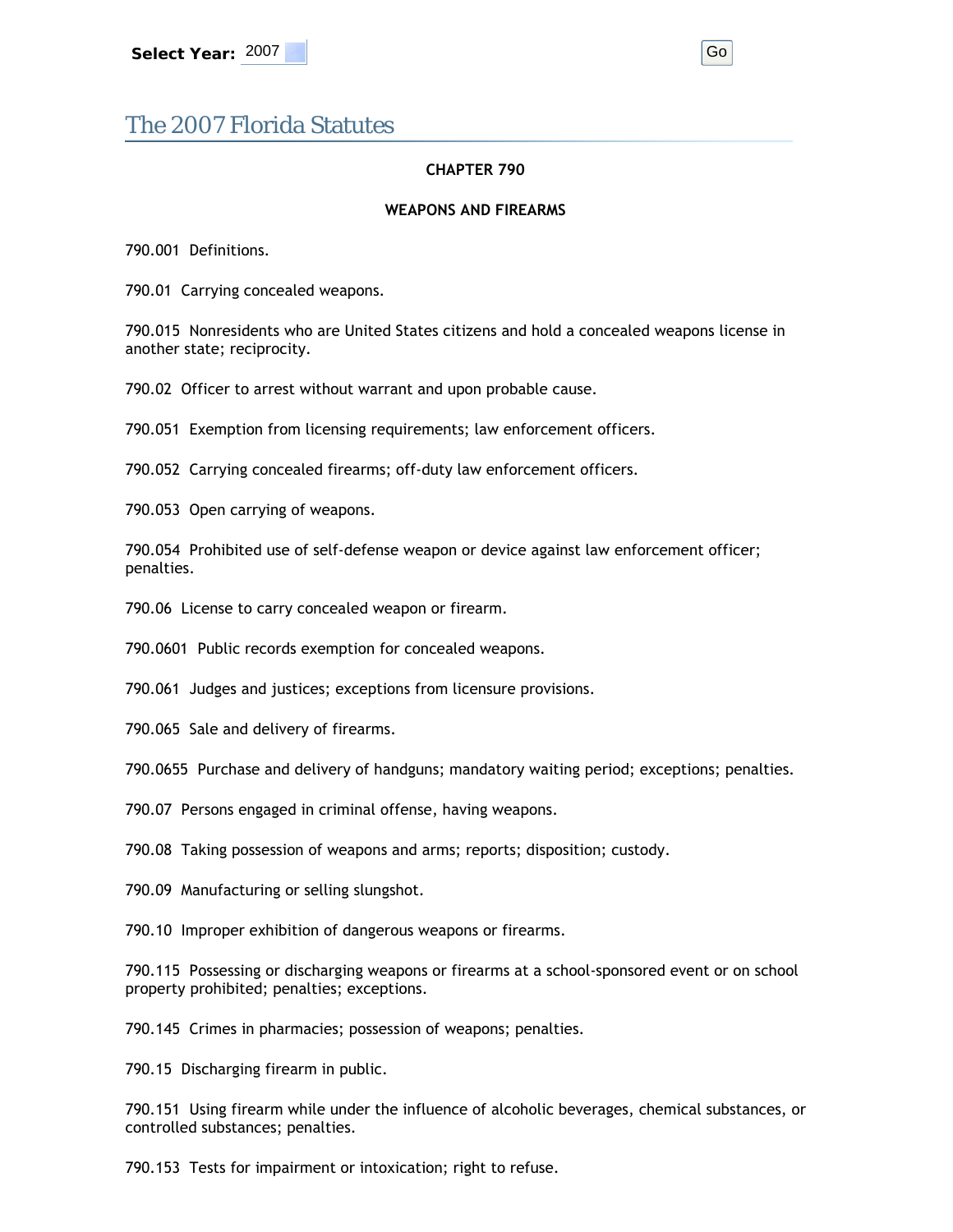790.155 Blood test for impairment or intoxication in cases of death or serious bodily injury; right to use reasonable force.

790.157 Presumption of impairment; testing methods.

790.16 Discharging machine guns; penalty.

790.161 Making, possessing, throwing, projecting, placing, or discharging any destructive device or attempt so to do, felony; penalties.

790.1612 Authorization for governmental manufacture, possession, and use of destructive devices.

790.1615 Unlawful throwing, projecting, placing, or discharging of destructive device or bomb that results in injury to another; penalty.

790.162 Threat to throw, project, place, or discharge any destructive device, felony; penalty.

790.163 False report about planting bomb, explosive, or weapon of mass destruction; penalty.

790.164 False reports concerning planting a bomb, explosive, or weapon of mass destruction in, or committing arson against, state-owned property; penalty; reward.

790.165 Planting of "hoax bomb" prohibited; penalties.

790.166 Manufacture, possession, sale, delivery, display, use, or attempted or threatened use of a weapon of mass destruction or hoax weapon of mass destruction prohibited; definitions; penalties.

790.169 Juvenile offenders; release of names and addresses.

790.17 Furnishing weapons to minors under 18 years of age or persons of unsound mind and furnishing firearms to minors under 18 years of age prohibited.

790.173 Legislative findings and intent.

790.174 Safe storage of firearms required.

790.175 Transfer or sale of firearms; required warnings; penalties.

790.18 Sale or transfer of arms to minors by dealers.

790.19 Shooting into or throwing deadly missiles into dwellings, public or private buildings, occupied or not occupied; vessels, aircraft, buses, railroad cars, streetcars, or other vehicles.

790.22 Use of BB guns, air or gas-operated guns, or electric weapons or devices by minor under 16; limitation; possession of firearms by minor under 18 prohibited; penalties.

790.221 Possession of short-barreled rifle, short-barreled shotgun, or machine gun; penalty.

790.225 Ballistic self-propelled knives; unlawful to manufacture, sell, or possess; forfeiture; penalty.

790.23 Felons and delinquents; possession of firearms, ammunition, or electric weapons or devices unlawful.

790.233 Possession of firearm or ammunition prohibited when person is subject to an injunction against committing acts of domestic violence; penalties.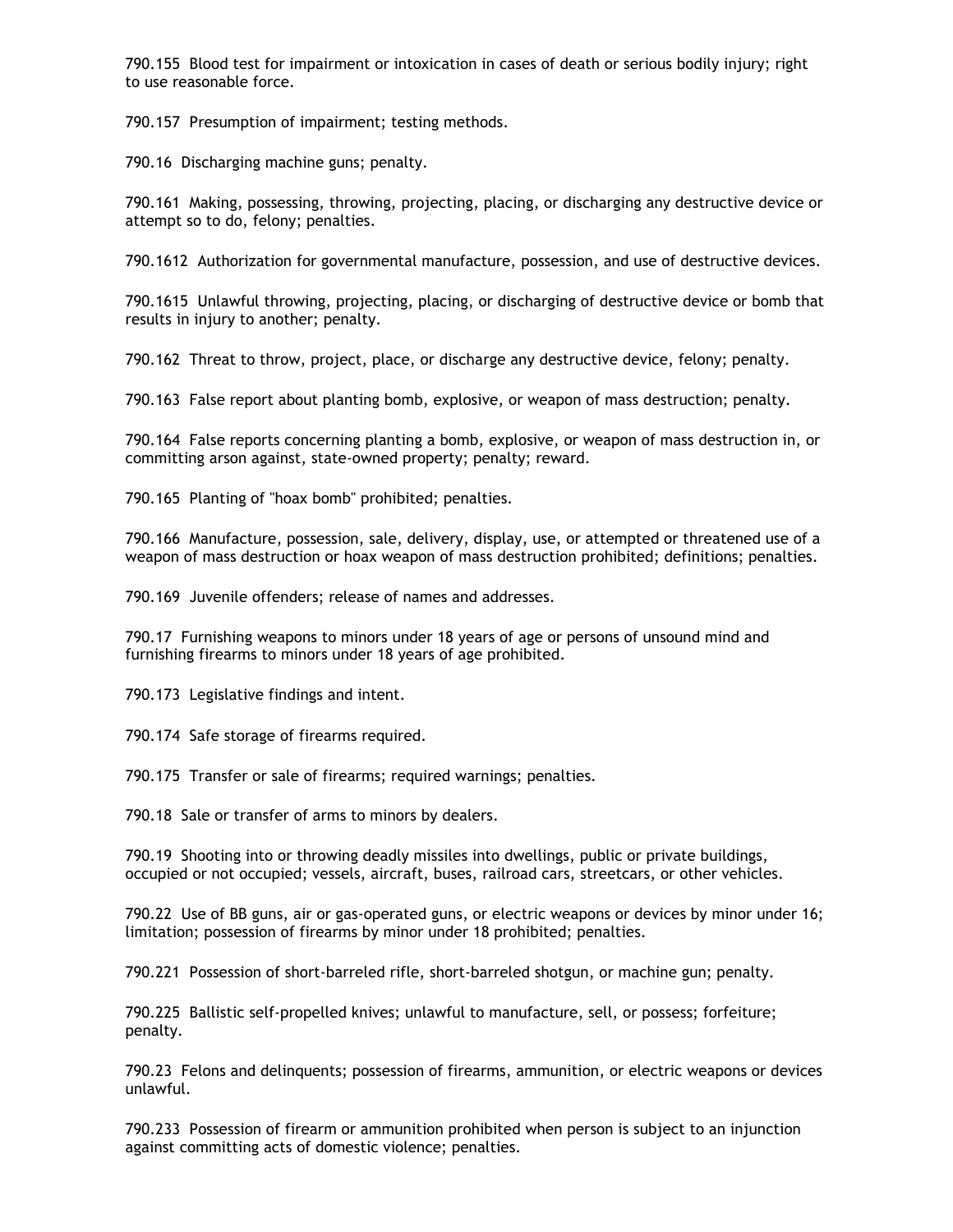790.235 Possession of firearm or ammunition by violent career criminal unlawful; penalty.

790.24 Report of medical treatment of certain wounds; penalty for failure to report.

790.25 Lawful ownership, possession, and use of firearms and other weapons.

790.256 Public service announcements.

790.27 Alteration or removal of firearm serial number or possession, sale, or delivery of firearm with serial number altered or removed prohibited; penalties.

790.28 Purchase of rifles and shotguns in contiguous states.

790.29 Paramilitary training; teaching or participation prohibited.

790.31 Armor-piercing or exploding ammunition or dragon's breath shotgun shells, bolo shells, or flechette shells prohibited.

790.33 Field of regulation of firearms and ammunition preempted.

790.331 Prohibition of civil actions against firearms or ammunition manufacturers, firearms trade associations, firearms or ammunition distributors, or firearms or ammunition dealers.

790.333 Sport shooting and training range protection; liability; claims, expenses, and fees; penalties; preemption; construction.

790.335 Prohibition of registration of firearms.

790.336 Lists, records, or registries to be destroyed.

**790.001 Definitions.**--As used in this chapter, except where the context otherwise requires:

(1) "Antique firearm" means any firearm manufactured in or before 1918 (including any matchlock, flintlock, percussion cap, or similar early type of ignition system) or replica thereof, whether actually manufactured before or after the year 1918, and also any firearm using fixed ammunition manufactured in or before 1918, for which ammunition is no longer manufactured in the United States and is not readily available in the ordinary channels of commercial trade.

(2) "Concealed firearm" means any firearm, as defined in subsection (6), which is carried on or about a person in such a manner as to conceal the firearm from the ordinary sight of another person.

(3)(a) "Concealed weapon" means any dirk, metallic knuckles, slungshot, billie, tear gas gun, chemical weapon or device, or other deadly weapon carried on or about a person in such a manner as to conceal the weapon from the ordinary sight of another person.

(b) "Tear gas gun" or "chemical weapon or device" means any weapon of such nature, except a device known as a "self-defense chemical spray." "Self-defense chemical spray" means a device carried solely for purposes of lawful self-defense that is compact in size, designed to be carried on or about the person, and contains not more than two ounces of chemical.

(4) "Destructive device" means any bomb, grenade, mine, rocket, missile, pipebomb, or similar device containing an explosive, incendiary, or poison gas and includes any frangible container filled with an explosive, incendiary, explosive gas, or expanding gas, which is designed or so constructed as to explode by such filler and is capable of causing bodily harm or property damage; any combination of parts either designed or intended for use in converting any device into a destructive device and from which a destructive device may be readily assembled; any device declared a destructive device by the Bureau of Alcohol, Tobacco, and Firearms; any type of weapon which will, is designed to, or may readily be converted to expel a projectile by the action of any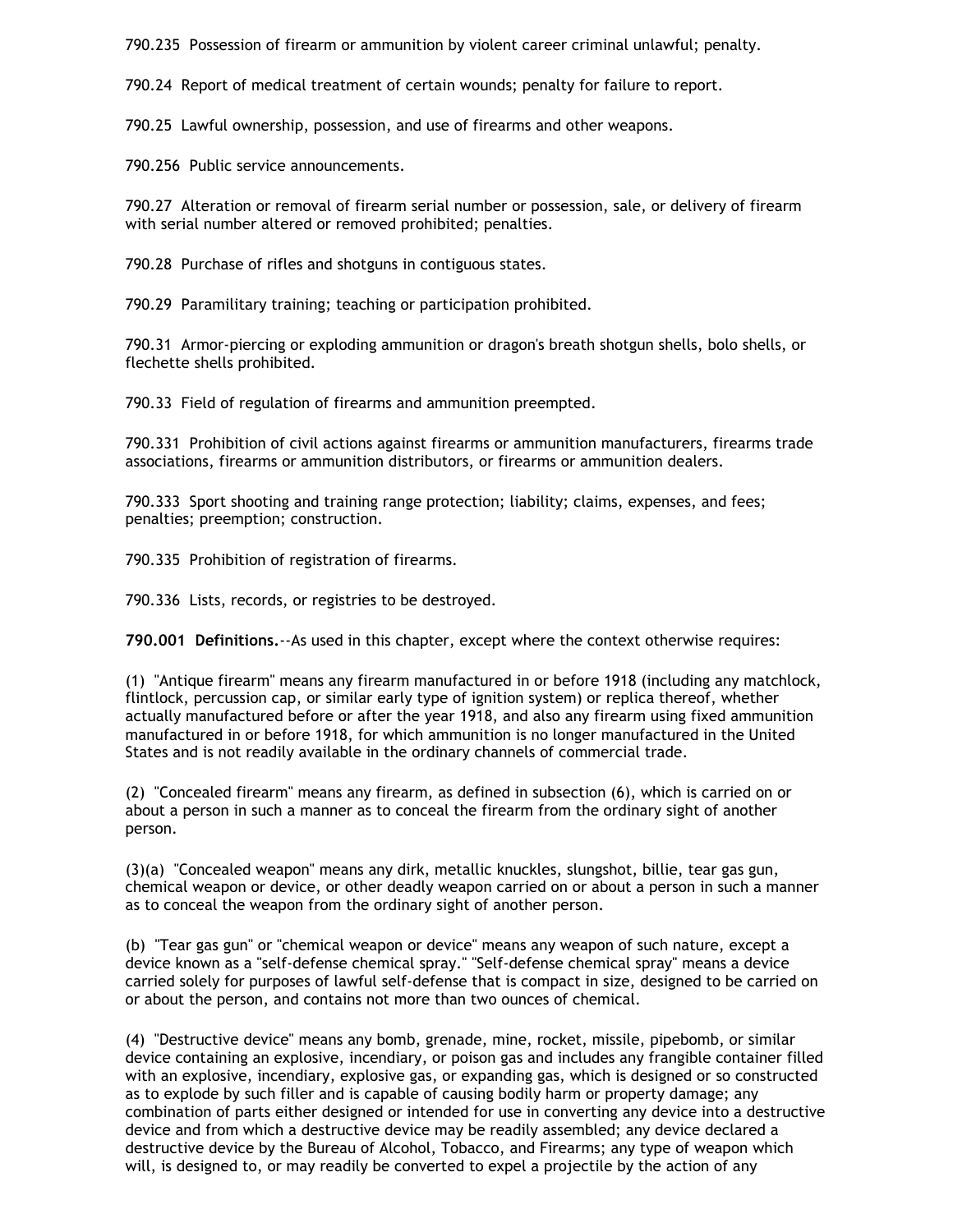explosive and which has a barrel with a bore of one-half inch or more in diameter; and ammunition for such destructive devices, but not including shotgun shells or any other ammunition designed for use in a firearm other than a destructive device. "Destructive device" does not include:

(a) A device which is not designed, redesigned, used, or intended for use as a weapon;

(b) Any device, although originally designed as a weapon, which is redesigned so that it may be used solely as a signaling, line-throwing, safety, or similar device;

(c) Any shotgun other than a short-barreled shotgun; or

(d) Any nonautomatic rifle (other than a short-barreled rifle) generally recognized or particularly suitable for use for the hunting of big game.

(5) "Explosive" means any chemical compound or mixture that has the property of yielding readily to combustion or oxidation upon application of heat, flame, or shock, including but not limited to dynamite, nitroglycerin, trinitrotoluene, or ammonium nitrate when combined with other ingredients to form an explosive mixture, blasting caps, and detonators; but not including:

(a) Shotgun shells, cartridges, or ammunition for firearms;

(b) Fireworks as defined in s. 791.01;

(c) Smokeless propellant powder or small arms ammunition primers, if possessed, purchased, sold, transported, or used in compliance with s. 552.241;

(d) Black powder in quantities not to exceed that authorized by chapter 552, or by any rules adopted thereunder by the Department of Financial Services, when used for, or intended to be used for, the manufacture of target and sporting ammunition or for use in muzzle-loading flint or percussion weapons.

The exclusions contained in paragraphs (a)-(d) do not apply to the term "explosive" as used in the definition of "firearm" in subsection (6).

(6) "Firearm" means any weapon (including a starter gun) which will, is designed to, or may readily be converted to expel a projectile by the action of an explosive; the frame or receiver of any such weapon; any firearm muffler or firearm silencer; any destructive device; or any machine gun. The term "firearm" does not include an antique firearm unless the antique firearm is used in the commission of a crime.

(7) "Indictment" means an indictment or an information in any court under which a crime punishable by imprisonment for a term exceeding 1 year may be prosecuted.

(8) "Law enforcement officer" means:

(a) All officers or employees of the United States or the State of Florida, or any agency, commission, department, board, division, municipality, or subdivision thereof, who have authority to make arrests;

(b) Officers or employees of the United States or the State of Florida, or any agency, commission, department, board, division, municipality, or subdivision thereof, duly authorized to carry a concealed weapon;

(c) Members of the Armed Forces of the United States, the organized reserves, state militia, or Florida National Guard, when on duty, when preparing themselves for, or going to or from, military duty, or under orders;

(d) An employee of the state prisons or correctional systems who has been so designated by the Department of Corrections or by a warden of an institution;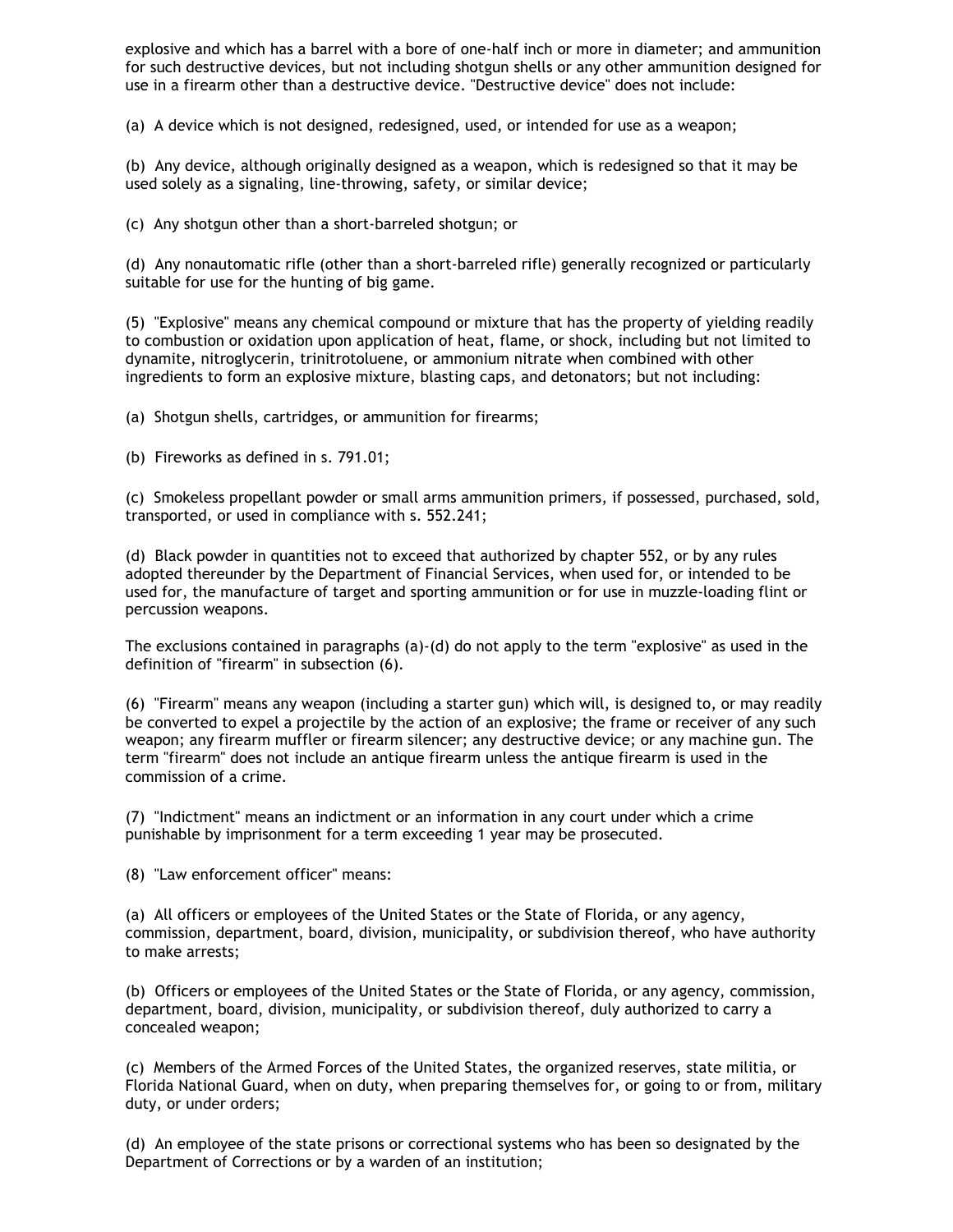(e) All peace officers;

(f) All state attorneys and United States attorneys and their respective assistants and investigators.

(9) "Machine gun" means any firearm, as defined herein, which shoots, or is designed to shoot, automatically more than one shot, without manually reloading, by a single function of the trigger.

(10) "Short-barreled shotgun" means a shotgun having one or more barrels less than 18 inches in length and any weapon made from a shotgun (whether by alteration, modification, or otherwise) if such weapon as modified has an overall length of less than 26 inches.

(11) "Short-barreled rifle" means a rifle having one or more barrels less than 16 inches in length and any weapon made from a rifle (whether by alteration, modification, or otherwise) if such weapon as modified has an overall length of less than 26 inches.

(12) "Slungshot" means a small mass of metal, stone, sand, or similar material fixed on a flexible handle, strap, or the like, used as a weapon.

(13) "Weapon" means any dirk, knife, metallic knuckles, slungshot, billie, tear gas gun, chemical weapon or device, or other deadly weapon except a firearm or a common pocketknife, plastic knife, or blunt-bladed table knife.

(14) "Electric weapon or device" means any device which, through the application or use of electrical current, is designed, redesigned, used, or intended to be used for offensive or defensive purposes, the destruction of life, or the infliction of injury.

(15) "Dart-firing stun gun" means any device having one or more darts that are capable of delivering an electrical current.

(16) "Readily accessible for immediate use" means that a firearm or other weapon is carried on the person or within such close proximity and in such a manner that it can be retrieved and used as easily and quickly as if carried on the person.

(17) "Securely encased" means in a glove compartment, whether or not locked; snapped in a holster; in a gun case, whether or not locked; in a zippered gun case; or in a closed box or container which requires a lid or cover to be opened for access.

(18) "Sterile area" means the area of an airport to which access is controlled by the inspection of persons and property in accordance with federally approved airport security programs.

(19) "Ammunition" means an object consisting of all of the following:

(a) A fixed metallic or nonmetallic hull or casing containing a primer.

- (b) One or more projectiles, one or more bullets, or shot.
- (c) Gunpowder.

All of the specified components must be present for an object to be ammunition.

**History.**--s. 1, ch. 69-306; ss. 13, 19, 35, ch. 69-106; ss. 1, 2, ch. 70-441; s. 32, ch. 73-334; s. 1, ch. 76-165; s. 12, ch. 77-120; s. 1, ch. 78-200; s. 19, ch. 79-3; s. 1, ch. 79-58; s. 1, ch. 80-112; s. 1, ch. 82-131; s. 162, ch. 83-216; s. 2, ch. 88-183; s. 43, ch. 88-381; s. 1, ch. 90-124; s. 1, ch. 90-176; s. 1, ch. 93-17; s. 1, ch. 97-72; s. 1202, ch. 97-102; s. 5, ch. 2000-161; s. 1904, ch. 2003-261; s. 1, ch. 2004-286; s. 1, ch. 2006-186; s. 1, ch. 2006-298.

**790.01 Carrying concealed weapons.**--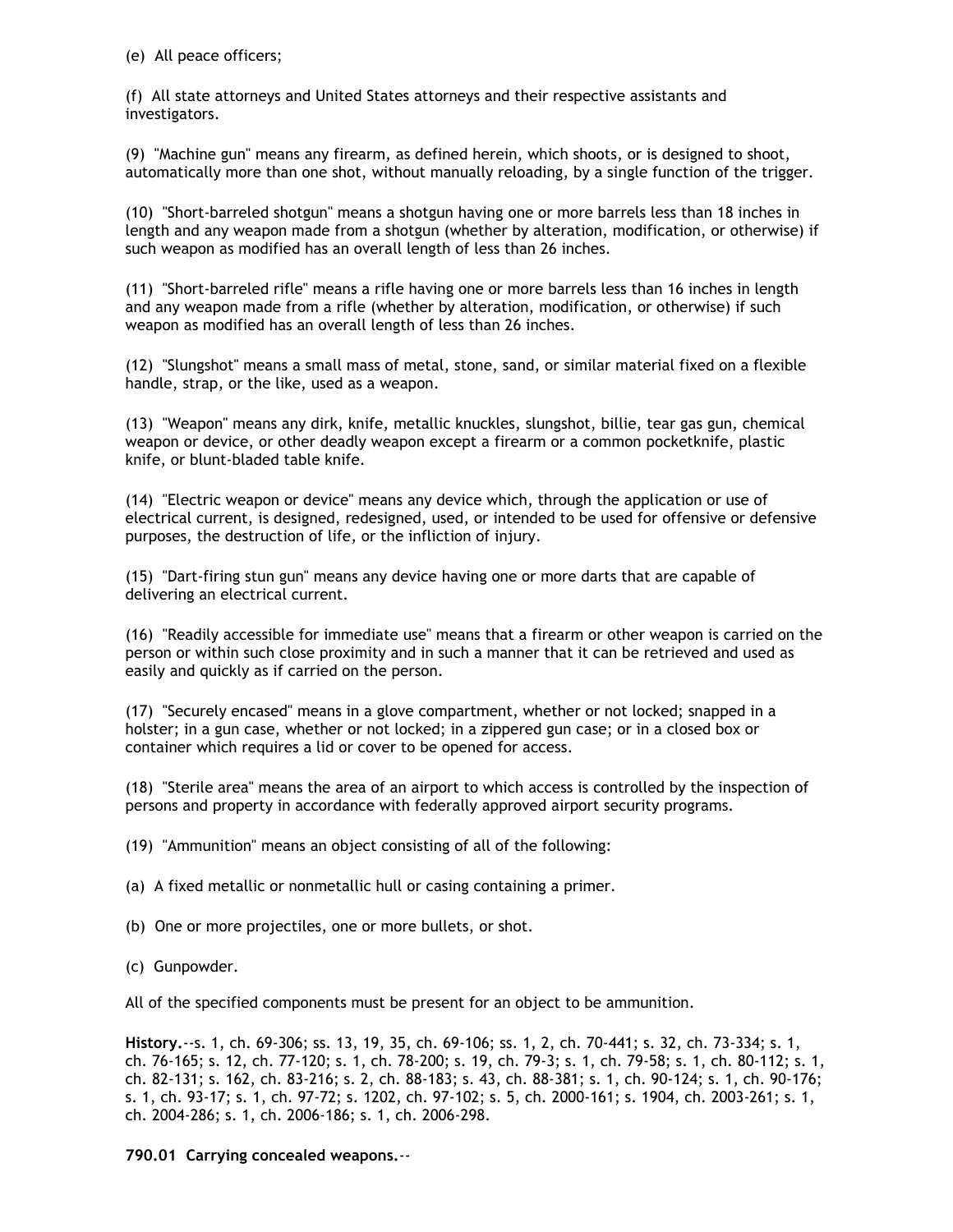(1) Except as provided in subsection (4), a person who carries a concealed weapon or electric weapon or device on or about his or her person commits a misdemeanor of the first degree, punishable as provided in s. 775.082 or s. 775.083.

(2) A person who carries a concealed firearm on or about his or her person commits a felony of the third degree, punishable as provided in s. 775.082, s. 775.083, or s. 775.084.

(3) This section does not apply to a person licensed to carry a concealed weapon or a concealed firearm pursuant to the provisions of s. 790.06.

(4) It is not a violation of this section for a person to carry for purposes of lawful self-defense, in a concealed manner:

(a) A self-defense chemical spray.

(b) A nonlethal stun gun or dart-firing stun gun or other nonlethal electric weapon or device that is designed solely for defensive purposes.

(5) This section does not preclude any prosecution for the use of an electric weapon or device, a dart-firing stun gun, or a self-defense chemical spray during the commission of any criminal offense under s. 790.07, s. 790.10, s. 790.23, or s. 790.235, or for any other criminal offense.

**History.**--s. 1, ch. 4929, 1901; GS 3262; RGS 5095; CGL 7197; s. 1, ch. 67-165; s. 2, ch. 69-306; s. 739, ch. 71-136; s. 2, ch. 76-165; s. 3, ch. 80-268; s. 2, ch. 92-183; s. 2, ch. 97-72; s. 1203, ch. 97- 102; s. 5, ch. 2004-286; s. 2, ch. 2006-298.

#### **790.015 Nonresidents who are United States citizens and hold a concealed weapons license in another state; reciprocity.**--

(1) Notwithstanding s. 790.01, a resident of the United States who is a nonresident of Florida may carry a concealed weapon or concealed firearm while in this state if the nonresident:

(a) Is 21 years of age or older; and

(b) Has in his or her immediate possession a valid license to carry a concealed weapon or concealed firearm issued to the nonresident in his or her state of residence.

(2) A nonresident is subject to the same laws and restrictions with respect to carrying a concealed weapon or concealed firearm as a resident of Florida who is so licensed.

(3) If the resident of another state who is the holder of a valid license to carry a concealed weapon or concealed firearm issued in another state establishes legal residence in this state by registering to vote, or making a statement of domicile pursuant to s. 222.17, or filing for homestead tax exemption on property in this state, the license shall remain in effect for 90 days following the date on which the holder of the license establishes legal state residence. This section applies only to nonresident concealed weapon or concealed firearm licenseholders from states that honor Florida concealed weapon or concealed firearm licenses.

**History.**--s. 1, ch. 99-132.

**790.02 Officer to arrest without warrant and upon probable cause.**--The carrying of a concealed weapon is declared a breach of peace, and any officer authorized to make arrests under the laws of this state may make arrests without warrant of persons violating the provisions of s. 790.01 when said officer has reasonable grounds or probable cause to believe that the offense of carrying a concealed weapon is being committed.

**History.**--s. 1, ch. 4929, 1901; GS 3263; RGS 5096; CGL 7198; s. 3, ch. 69-306.

**790.051 Exemption from licensing requirements; law enforcement officers.**--Law enforcement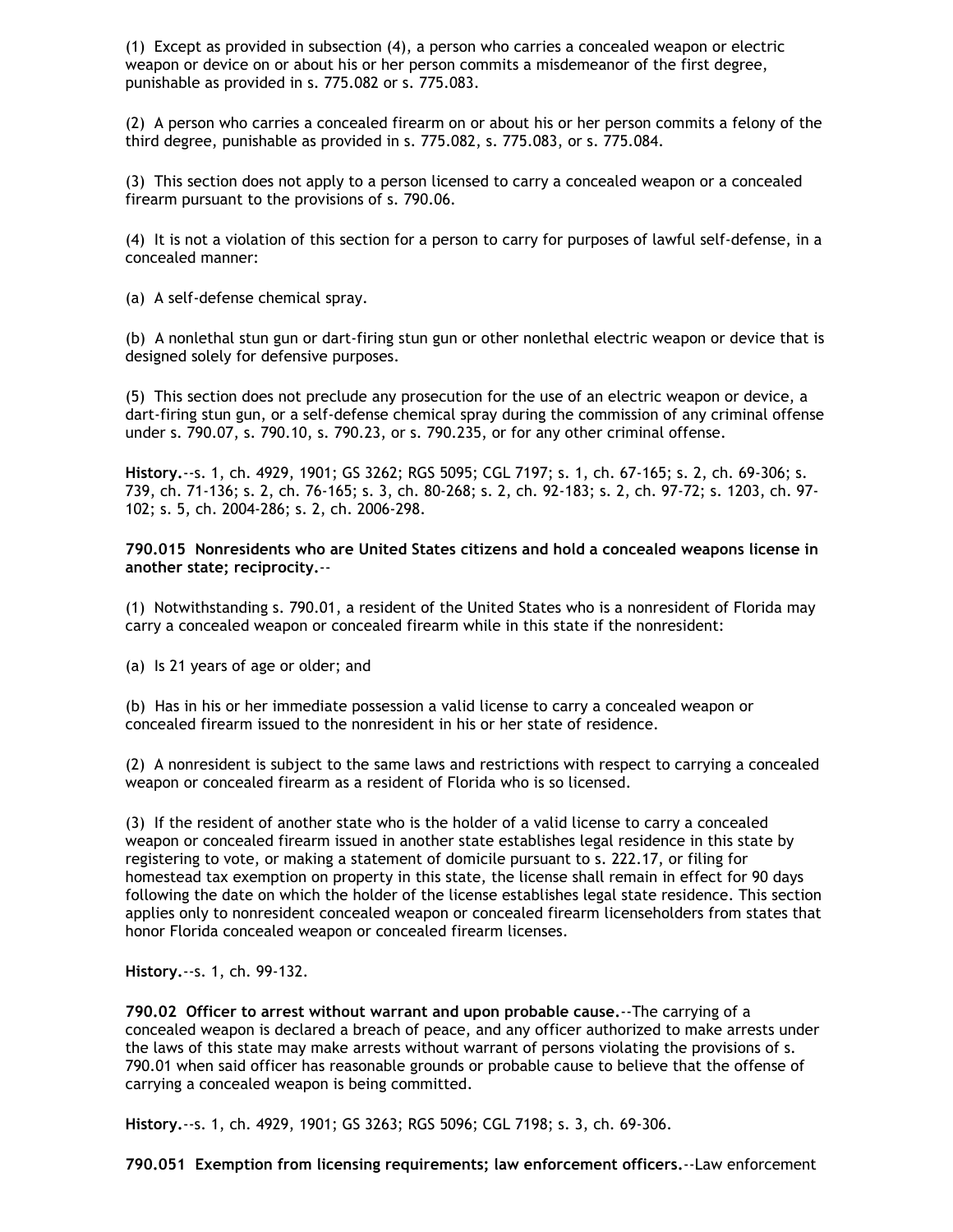officers are exempt from the licensing and penal provisions of this chapter when acting at any time within the scope or course of their official duties or when acting at any time in the line of or performance of duty.

**History.**--s. 11, ch. 69-306.

# **790.052 Carrying concealed firearms; off-duty law enforcement officers.**--

(1) All persons holding active certifications from the Criminal Justice Standards and Training Commission as law enforcement officers or correctional officers as defined in s. 943.10(1), (2), (6), (7), (8), or (9) shall have the right to carry, on or about their persons, concealed firearms, during off-duty hours, at the discretion of their superior officers, and may perform those law enforcement functions that they normally perform during duty hours, utilizing their weapons in a manner which is reasonably expected of on-duty officers in similar situations. However, nothing in this subsection shall be construed to limit the right of a law enforcement officer, correctional officer, or correctional probation officer to carry a concealed firearm off duty as a private citizen under the exemption provided in s. 790.06 that allows a law enforcement officer, correctional officer, or correctional probation officer as defined in s.  $943.10(1)$ ,  $(2)$ ,  $(3)$ ,  $(6)$ ,  $(7)$ ,  $(8)$ , or  $(9)$  to carry a concealed firearm without a concealed weapon or firearm license. The appointing or employing agency or department of an officer carrying a concealed firearm as a private citizen under s. 790.06 shall not be liable for the use of the firearm in such capacity. Nothing herein limits the authority of the appointing or employing agency or department from establishing policies limiting law enforcement officers or correctional officers from carrying concealed firearms during off-duty hours in their capacity as appointees or employees of the agency or department.

(2) The superior officer of any police department or sheriff's office or the Florida Highway Patrol, if he or she elects to direct the officers under his or her supervision to carry concealed firearms while off duty, shall file a statement with the governing body of such department of his or her instructions and requirements relating to the carrying of said firearms.

**History.**--ss. 1, 2, 3, ch. 72-84; s. 235, ch. 77-104; s. 23, ch. 79-8; s. 3, ch. 88-183; s. 4, ch. 95- 318; s. 1204, ch. 97-102.

# **790.053 Open carrying of weapons.**--

(1) Except as otherwise provided by law and in subsection (2), it is unlawful for any person to openly carry on or about his or her person any firearm or electric weapon or device.

(2) A person may openly carry, for purposes of lawful self-defense:

(a) A self-defense chemical spray.

(b) A nonlethal stun gun or dart-firing stun gun or other nonlethal electric weapon or device that is designed solely for defensive purposes.

(3) Any person violating this section commits a misdemeanor of the second degree, punishable as provided in s. 775.082 or s. 775.083.

**History.**--s. 1, ch. 87-537; s. 173, ch. 91-224; s. 3, ch. 97-72; s. 1205, ch. 97-102; s. 3, ch. 2006- 298.

**790.054 Prohibited use of self-defense weapon or device against law enforcement officer; penalties.**--A person who knowingly and willfully uses a self-defense chemical spray, a nonlethal stun gun or other nonlethal electric weapon or device, or a dart-firing stun gun against a law enforcement officer engaged in the performance of his or her duties commits a felony of the third degree, punishable as provided in s. 775.082, s. 775.083, or s. 775.084.

**History.**--s. 4, ch. 97-72; s. 4, ch. 2006-298.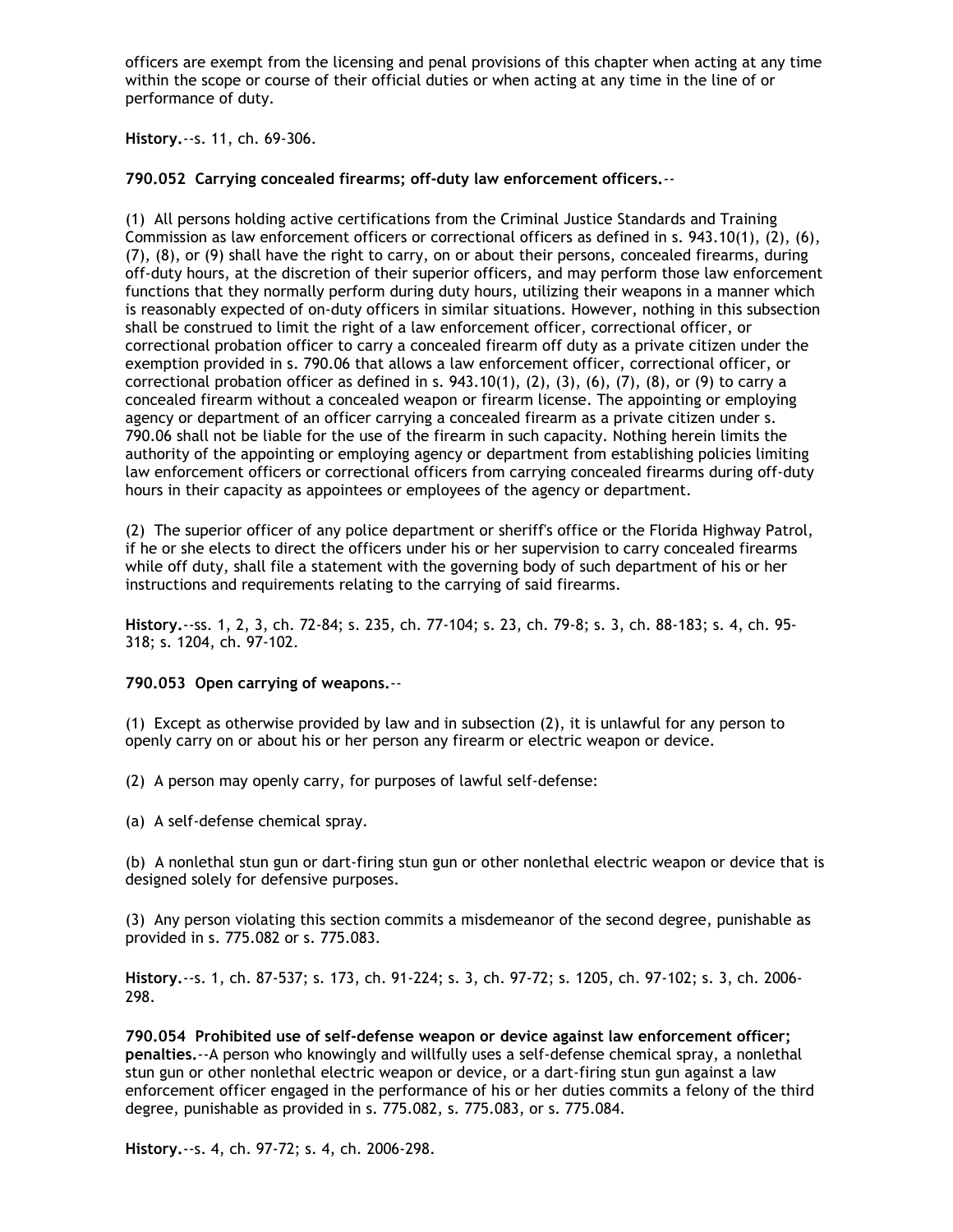# **790.06 License to carry concealed weapon or firearm.**--

(1) The Department of Agriculture and Consumer Services is authorized to issue licenses to carry concealed weapons or concealed firearms to persons qualified as provided in this section. Each such license must bear a color photograph of the licensee. For the purposes of this section, concealed weapons or concealed firearms are defined as a handgun, electronic weapon or device, tear gas gun, knife, or billie, but the term does not include a machine gun as defined in s. 790.001 (9). Such licenses shall be valid throughout the state for a period of 5 years from the date of issuance. Any person in compliance with the terms of such license may carry a concealed weapon or concealed firearm notwithstanding the provisions of s. 790.01. The licensee must carry the license, together with valid identification, at all times in which the licensee is in actual possession of a concealed weapon or firearm and must display both the license and proper identification upon demand by a law enforcement officer. Violations of the provisions of this subsection shall constitute a noncriminal violation with a penalty of \$25, payable to the clerk of the court.

(2) The Department of Agriculture and Consumer Services shall issue a license if the applicant:

(a) Is a resident of the United States or is a consular security official of a foreign government that maintains diplomatic relations and treaties of commerce, friendship, and navigation with the United States and is certified as such by the foreign government and by the appropriate embassy in this country;

(b) Is 21 years of age or older;

(c) Does not suffer from a physical infirmity which prevents the safe handling of a weapon or firearm;

(d) Is not ineligible to possess a firearm pursuant to s. 790.23 by virtue of having been convicted of a felony;

(e) Has not been committed for the abuse of a controlled substance or been found guilty of a crime under the provisions of chapter 893 or similar laws of any other state relating to controlled substances within a 3-year period immediately preceding the date on which the application is submitted;

(f) Does not chronically and habitually use alcoholic beverages or other substances to the extent that his or her normal faculties are impaired. It shall be presumed that an applicant chronically and habitually uses alcoholic beverages or other substances to the extent that his or her normal faculties are impaired if the applicant has been committed under chapter 397 or under the provisions of former chapter 396 or has been convicted under s. 790.151 or has been deemed a habitual offender under s. 856.011(3), or has had two or more convictions under s. 316.193 or similar laws of any other state, within the 3-year period immediately preceding the date on which the application is submitted;

(g) Desires a legal means to carry a concealed weapon or firearm for lawful self-defense;

(h) Demonstrates competence with a firearm by any one of the following:

1. Completion of any hunter education or hunter safety course approved by the Fish and Wildlife Conservation Commission or a similar agency of another state;

2. Completion of any National Rifle Association firearms safety or training course;

3. Completion of any firearms safety or training course or class available to the general public offered by a law enforcement, junior college, college, or private or public institution or organization or firearms training school, utilizing instructors certified by the National Rifle Association, Criminal Justice Standards and Training Commission, or the Department of Agriculture and Consumer Services;

4. Completion of any law enforcement firearms safety or training course or class offered for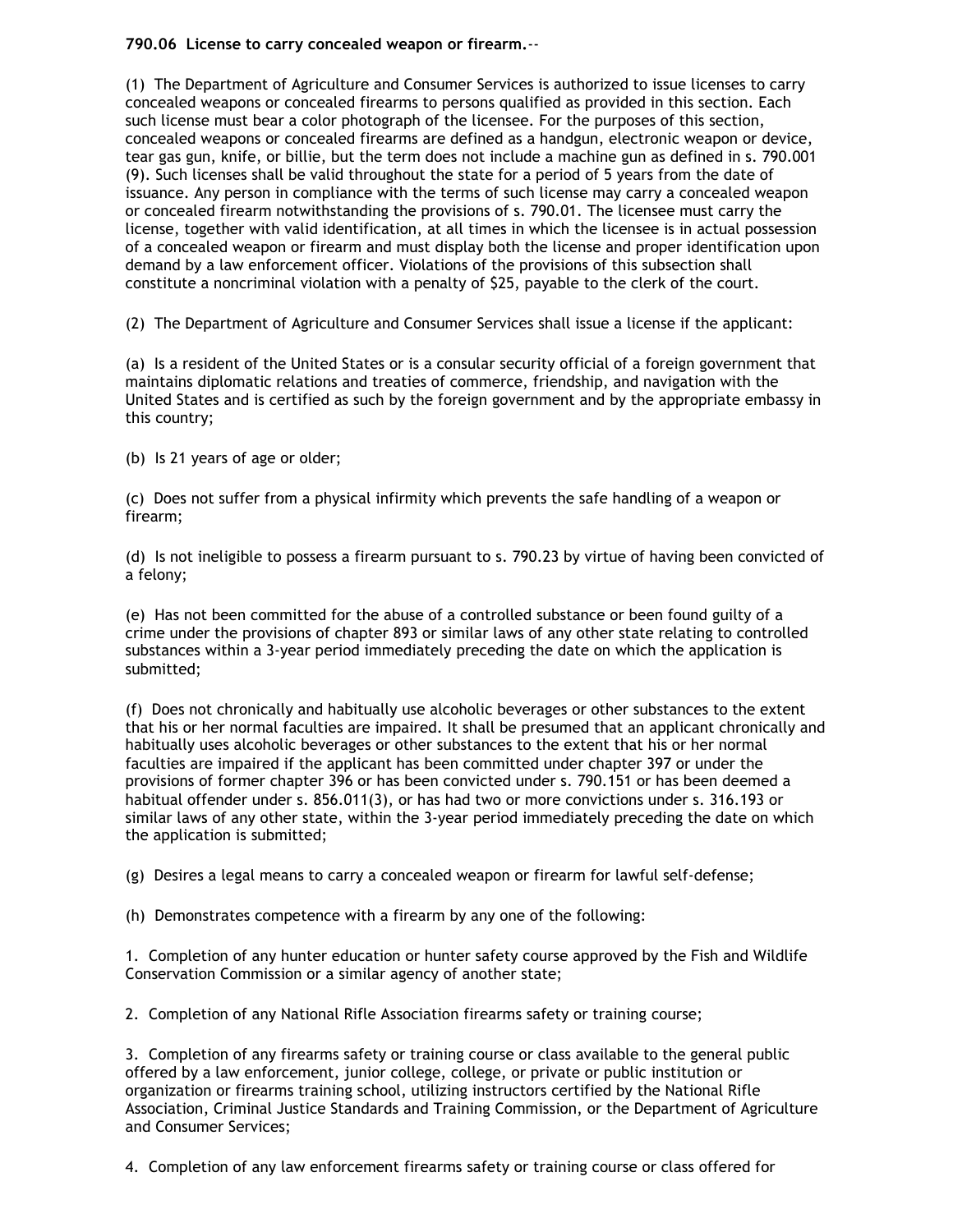security guards, investigators, special deputies, or any division or subdivision of law enforcement or security enforcement;

5. Presents evidence of equivalent experience with a firearm through participation in organized shooting competition or military service;

6. Is licensed or has been licensed to carry a firearm in this state or a county or municipality of this state, unless such license has been revoked for cause; or

7. Completion of any firearms training or safety course or class conducted by a state-certified or National Rifle Association certified firearms instructor;

A photocopy of a certificate of completion of any of the courses or classes; or an affidavit from the instructor, school, club, organization, or group that conducted or taught said course or class attesting to the completion of the course or class by the applicant; or a copy of any document which shows completion of the course or class or evidences participation in firearms competition shall constitute evidence of qualification under this paragraph; any person who conducts a course pursuant to subparagraph 2., subparagraph 3., or subparagraph 7., or who, as an instructor, attests to the completion of such courses, must maintain records certifying that he or she observed the student safely handle and discharge the firearm;

(i) Has not been adjudicated an incapacitated person under s. 744.331, or similar laws of any other state, unless 5 years have elapsed since the applicant's restoration to capacity by court order;

(j) Has not been committed to a mental institution under chapter 394, or similar laws of any other state, unless the applicant produces a certificate from a licensed psychiatrist that he or she has not suffered from disability for at least 5 years prior to the date of submission of the application;

(k) Has not had adjudication of guilt withheld or imposition of sentence suspended on any felony or misdemeanor crime of domestic violence unless 3 years have elapsed since probation or any other conditions set by the court have been fulfilled, or the record has been sealed or expunged;

(l) Has not been issued an injunction that is currently in force and effect and that restrains the applicant from committing acts of domestic violence or acts of repeat violence; and

(m) Is not prohibited from purchasing or possessing a firearm by any other provision of Florida or federal law.

(3) The Department of Agriculture and Consumer Services shall deny a license if the applicant has been found guilty of, had adjudication of guilt withheld for, or had imposition of sentence suspended for one or more crimes of violence constituting a misdemeanor, unless 3 years have elapsed since probation or any other conditions set by the court have been fulfilled or the record has been sealed or expunged. The Department of Agriculture and Consumer Services shall revoke a license if the licensee has been found guilty of, had adjudication of guilt withheld for, or had imposition of sentence suspended for one or more crimes of violence within the preceding 3 years. The department shall, upon notification by a law enforcement agency, a court, or the Florida Department of Law Enforcement and subsequent written verification, suspend a license or the processing of an application for a license if the licensee or applicant is arrested or formally charged with a crime that would disqualify such person from having a license under this section, until final disposition of the case. The department shall suspend a license or the processing of an application for a license if the licensee or applicant is issued an injunction that restrains the licensee or applicant from committing acts of domestic violence or acts of repeat violence.

(4) The application shall be completed, under oath, on a form promulgated by the Department of Agriculture and Consumer Services and shall include:

(a) The name, address, place and date of birth, race, and occupation of the applicant;

(b) A statement that the applicant is in compliance with criteria contained within subsections (2) and (3);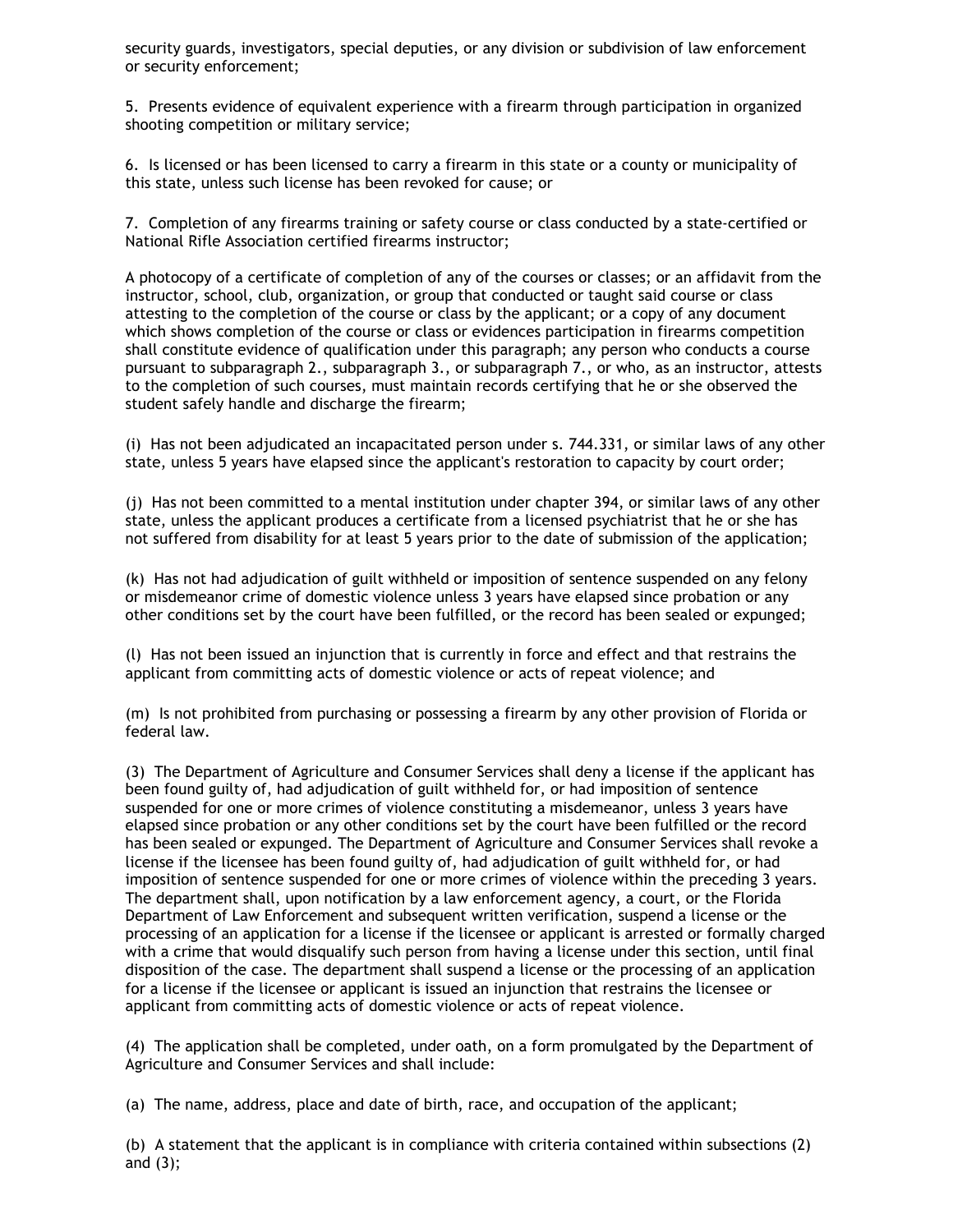(c) A statement that the applicant has been furnished a copy of this chapter and is knowledgeable of its provisions;

(d) A conspicuous warning that the application is executed under oath and that a false answer to any question, or the submission of any false document by the applicant, subjects the applicant to criminal prosecution under s. 837.06; and

(e) A statement that the applicant desires a concealed weapon or firearms license as a means of lawful self-defense.

(5) The applicant shall submit to the Department of Agriculture and Consumer Services:

(a) A completed application as described in subsection (4).

(b) A nonrefundable license fee not to exceed \$85, if he or she has not previously been issued a statewide license, or a nonrefundable license fee not to exceed \$70 for renewal of a statewide license. Costs for processing the set of fingerprints as required in paragraph (c) shall be borne by the applicant. However, an individual holding an active certification from the Criminal Justice Standards and Training Commission as a "law enforcement officer," "correctional officer," or "correctional probation officer" as defined in s.  $943.10(1)$ ,  $(2)$ ,  $(3)$ ,  $(6)$ ,  $(7)$ ,  $(8)$ , or  $(9)$  is exempt from the licensing requirements of this section. If any individual holding an active certification from the Criminal Justice Standards and Training Commission as a "law enforcement officer," a "correctional officer," or a "correctional probation officer" as defined in s. 943.10(1), (2), (3), (6), (7), (8), or (9) wishes to receive a concealed weapons or firearms license, such person is exempt from the background investigation and all background investigation fees, but shall pay the current license fees regularly required to be paid by nonexempt applicants. Further, a law enforcement officer, a correctional officer, or a correctional probation officer as defined in s. 943.10(1), (2), or (3) is exempt from the required fees and background investigation for a period of 1 year subsequent to the date of retirement of said officer as a law enforcement officer, a correctional officer, or a correctional probation officer.

(c) A full set of fingerprints of the applicant administered by a law enforcement agency.

(d) A photocopy of a certificate or an affidavit or document as described in paragraph (2)(h).

(e) A full frontal view color photograph of the applicant taken within the preceding 30 days, in which the head, including hair, measures  $^{7}/_8$  of an inch wide and  $1^{1}/_8$  inches high.

(6)(a) The Department of Agriculture and Consumer Services, upon receipt of the items listed in subsection (5), shall forward the full set of fingerprints of the applicant to the Department of Law Enforcement for state and federal processing, provided the federal service is available, to be processed for any criminal justice information as defined in s. 943.045. The cost of processing such fingerprints shall be payable to the Department of Law Enforcement by the Department of Agriculture and Consumer Services.

(b) The sheriff's office shall provide fingerprinting service if requested by the applicant and may charge a fee not to exceed \$5 for this service.

(c) The Department of Agriculture and Consumer Services shall, within 90 days after the date of receipt of the items listed in subsection (5):

1. Issue the license; or

2. Deny the application based solely on the ground that the applicant fails to qualify under the criteria listed in subsection (2) or subsection (3). If the Department of Agriculture and Consumer Services denies the application, it shall notify the applicant in writing, stating the ground for denial and informing the applicant of any right to a hearing pursuant to chapter 120.

3. In the event the department receives criminal history information with no final disposition on a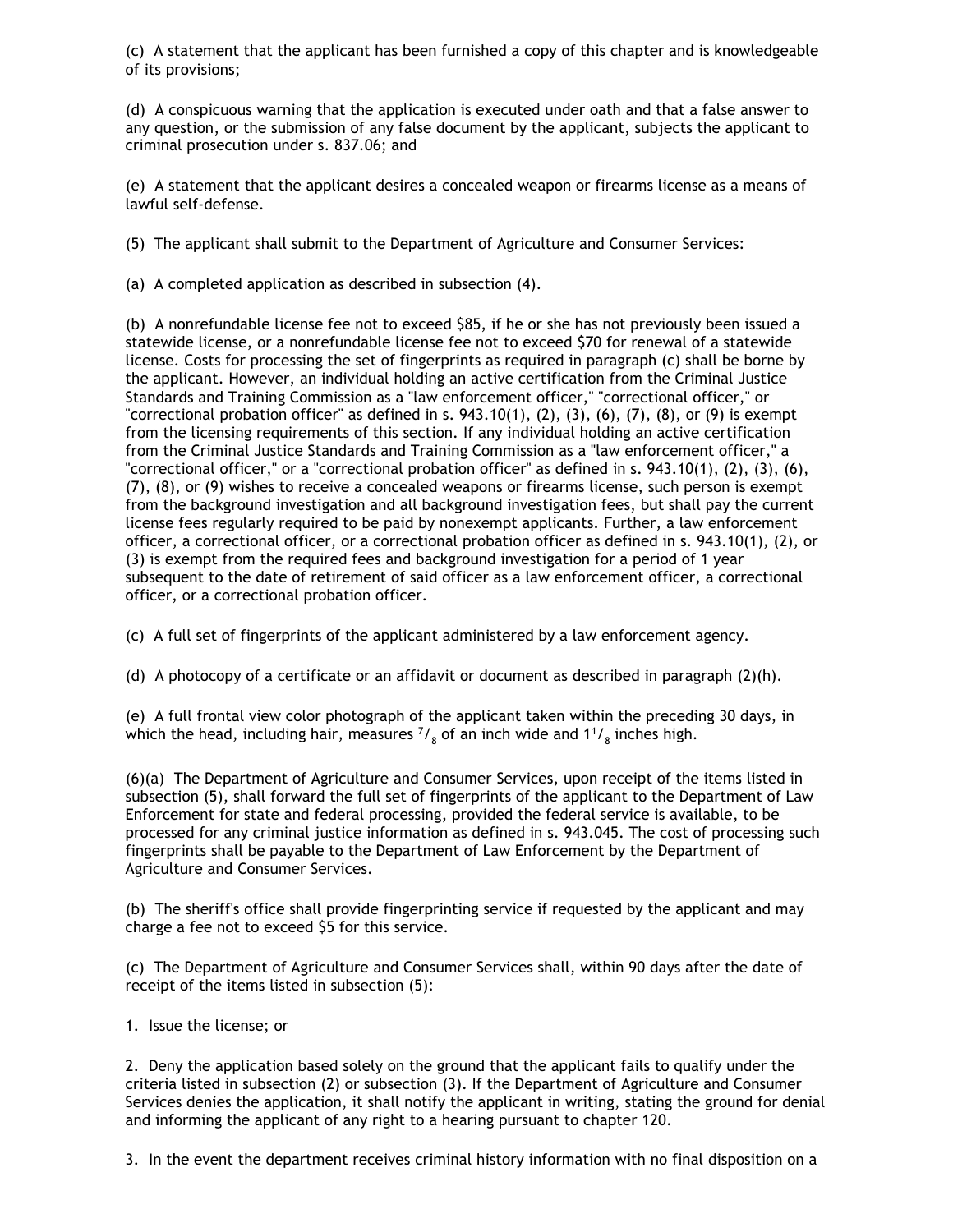crime which may disqualify the applicant, the time limitation prescribed by this paragraph may be suspended until receipt of the final disposition or proof of restoration of civil and firearm rights.

(d) In the event a legible set of fingerprints, as determined by the Department of Agriculture and Consumer Services or the Federal Bureau of Investigation, cannot be obtained after two attempts, the Department of Agriculture and Consumer Services shall determine eligibility based upon the name checks conducted by the Florida Department of Law Enforcement.

(e) A consular security official of a foreign government that maintains diplomatic relations and treaties of commerce, friendship, and navigation with the United States and is certified as such by the foreign government and by the appropriate embassy in this country must be issued a license within 20 days after the date of the receipt of a completed application, certification document, color photograph as specified in paragraph (5)(e), and a nonrefundable license fee of \$300. Consular security official licenses shall be valid for 1 year and may be renewed upon completion of the application process as provided in this section.

(7) The Department of Agriculture and Consumer Services shall maintain an automated listing of licenseholders and pertinent information, and such information shall be available online, upon request, at all times to all law enforcement agencies through the Florida Crime Information Center.

(8) Within 30 days after the changing of a permanent address, or within 30 days after having a license lost or destroyed, the licensee shall notify the Department of Agriculture and Consumer Services of such change. Failure to notify the Department of Agriculture and Consumer Services pursuant to the provisions of this subsection shall constitute a noncriminal violation with a penalty of \$25.

(9) In the event that a concealed weapon or firearm license is lost or destroyed, the license shall be automatically invalid, and the person to whom the same was issued may, upon payment of \$15 to the Department of Agriculture and Consumer Services, obtain a duplicate, or substitute thereof, upon furnishing a notarized statement to the Department of Agriculture and Consumer Services that such license has been lost or destroyed.

(10) A license issued under this section shall be suspended or revoked pursuant to chapter 120 if the licensee:

(a) Is found to be ineligible under the criteria set forth in subsection (2);

(b) Develops or sustains a physical infirmity which prevents the safe handling of a weapon or firearm;

(c) Is convicted of a felony which would make the licensee ineligible to possess a firearm pursuant to s. 790.23;

(d) Is found guilty of a crime under the provisions of chapter 893, or similar laws of any other state, relating to controlled substances;

(e) Is committed as a substance abuser under chapter 397, or is deemed a habitual offender under s. 856.011(3), or similar laws of any other state;

(f) Is convicted of a second violation of s. 316.193, or a similar law of another state, within 3 years of a previous conviction of such section, or similar law of another state, even though the first violation may have occurred prior to the date on which the application was submitted;

(g) Is adjudicated an incapacitated person under s. 744.331, or similar laws of any other state; or

(h) Is committed to a mental institution under chapter 394, or similar laws of any other state.

(11)(a) No less than 90 days before the expiration date of the license, the Department of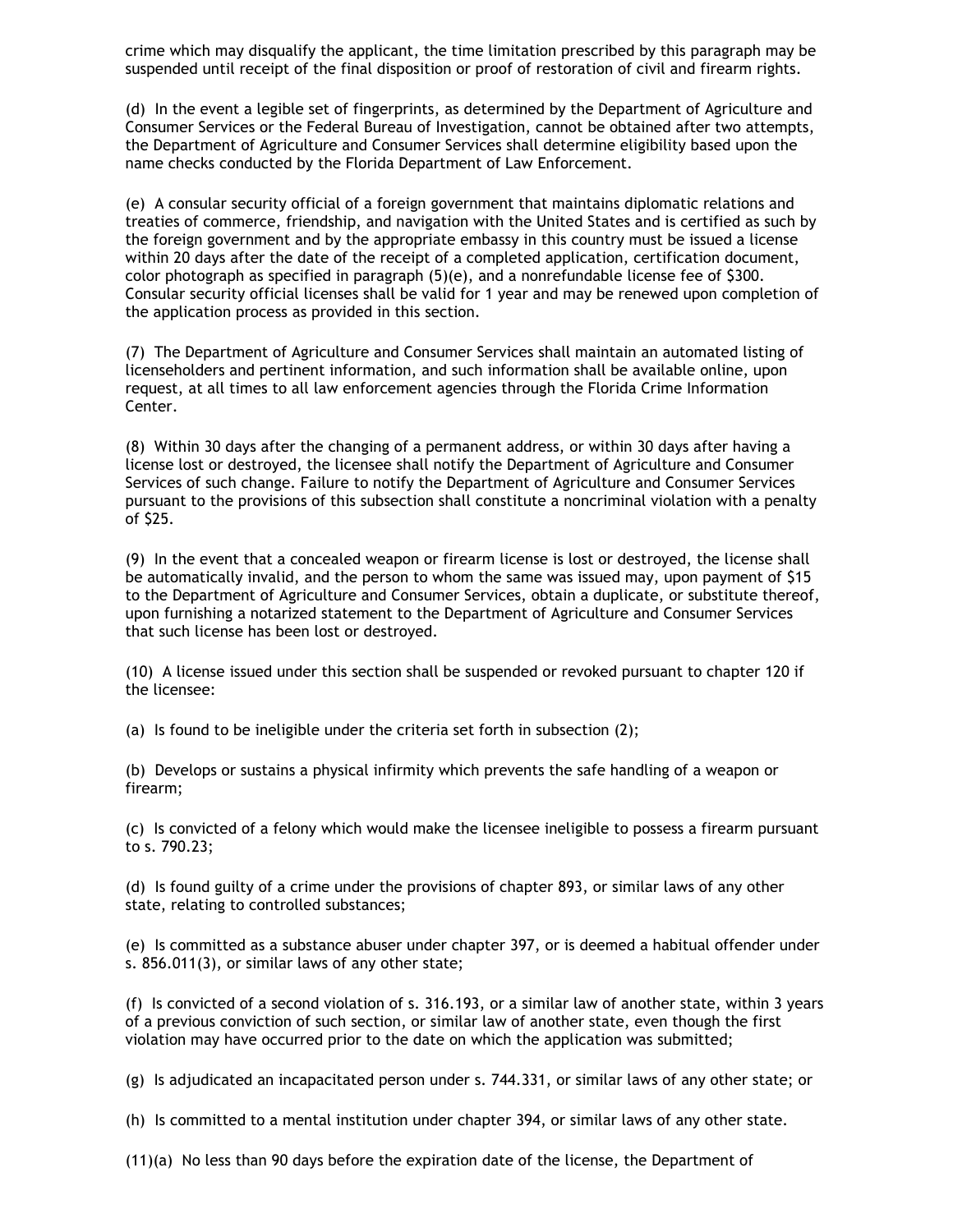Agriculture and Consumer Services shall mail to each licensee a written notice of the expiration and a renewal form prescribed by the Department of Agriculture and Consumer Services. The licensee must renew his or her license on or before the expiration date by filing with the Department of Agriculture and Consumer Services the renewal form containing a notarized affidavit stating that the licensee remains qualified pursuant to the criteria specified in subsections (2) and (3), a color photograph as specified in paragraph (5)(e), and the required renewal fee. Out-of-state residents must also submit a completed fingerprint card and fingerprint processing fee. The license shall be renewed upon receipt of the completed renewal form, color photograph, appropriate payment of fees, and, if applicable, a completed fingerprint card. Additionally, a licensee who fails to file a renewal application on or before its expiration date must renew his or her license by paying a late fee of \$15. A license may not be renewed 180 days or more after its expiration date, and such a license is deemed to be permanently expired. A person whose license has been permanently expired may reapply for licensure; however, an application for licensure and fees under subsection (5) must be submitted, and a background investigation shall be conducted pursuant to this section. A person who knowingly files false information under this subsection is subject to criminal prosecution under s. 837.06.

(b) A license issued to a servicemember, as defined in s. 250.01, is subject to paragraph (a); however, such a license does not expire while the servicemember is serving on military orders that have taken him or her over 35 miles from his or her residence and shall be extended, as provided in this paragraph, for up to 180 days after his or her return to such residence. If the license renewal requirements in paragraph (a) are met within the 180-day extension period, the servicemember may not be charged any additional costs, such as, but not limited to, late fees or delinquency fees, above the normal license fees. The servicemember must present to the Department of Agriculture and Consumer Services a copy of his or her official military orders or a written verification from the member's commanding officer before the end of the 180-day period in order to qualify for the extension.

(12) No license issued pursuant to this section shall authorize any person to carry a concealed weapon or firearm into any place of nuisance as defined in s. 823.05; any police, sheriff, or highway patrol station; any detention facility, prison, or jail; any courthouse; any courtroom, except that nothing in this section would preclude a judge from carrying a concealed weapon or determining who will carry a concealed weapon in his or her courtroom; any polling place; any meeting of the governing body of a county, public school district, municipality, or special district; any meeting of the Legislature or a committee thereof; any school, college, or professional athletic event not related to firearms; any school administration building; any portion of an establishment licensed to dispense alcoholic beverages for consumption on the premises, which portion of the establishment is primarily devoted to such purpose; any elementary or secondary school facility; any career center; any college or university facility unless the licensee is a registered student, employee, or faculty member of such college or university and the weapon is a stun gun or nonlethal electric weapon or device designed solely for defensive purposes and the weapon does not fire a dart or projectile; inside the passenger terminal and sterile area of any airport, provided that no person shall be prohibited from carrying any legal firearm into the terminal, which firearm is encased for shipment for purposes of checking such firearm as baggage to be lawfully transported on any aircraft; or any place where the carrying of firearms is prohibited by federal law. Any person who willfully violates any provision of this subsection commits a misdemeanor of the second degree, punishable as provided in s. 775.082 or s. 775.083.

(13) All moneys collected by the department pursuant to this section shall be deposited in the Division of Licensing Trust Fund, and the Legislature shall appropriate from the fund those amounts deemed necessary to administer the provisions of this section. All revenues collected, less those costs determined by the Department of Agriculture and Consumer Services to be nonrecurring or one-time costs, shall be deferred over the  $13$ -year licensure period. Notwithstanding the provisions of s. 493.6117, all moneys collected pursuant to this section shall not revert to the General Revenue Fund; however, this shall not abrogate the requirement for payment of the service charge imposed pursuant to chapter 215.

(14) All funds received by the sheriff pursuant to the provisions of this section shall be deposited into the general revenue fund of the county and shall be budgeted to the sheriff.

(15) The Legislature finds as a matter of public policy and fact that it is necessary to provide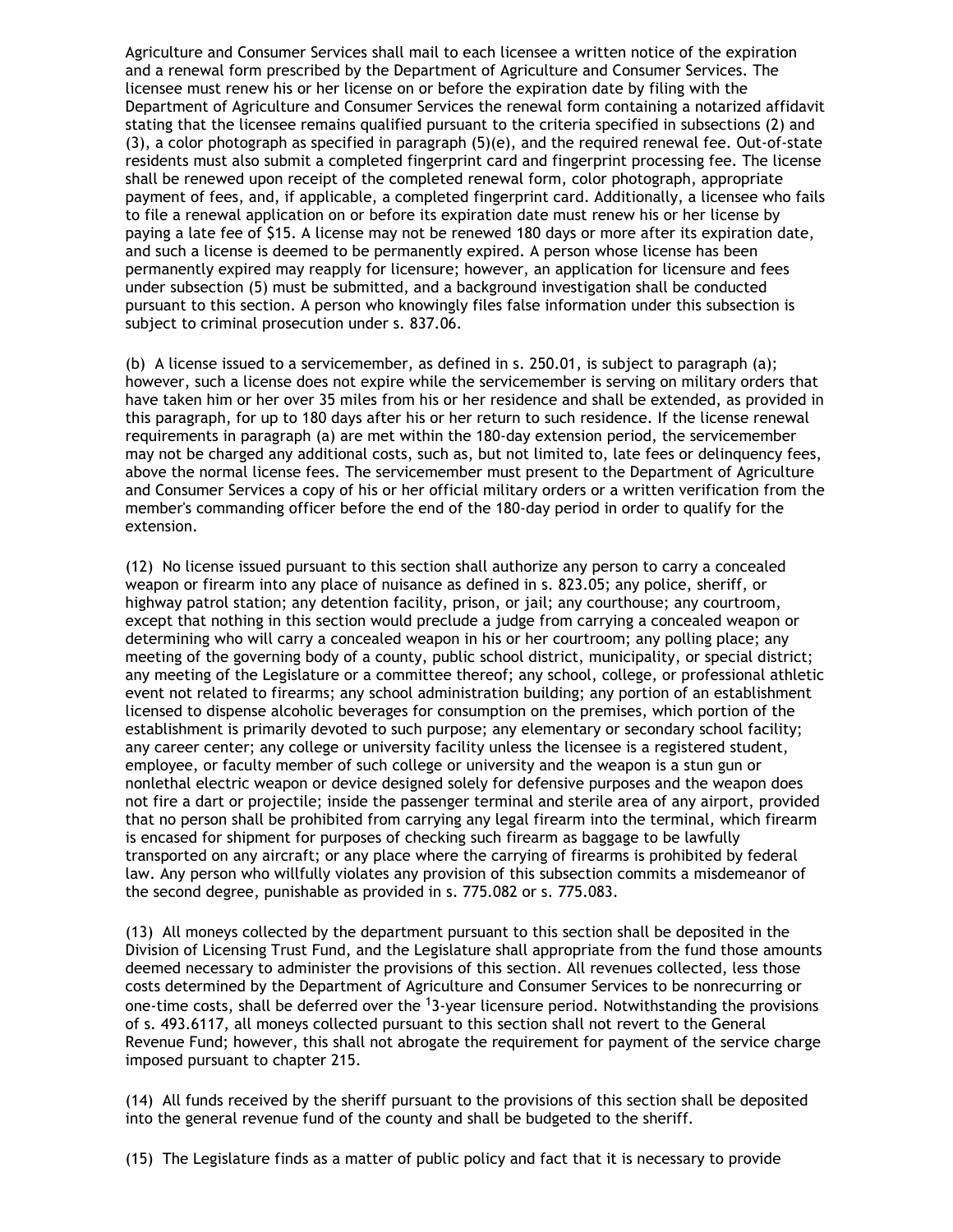statewide uniform standards for issuing licenses to carry concealed weapons and firearms for selfdefense and finds it necessary to occupy the field of regulation of the bearing of concealed weapons or firearms for self-defense to ensure that no honest, law-abiding person who qualifies under the provisions of this section is subjectively or arbitrarily denied his or her rights. The Department of Agriculture and Consumer Services shall implement and administer the provisions of this section. The Legislature does not delegate to the Department of Agriculture and Consumer Services the authority to regulate or restrict the issuing of licenses provided for in this section, beyond those provisions contained in this section. Subjective or arbitrary actions or rules which encumber the issuing process by placing burdens on the applicant beyond those sworn statements and specified documents detailed in this section or which create restrictions beyond those specified in this section are in conflict with the intent of this section and are prohibited. This section shall be liberally construed to carry out the constitutional right to bear arms for selfdefense. This section is supplemental and additional to existing rights to bear arms, and nothing in this section shall impair or diminish such rights.

(16) The Department of Agriculture and Consumer Services shall maintain statistical information on the number of licenses issued, revoked, suspended, and denied.

(17) As amended by chapter 87-24, Laws of Florida, this section shall be known and may be cited as the "Jack Hagler Self Defense Act."

**History.**--s. 2, ch. 4147, 1893; s. 1, ch. 5139, 1903; GS 3268; RGS 5101; CGL 7203; s. 2, ch. 76-165; s. 67, ch. 77-121; s. 1, ch. 77-302; s. 176, ch. 79-164; ss. 1, 2, ch. 87-24; s. 4, ch. 88-183; s. 2, ch. 89-60; s. 110, ch. 89-96; s. 3, ch. 90-311; s. 2, ch. 90-316; ss. 1, 7, ch. 90-364; s. 1, ch. 92-52; s. 1, ch. 92-183; s. 38, ch. 93-39; s. 52, ch. 95-196; s. 1, ch. 95-229; s. 10, ch. 95-430; s. 17, ch. 97-94; s. 1206, ch. 97-102; s. 5, ch. 98-284; s. 3, ch. 98-335; s. 228, ch. 99-245; s. 61, ch. 2000-258; s. 10, ch. 2002-295; s. 108, ch. 2003-1; s. 60, ch. 2004-357; s. 1, ch. 2006-90.

**1Note.**--The 3-year licensure period required in s. 790.06(1) was changed to a 5-year licensure period by s. 3, ch. 98-335.

#### **790.0601 Public records exemption for concealed weapons.**--

(1) Personal identifying information of an individual who has applied for or received a license to carry a concealed weapon or firearm pursuant to s. 790.06 held by the Division of Licensing of the Department of Agriculture and Consumer Services is confidential and exempt from s. 119.07(1) and s. 24(a), Art. I of the State Constitution. This exemption applies to such information held by the division before, on, or after the effective date of this section.

(2) Information made confidential and exempt by this section shall be disclosed:

(a) With the express written consent of the applicant or licensee or his or her legally authorized representative.

(b) By court order upon a showing of good cause.

(c) Upon request by a law enforcement agency in connection with the performance of lawful duties, which shall include access to any automated database containing such information maintained by the Department of Agriculture and Consumer Services.

(3) This section is subject to the Open Government Sunset Review Act in accordance with s. 119.15 and shall stand repealed on October 2, 2011, unless reviewed and saved from repeal through reenactment by the Legislature.

**History.**--s. 1, ch. 2006-102.

**790.061 Judges and justices; exceptions from licensure provisions.**--A county court judge, circuit court judge, district court of appeal judge, justice of the supreme court, federal district court judge, or federal court of appeals judge serving in this state is not required to comply with the provisions of s. 790.06 in order to receive a license to carry a concealed weapon or firearm,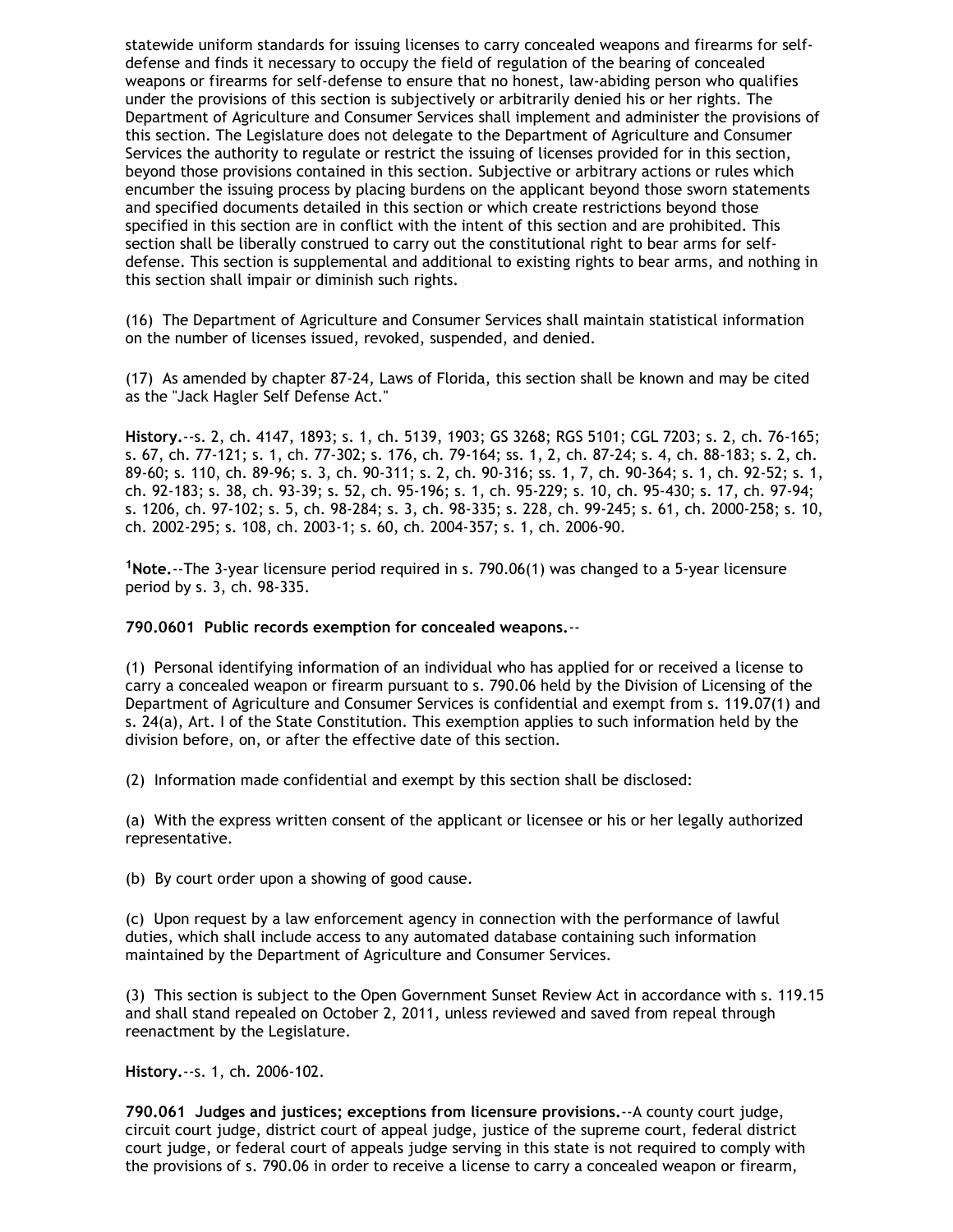except that any such justice or judge must comply with the provisions of s. 790.06(2)(h). The Department of Agriculture and Consumer Services shall issue a license to carry a concealed weapon or firearm to any such justice or judge upon demonstration of competence of the justice or judge pursuant to s. 790.06(2)(h).

**History.**--s. 2, ch. 90-311; s. 2, ch. 95-229; s. 158, ch. 2004-5.

# **1790.065 Sale and delivery of firearms.**--

(1) A licensed importer, licensed manufacturer, or licensed dealer may not sell or deliver from her or his inventory at her or his licensed premises any firearm to another person, other than a licensed importer, licensed manufacturer, licensed dealer, or licensed collector, until she or he has:

(a) Obtained a completed form from the potential buyer or transferee, which form shall have been promulgated by the Department of Law Enforcement and provided by the licensed importer, licensed manufacturer, or licensed dealer, which shall include the name, date of birth, gender, race, and social security number or other identification number of such potential buyer or transferee and has inspected proper identification including an identification containing a photograph of the potential buyer or transferee.

(b) Collected a fee from the potential buyer for processing the criminal history check of the potential buyer. The fee shall be established by the Department of Law Enforcement and may not exceed \$8 per transaction. The Department of Law Enforcement may reduce, or suspend collection of, the fee to reflect payment received from the Federal Government applied to the cost of maintaining the criminal history check system established by this section as a means of facilitating or supplementing the National Instant Criminal Background Check System. The Department of Law Enforcement shall, by rule, establish procedures for the fees to be transmitted by the licensee to the Department of Law Enforcement. All such fees shall be deposited into the Department of Law Enforcement Operating Trust Fund, but shall be segregated from all other funds deposited into such trust fund and must be accounted for separately. Such segregated funds must not be used for any purpose other than the operation of the criminal history checks required by this section. The Department of Law Enforcement, each year prior to February 1, shall make a full accounting of all receipts and expenditures of such funds to the President of the Senate, the Speaker of the House of Representatives, the majority and minority leaders of each house of the Legislature, and the chairs of the appropriations committees of each house of the Legislature. In the event that the cumulative amount of funds collected exceeds the cumulative amount of expenditures by more than \$2.5 million, excess funds may be used for the purpose of purchasing soft body armor for law enforcement officers.

(c) Requested, by means of a toll-free telephone call, the Department of Law Enforcement to conduct a check of the information as reported and reflected in the Florida Crime Information Center and National Crime Information Center systems as of the date of the request.

(d) Received a unique approval number for that inquiry from the Department of Law Enforcement, and recorded the date and such number on the consent form.

However, if the person purchasing, or receiving delivery of, the firearm is a holder of a valid concealed weapons or firearms license pursuant to the provisions of s. 790.06 or holds an active certification from the Criminal Justice Standards and Training Commission as a "law enforcement officer," a "correctional officer," or a "correctional probation officer" as defined in s. 943.10(1), (2),  $(3)$ ,  $(6)$ ,  $(7)$ ,  $(8)$ , or  $(9)$ , the provisions of this subsection do not apply.

(2) Upon receipt of a request for a criminal history record check, the Department of Law Enforcement shall, during the licensee's call or by return call, forthwith:

(a) Review any records available to determine if the potential buyer or transferee:

1. Has been convicted of a felony and is prohibited from receipt or possession of a firearm pursuant to s. 790.23;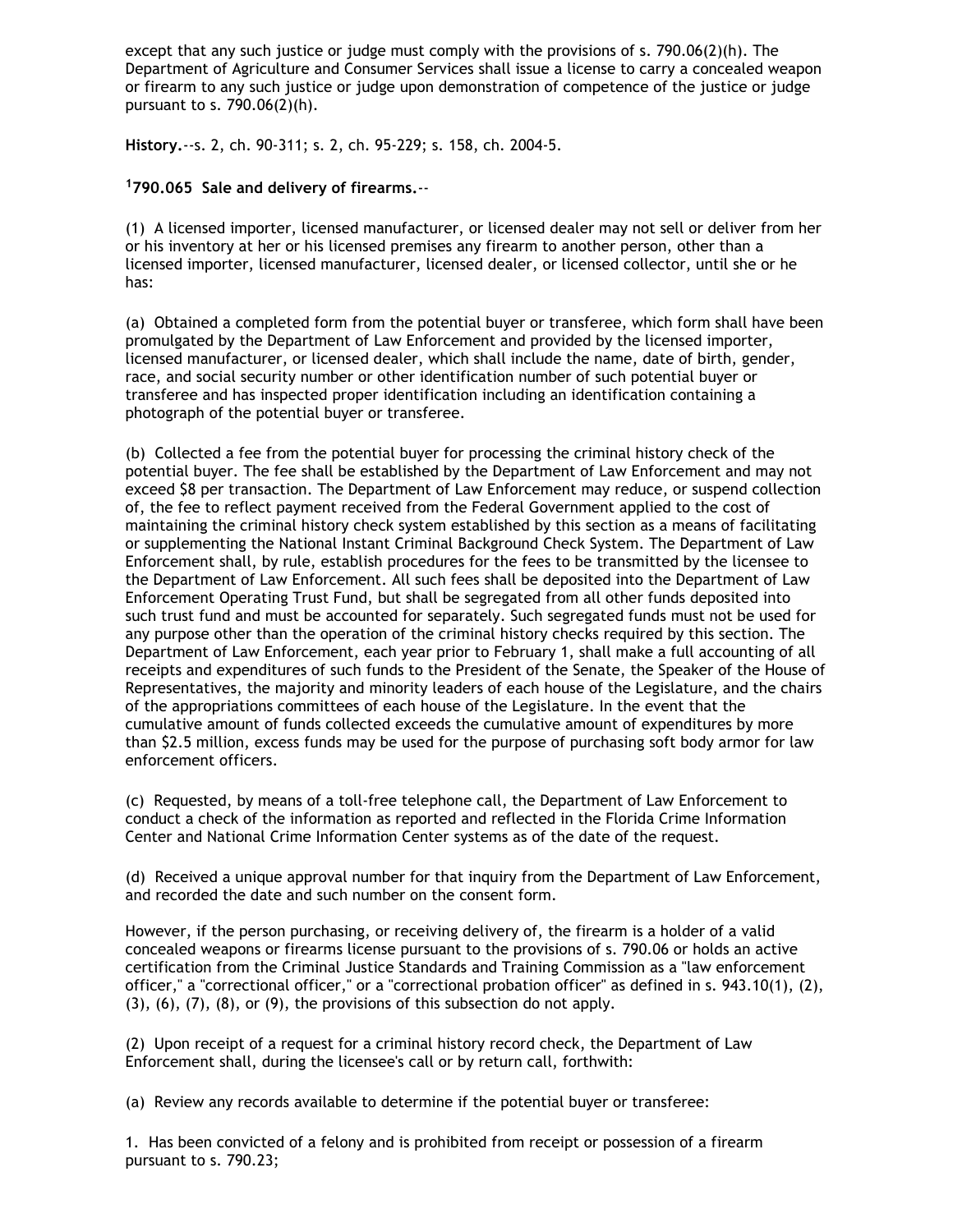2. Has been convicted of a misdemeanor crime of domestic violence, and therefore is prohibited from purchasing a firearm;

3. Has had adjudication of guilt withheld or imposition of sentence suspended on any felony or misdemeanor crime of domestic violence unless 3 years have elapsed since probation or any other conditions set by the court have been fulfilled or expunction has occurred; or

4. Has been adjudicated mentally defective or has been committed to a mental institution by a court and as a result is prohibited by federal law from purchasing a firearm.

a. As used in this subparagraph, "adjudicated mentally defective" means a determination by a court that a person, as a result of marked subnormal intelligence, or mental illness, incompetency, condition, or disease, is a danger to himself or herself or to others or lacks the mental capacity to contract or manage his or her own affairs. The phrase shall include a judicial finding of incapacity under s. 744.331(6)(a), an acquittal by reason of insanity of a person charged with a criminal offense, and a judicial finding that a criminal defendant is not competent to stand trial.

b. As used in this subparagraph, "committed to a mental institution" means involuntary commitment, commitment for mental defectiveness or mental illness, and commitment for substance abuse. The phrase shall include involuntary inpatient placement as defined in s. 394.467, involuntary assessment and stabilization under s. 397.6818, and involuntary substance abuse treatment under s. 397.6957, but shall not include a person in a mental institution for observation or discharged from a mental institution based upon the initial review by the physician or a voluntary admission to a mental institution.

c. In order to check for these conditions, the department shall compile and maintain an automated database of persons who are prohibited from purchasing a firearm based on court records of adjudications of mental defectiveness or commitments to mental institutions. Clerks of court are required to submit these records to the department within 1 month after the rendition of the adjudication or commitment. Reports may be submitted in an automated format. The reports must, at a minimum, include the name, along with any known alias or former name, the sex, and the date of birth of the subject. The department shall delete any mental health record from the database upon request of an individual when 5 years have elapsed since the individual's restoration to capacity by court order after being adjudicated an incapacitated person under s. 744.331, or similar laws of any other state; or, in the case of an individual who was previously committed to a mental institution under chapter 394, or similar laws of any other state, when the individual produces a certificate from a licensed psychiatrist that he or she has not suffered from disability for at least 5 years prior to the date of request for removal of the record. Where the department has received a subsequent record of an adjudication of mental defectiveness or commitment to a mental institution for such individual, the 5-year timeframe shall be calculated from the most recent adjudication of incapacitation or commitment.

d. The department is authorized to disclose the collected data to agencies of the Federal Government and other states for use exclusively in determining the lawfulness of a firearm sale or transfer. The department is also authorized to disclose any applicable collected data to the Department of Agriculture and Consumer Services for determination of eligibility for issuance of a concealed weapons or concealed firearms license upon receipt of an applicant fingerprint submission forwarded pursuant to s. 790.06(6)(a). When a potential buyer or transferee appeals a nonapproval based on these records, the clerks of court and mental institutions shall, upon request by the department, provide information to help determine whether the potential buyer or transferee is the same person as the subject of the record. Photographs and any other data that could confirm or negate identity must be made available to the department for such purposes, notwithstanding any other provision of state law to the contrary. Any such information that is made confidential or exempt from disclosure by law shall retain such confidential or exempt status when transferred to the department.

(b) Inform the licensee making the inquiry either that records demonstrate that the buyer or transferee is so prohibited and provide the licensee a nonapproval number, or provide the licensee with a unique approval number.

(c)1. Review any records available to it to determine whether the potential buyer or transferee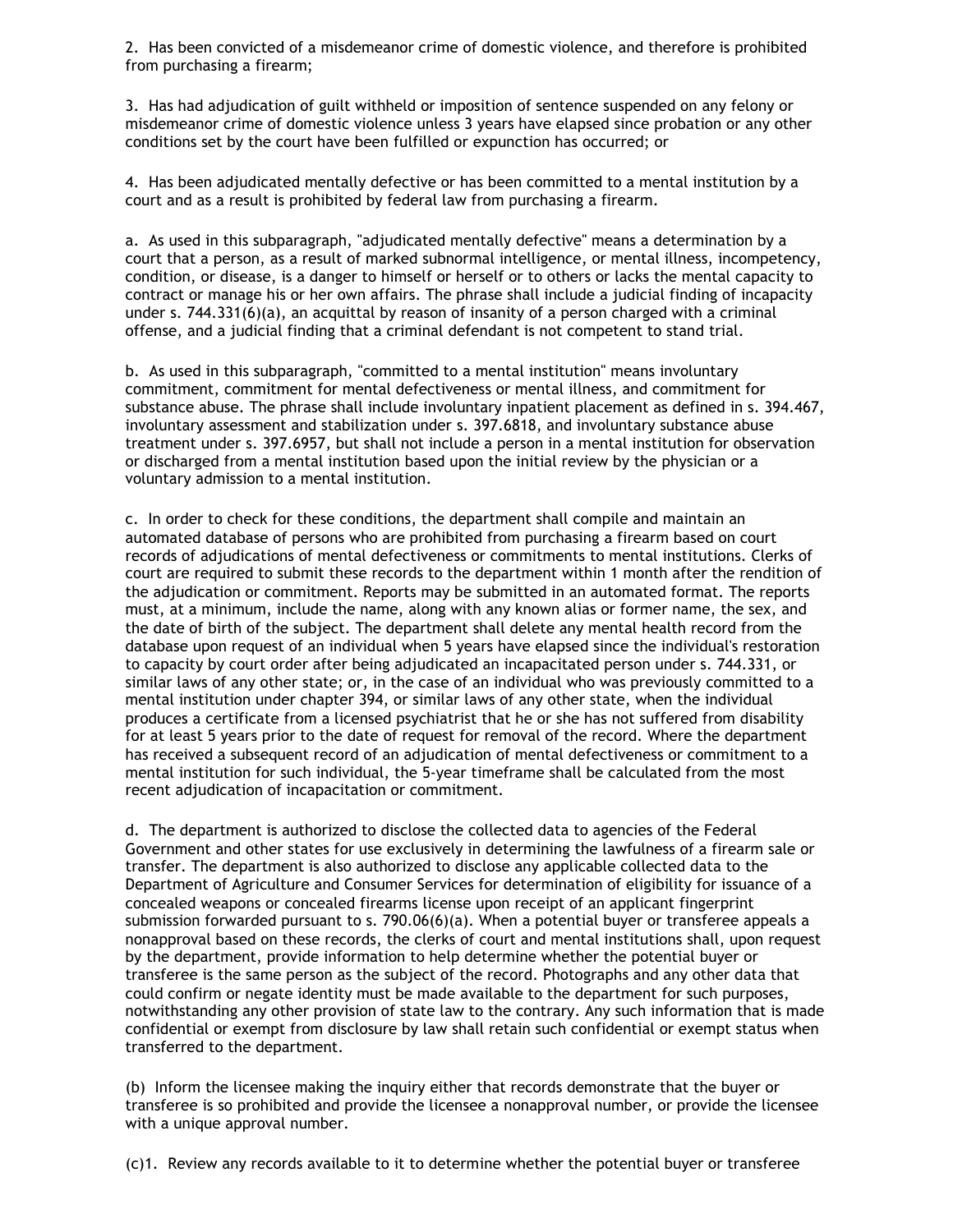has been indicted or has had an information filed against her or him for an offense that is a felony under either state or federal law, or, as mandated by federal law, has had an injunction for protection against domestic violence entered against the potential buyer or transferee under s. 741.30, has had an injunction for protection against repeat violence entered against the potential buyer or transferee under s. 784.046, or has been arrested for a dangerous crime as specified in s. 907.041(4)(a) or for any of the following enumerated offenses:

- a. Criminal anarchy under ss. 876.01 and 876.02.
- b. Extortion under s. 836.05.
- c. Explosives violations under s. 552.22(1) and (2).
- d. Controlled substances violations under chapter 893.
- e. Resisting an officer with violence under s. 843.01.
- f. Weapons and firearms violations under this chapter.
- g. Treason under s. 876.32.
- h. Assisting self-murder under s. 782.08.
- i. Sabotage under s. 876.38.
- j. Stalking or aggravated stalking under s. 784.048.

If the review indicates any such indictment, information, or arrest, the department shall provide to the licensee a conditional nonapproval number.

2. Within 24 working hours, the department shall determine the disposition of the indictment, information, or arrest and inform the licensee as to whether the potential buyer is prohibited from receiving or possessing a firearm. For purposes of this paragraph, "working hours" means the hours from 8 a.m. to 5 p.m. Monday through Friday, excluding legal holidays.

3. The office of the clerk of court, at no charge to the department, shall respond to any department request for data on the disposition of the indictment, information, or arrest as soon as possible, but in no event later than 8 working hours.

4. The department shall determine as quickly as possible within the allotted time period whether the potential buyer is prohibited from receiving or possessing a firearm.

5. If the potential buyer is not so prohibited, or if the department cannot determine the disposition information within the allotted time period, the department shall provide the licensee with a conditional approval number.

6. If the buyer is so prohibited, the conditional nonapproval number shall become a nonapproval number.

7. The department shall continue its attempts to obtain the disposition information and may retain a record of all approval numbers granted without sufficient disposition information. If the department later obtains disposition information which indicates:

a. That the potential buyer is not prohibited from owning a firearm, it shall treat the record of the transaction in accordance with this section; or

b. That the potential buyer is prohibited from owning a firearm, it shall immediately revoke the conditional approval number and notify local law enforcement.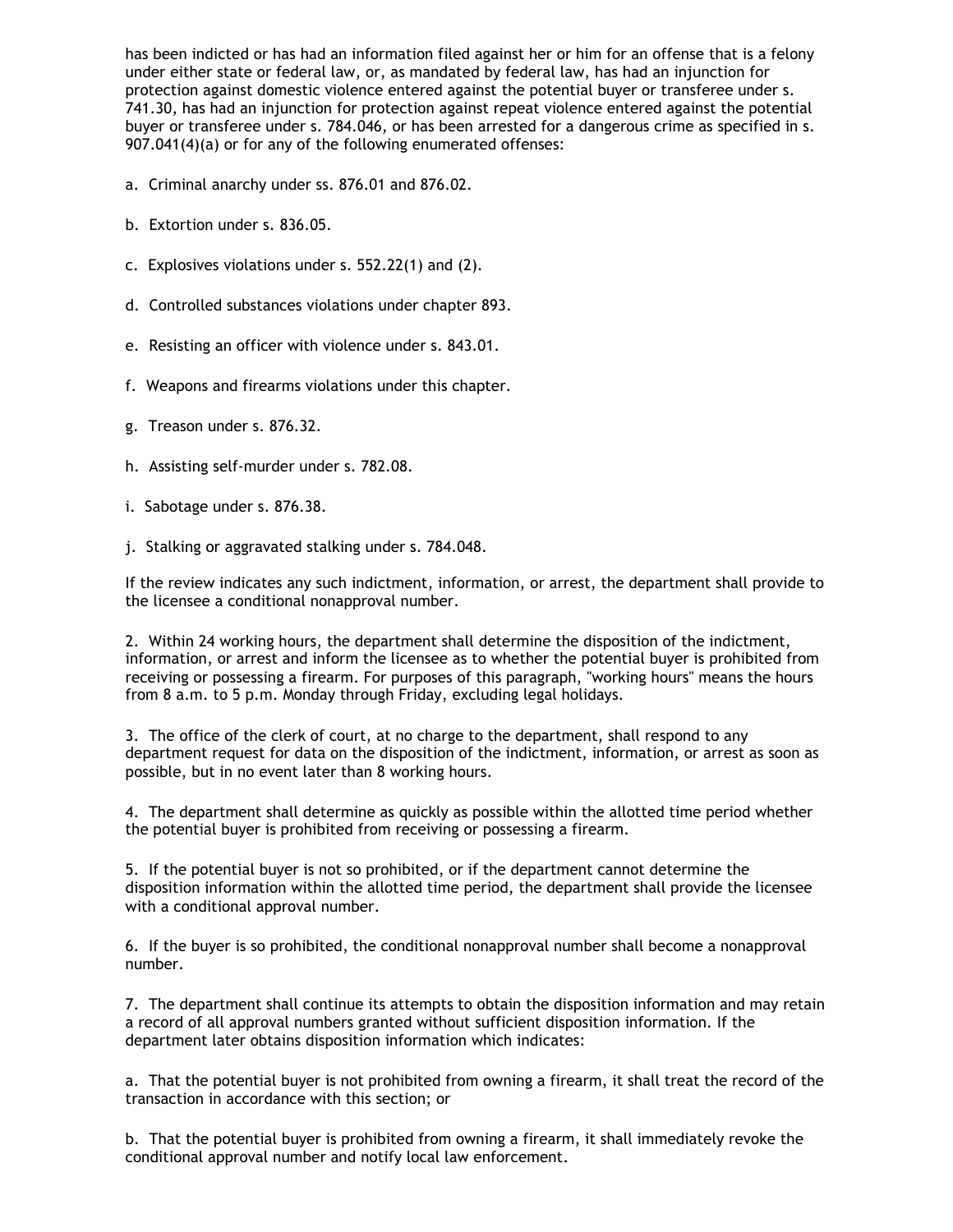8. During the time that disposition of the indictment, information, or arrest is pending and until the department is notified by the potential buyer that there has been a final disposition of the indictment, information, or arrest, the conditional nonapproval number shall remain in effect.

(3) In the event of scheduled computer downtime, electronic failure, or similar emergency beyond the control of the Department of Law Enforcement, the department shall immediately notify the licensee of the reason for, and estimated length of, such delay. After such notification, the department shall forthwith, and in no event later than the end of the next business day of the licensee, either inform the requesting licensee if its records demonstrate that the buyer or transferee is prohibited from receipt or possession of a firearm pursuant to Florida and Federal law or provide the licensee with a unique approval number. Unless notified by the end of said next business day that the buyer or transferee is so prohibited, and without regard to whether she or he has received a unique approval number, the licensee may complete the sale or transfer and shall not be deemed in violation of this section with respect to such sale or transfer.

(4)(a) Any records containing any of the information set forth in subsection (1) pertaining to a buyer or transferee who is not found to be prohibited from receipt or transfer of a firearm by reason of Florida and federal law which records are created by the Department of Law Enforcement to conduct the criminal history record check shall be confidential and exempt from the provisions of s. 119.07(1) and may not be disclosed by the Department of Law Enforcement or any officer or employee thereof to any person or to another agency. The Department of Law Enforcement shall destroy any such records forthwith after it communicates the approval and nonapproval numbers to the licensee and, in any event, such records shall be destroyed within 48 hours after the day of the response to the licensee's request.

(b) Notwithstanding the provisions of this subsection, the Department of Law Enforcement may maintain records of NCIC transactions to the extent required by the Federal Government, and may maintain a log of dates of requests for criminal history records checks, unique approval and nonapproval numbers, license identification numbers, and transaction numbers corresponding to such dates for a period of not longer than 2 years or as otherwise required by law.

(c) Nothing in this chapter shall be construed to allow the State of Florida to maintain records containing the names of purchasers or transferees who receive unique approval numbers or to maintain records of firearm transactions.

(d) Any officer or employee, or former officer or employee of the Department of Law Enforcement or law enforcement agency who intentionally and maliciously violates the provisions of this subsection commits a felony of the third degree punishable as provided in s. 775.082 or s. 775.083.

(5) The Department of Law Enforcement shall establish a toll-free telephone number which shall be operational 7 days a week with the exception of Christmas Day and New Year's Day, for a period of 12 hours a day beginning at 9 a.m. and ending at 9 p.m., for purposes of responding to inquiries as described in this section from licensed manufacturers, licensed importers, and licensed dealers. The Department of Law Enforcement shall employ and train such personnel as are necessary expeditiously to administer the provisions of this section.

(6) Any person who is denied the right to receive or purchase a firearm as a result of the procedures established by this section may request a criminal history records review and correction in accordance with the rules promulgated by the Department of Law Enforcement.

(7) It shall be unlawful for any licensed dealer, licensed manufacturer, or licensed importer willfully and intentionally to request criminal history record information under false pretenses, or willfully and intentionally to disseminate criminal history record information to any person other than the subject of such information. Any person convicted of a violation of this subsection commits a felony of the third degree punishable as provided in s. 775.082 or s. 775.083.

(8) The Department of Law Enforcement shall promulgate regulations to ensure the identity, confidentiality, and security of all records and data provided pursuant to this section.

(9) This section shall become effective at such time as the Department of Law Enforcement has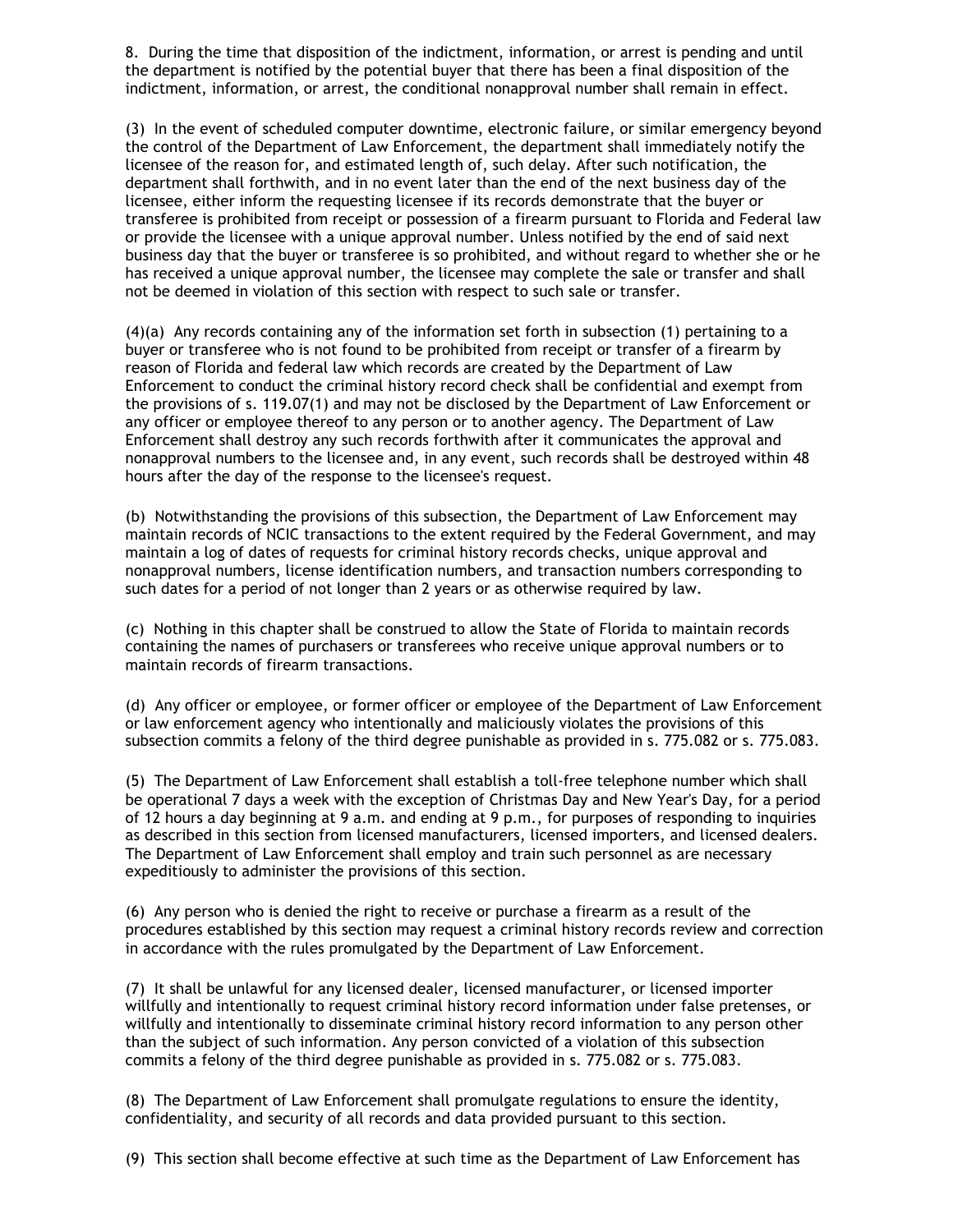notified all licensed importers, licensed manufacturers, and licensed dealers in writing that the procedures and toll-free number described in this section are operational. This section shall remain in effect only during such times as the procedures described in subsection (2) remain operational.

(10) A licensed importer, licensed manufacturer, or licensed dealer is not required to comply with the requirements of this section in the event of:

(a) Unavailability of telephone service at the licensed premises due to the failure of the entity which provides telephone service in the state, region, or other geographical area in which the licensee is located to provide telephone service to the premises of the licensee due to the location of said premises; or the interruption of telephone service by reason of hurricane, tornado, flood, natural disaster, or other act of God, war, invasion, insurrection, riot, or other bona fide emergency, or other reason beyond the control of the licensee; or

(b) Failure of the Department of Law Enforcement to comply with the requirements of subsections (2) and (3).

(11) Compliance with the provisions of this chapter shall be a complete defense to any claim or cause of action under the laws of any state for liability for damages arising from the importation or manufacture, or the subsequent sale or transfer to any person who has been convicted in any court of a crime punishable by imprisonment for a term exceeding 1 year, of any firearm which has been shipped or transported in interstate or foreign commerce. The Department of Law Enforcement, its agents and employees shall not be liable for any claim or cause of action under the laws of any state for liability for damages arising from its actions in lawful compliance with this section.

(12)(a) Any potential buyer or transferee who willfully and knowingly provides false information or false or fraudulent identification commits a felony of the third degree punishable as provided in s. 775.082 or s. 775.083.

(b) Any licensed importer, licensed manufacturer, or licensed dealer who violates the provisions of subsection (1) commits a felony of the third degree punishable as provided in s. 775.082 or s. 775.083.

(c) Any employee or agency of a licensed importer, licensed manufacturer, or licensed dealer who violates the provisions of subsection (1) commits a felony of the third degree punishable as provided in s. 775.082 or s. 775.083.

(d) Any person who knowingly acquires a firearm through purchase or transfer intended for the use of a person who is prohibited by state or federal law from possessing or receiving a firearm commits a felony of the third degree, punishable as provided in s. 775.082 or s. 775.083.

(13) This section does not apply to employees of sheriff's offices, municipal police departments, correctional facilities or agencies, or other criminal justice or governmental agencies when the purchases or transfers are made on behalf of an employing agency for official law enforcement purposes.

(14) This section is repealed effective October 1, 2009.

**History.**--s. 1, ch. 89-191; s. 1, ch. 90-316; s. 4, ch. 92-183; s. 1, ch. 93-197; s. 1, ch. 94-256; s. 14, ch. 95-195; s. 8, ch. 95-430; s. 7, ch. 96-392; s. 429, ch. 96-406; s. 29, ch. 97-94; s. 1816, ch. 97-102; s. 6, ch. 98-284; ss. 8, 9, ch. 99-300; s. 1, ch. 2000-218; s. 12, ch. 2002-205; s. 3, ch. 2003- 23; s. 1, ch. 2004-79; s. 1, ch. 2006-176.

**1Note.**--

A. Section 1, ch. 89-191, provides that "[t]his section expires on the effective date of federal law which provides access to national criminal history information and requires national criminal history checks on potential buyers or transferees on firearms."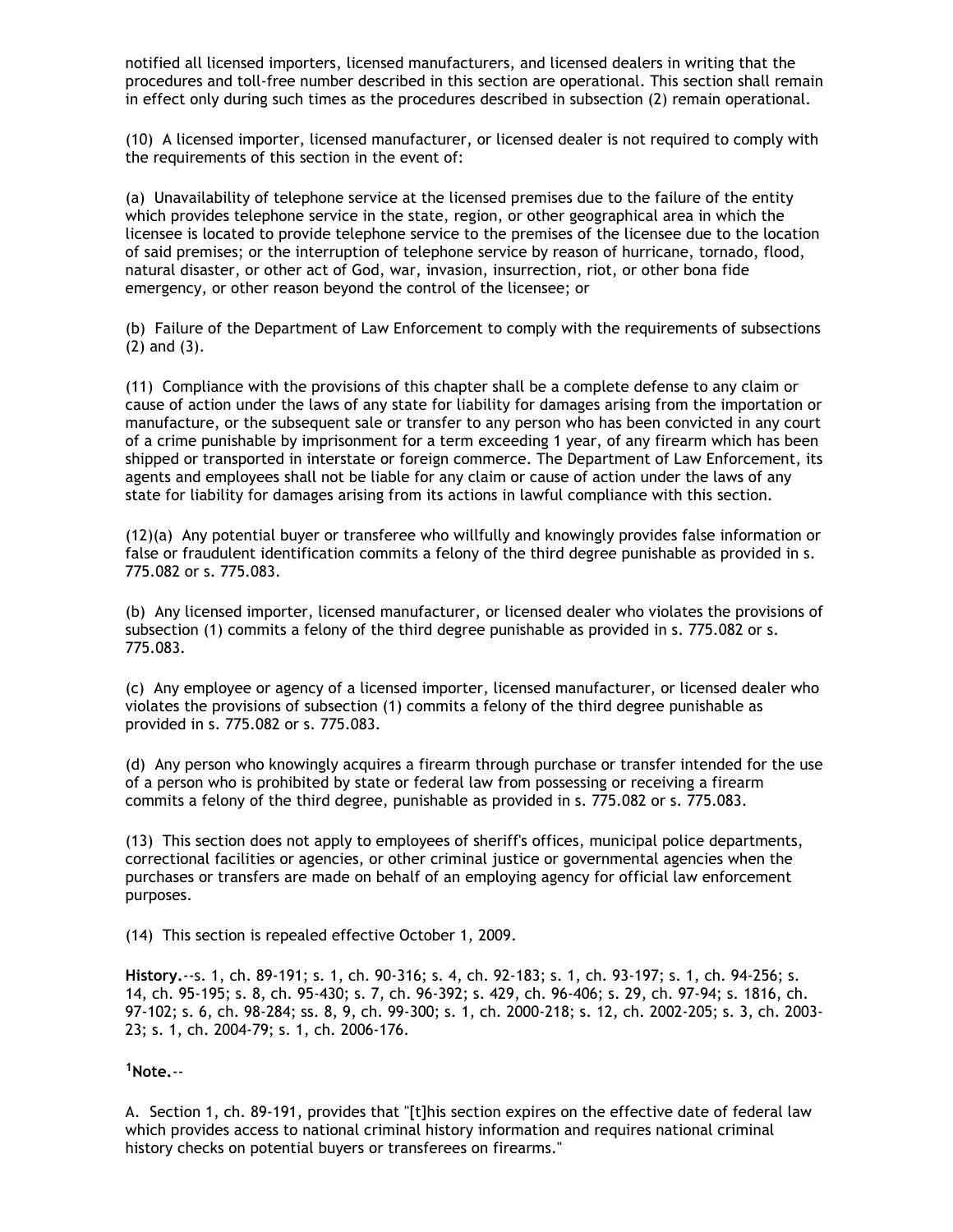B. Section 3, ch. 90-316, provides that "[t]his act shall not be construed to nullify the expiration of s. 790.065, Florida Statutes, provided for in chapter 89-191, Laws of Florida."

**790.0655 Purchase and delivery of handguns; mandatory waiting period; exceptions; penalties.**--

(1)(a) There shall be a mandatory 3-day waiting period, which shall be 3 days, excluding weekends and legal holidays, between the purchase and the delivery at retail of any handgun. "Purchase" means the transfer of money or other valuable consideration to the retailer. "Handgun" means a firearm capable of being carried and used by one hand, such as a pistol or revolver. "Retailer" means and includes every person engaged in the business of making sales at retail or for distribution, or use, or consumption, or storage to be used or consumed in this state, as defined in s. 212.02(13).

(b) Records of handgun sales must be available for inspection by any law enforcement agency, as defined in s. 934.02, during normal business hours.

(2) The 3-day waiting period shall not apply in the following circumstances:

(a) When a handgun is being purchased by a holder of a concealed weapons permit as defined in s. 790.06.

(b) To a trade-in of another handgun.

(3) It is a felony of the third degree, punishable as provided in s. 775.082, s. 775.083, or s. 775.084:

(a) For any retailer, or any employee or agent of a retailer, to deliver a handgun before the expiration of the 3-day waiting period, subject to the exceptions provided in subsection (2).

(b) For a purchaser to obtain delivery of a handgun by fraud, false pretense, or false representation.

**History.**--s. 1, ch. 91-24; s. 3, ch. 92-183; s. 98, ch. 99-3.

#### **790.07 Persons engaged in criminal offense, having weapons.**--

(1) Whoever, while committing or attempting to commit any felony or while under indictment, displays, uses, threatens, or attempts to use any weapon or electric weapon or device or carries a concealed weapon is guilty of a felony of the third degree, punishable as provided in s. 775.082, s. 775.083, or s. 775.084.

(2) Whoever, while committing or attempting to commit any felony, displays, uses, threatens, or attempts to use any firearm or carries a concealed firearm is guilty of a felony of the second degree, punishable as provided in s. 775.082, s. 775.083, and s. 775.084.

(3) The following crimes are excluded from application of this section: Antitrust violations, unfair trade practices, restraints of trade, nonsupport of dependents, bigamy, or other similar offenses.

(4) Whoever, having previously been convicted of a violation of subsection (1) or subsection (2) and, subsequent to such conviction, displays, uses, threatens, or attempts to use any weapon, firearm, or electric weapon or device, carries a concealed weapon, or carries a concealed firearm while committing or attempting to commit any felony or while under indictment is guilty of a felony of the first degree, punishable as provided in s. 775.082, s. 775.083, or s. 775.084. Sentence shall not be suspended or deferred under the provisions of this subsection.

**History.**--s. 10, ch. 1637, 1868; RS 2423; s. 2, ch. 4124, 1893; GS 3269; RGS 5102; CGL 7204; s. 4, ch. 69-306; s. 741, ch. 71-136; s. 2, ch. 76-165; s. 2, ch. 91-223.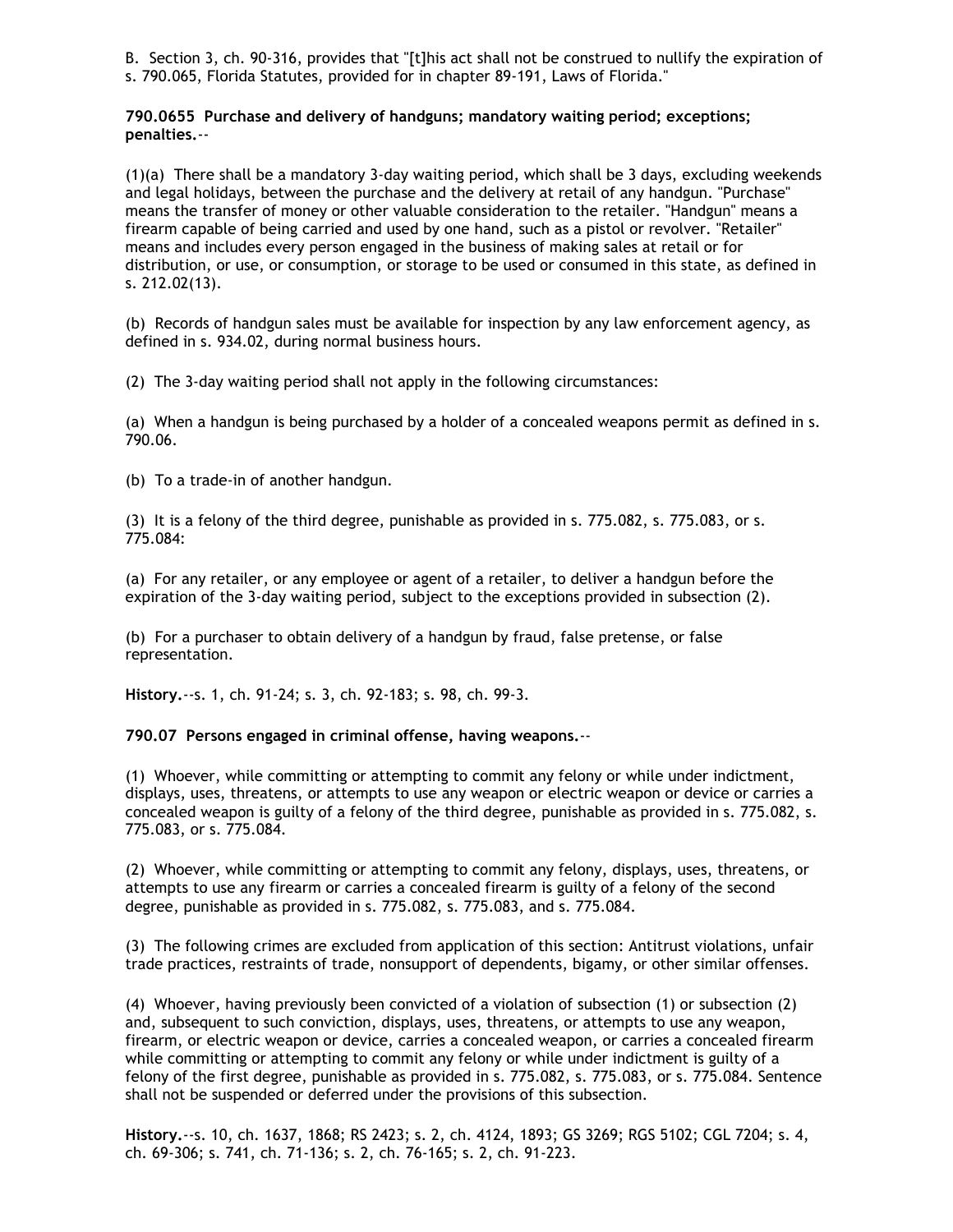# **790.08 Taking possession of weapons and arms; reports; disposition; custody.**--

(1) Every officer making an arrest under s. 790.07, or under any other law or municipal ordinance within the state, shall take possession of any weapons, electric weapons or devices, or arms mentioned in s. 790.07 found upon the person arrested and deliver them to the sheriff of the county, or the chief of police of the municipality wherein the arrest is made, who shall retain the same until after the trial of the person arrested.

(2) If the person arrested as aforesaid is convicted of violating s. 790.07, or of a similar offense under any municipal ordinance, or any other offense involving the use or attempted use of such weapons, electric weapons or devices, or arms, such weapons, electric weapons or devices, or arms shall become forfeited to the state, without any order of forfeiture being necessary, although the making of such an order shall be deemed proper, and such weapons, electric weapons or devices, or arms shall be forthwith delivered to the sheriff by the chief of police or other person having custody thereof, and the sheriff is hereby made the custodian of such weapons, electric weapons or devices, and arms for the state.

(3) If the person arrested as aforesaid is acquitted of the offenses mentioned in subsection (2), the said weapons, electric weapons or devices, or arms taken from the person as aforesaid shall be returned to him or her; however, if he or she fails to call for or receive the same within 60 days from and after his or her acquittal or the dismissal of the charges against him or her, the same shall be delivered to the sheriff as aforesaid to be held by the sheriff as hereinafter provided. This subsection shall likewise apply to persons and their weapons, electric weapons or devices, or arms who have heretofore been acquitted or the charges against them dismissed.

(4) All such weapons, electric weapons or devices, and arms now in, or hereafter coming into, the hands of any of the peace officers of this state or any of its political subdivisions, which have been found abandoned or otherwise discarded, or left in their hands and not reclaimed by the owners shall, within 60 days, be delivered by such peace officers to the sheriff of the county aforesaid.

(5) Weapons, electric weapons or devices, and arms coming into the hands of the sheriff pursuant to subsections (3) and (4) aforesaid shall, unless reclaimed by the owner thereof within 6 months from the date the same come into the hands of the said sheriff, become forfeited to the state, and no action or proceeding for their recovery shall thereafter be maintained in this state.

(6) Weapons, electric weapons or devices, and arms coming into the hands of the sheriff as aforesaid shall be listed, kept, and held by him or her as custodian for the state. Any or all such weapons, electric weapons or devices, and arms suitable for use by the sheriff may be so used. All such weapons, electric weapons or devices, and arms not needed by the said sheriff may be loaned to any other department of the state or to any county or municipality having use for such weapons, electric weapons or devices, and arms. The sheriff shall take the receipt of such other department, county, or municipality for such weapons, electric weapons or devices, and arms loaned to them. All weapons, electric weapons or devices, and arms which are not needed or which are useless or unfit for use shall be destroyed or otherwise disposed of by the sheriff as provided in chapter 705 or as provided in the Florida Contraband Forfeiture Act. All sums received from the sale or other disposition of the said weapons, electric weapons or devices, or arms disposed of by the sheriff under chapter 705 as aforesaid shall be paid into the State Treasury for the benefit of the State School Fund and shall become a part thereof. All sums received from the sale or other disposition of any such weapons, electric weapons or devices, or arms disposed of by the sheriff under the Florida Contraband Forfeiture Act shall be disbursed as provided therein.

(7) This section does not apply to any municipality in any county having home rule under the State Constitution.

**History.**--s. 3, ch. 3620, 1885; RS 2424; GS 3270; RGS 5103; CGL 7205; s. 1, ch. 22049, 1943; s. 1, ch. 65-189; ss. 1, 2, 3, 4, 5, 6, 7, 8, ch. 67-523; s. 3, ch. 67-2207; ss. 20, 35, ch. 69-106; s. 2, ch. 76-165; s. 24, ch. 79-8; s. 12, ch. 80-68; s. 1, ch. 83-21; s. 17, ch. 97-93; s. 1207, ch. 97-102.

**790.09 Manufacturing or selling slungshot.**--Whoever manufactures or causes to be manufactured, or sells or exposes for sale any instrument or weapon of the kind usually known as slungshot, or metallic knuckles, shall be guilty of a misdemeanor of the second degree, punishable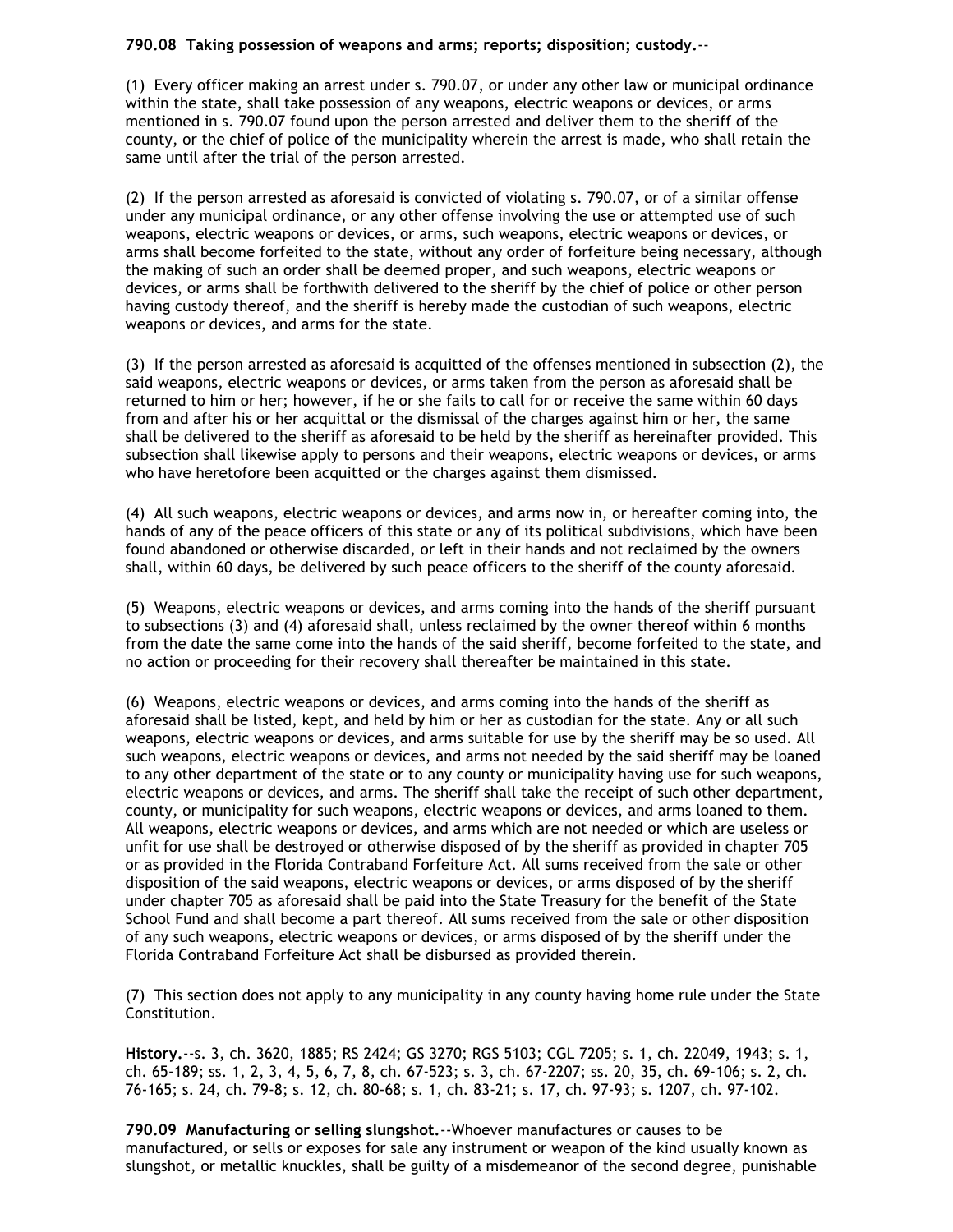as provided in s. 775.082 or s. 775.083.

**History.**--s. 11, ch. 1637, 1868; RS 2425; s. 3, ch. 4124, 1893; GS 3271; RGS 5104; CGL 7206; s. 742, ch. 71-136.

**790.10 Improper exhibition of dangerous weapons or firearms.**--If any person having or carrying any dirk, sword, sword cane, firearm, electric weapon or device, or other weapon shall, in the presence of one or more persons, exhibit the same in a rude, careless, angry, or threatening manner, not in necessary self-defense, the person so offending shall be guilty of a misdemeanor of the first degree, punishable as provided in s. 775.082 or s. 775.083.

**History.**--s. 1, ch. 4532, 1897; GS 3272; RGS 5105; CGL 7207; s. 5, ch. 69-306; s. 743, ch. 71-136; s. 2, ch. 76-165; s. 174, ch. 91-224.

#### **790.115 Possessing or discharging weapons or firearms at a school-sponsored event or on school property prohibited; penalties; exceptions.**--

(1) A person who exhibits any sword, sword cane, firearm, electric weapon or device, destructive device, or other weapon as defined in s. 790.001(13), including a razor blade, box cutter, or common pocketknife, except as authorized in support of school-sanctioned activities, in the presence of one or more persons in a rude, careless, angry, or threatening manner and not in lawful self-defense, at a school-sponsored event or on the grounds or facilities of any school, school bus, or school bus stop, or within 1,000 feet of the real property that comprises a public or private elementary school, middle school, or secondary school, during school hours or during the time of a sanctioned school activity, commits a felony of the third degree, punishable as provided in s. 775.082, s. 775.083, or s. 775.084. This subsection does not apply to the exhibition of a firearm or weapon on private real property within 1,000 feet of a school by the owner of such property or by a person whose presence on such property has been authorized, licensed, or invited by the owner.

(2)(a) A person shall not possess any firearm, electric weapon or device, destructive device, or other weapon as defined in s. 790.001(13), including a razor blade or box cutter, except as authorized in support of school-sanctioned activities, at a school-sponsored event or on the property of any school, school bus, or school bus stop; however, a person may carry a firearm:

1. In a case to a firearms program, class or function which has been approved in advance by the principal or chief administrative officer of the school as a program or class to which firearms could be carried;

2. In a case to a career center having a firearms training range; or

3. In a vehicle pursuant to s. 790.25(5); except that school districts may adopt written and published policies that waive the exception in this subparagraph for purposes of student and campus parking privileges.

For the purposes of this section, "school" means any preschool, elementary school, middle school, junior high school, secondary school, career center, or postsecondary school, whether public or nonpublic.

(b) A person who willfully and knowingly possesses any electric weapon or device, destructive device, or other weapon as defined in s. 790.001(13), including a razor blade or box cutter, except as authorized in support of school-sanctioned activities, in violation of this subsection commits a felony of the third degree, punishable as provided in s. 775.082, s. 775.083, or s. 775.084.

(c)1. A person who willfully and knowingly possesses any firearm in violation of this subsection commits a felony of the third degree, punishable as provided in s. 775.082, s. 775.083, or s. 775.084.

2. A person who stores or leaves a loaded firearm within the reach or easy access of a minor who obtains the firearm and commits a violation of subparagraph 1. commits a misdemeanor of the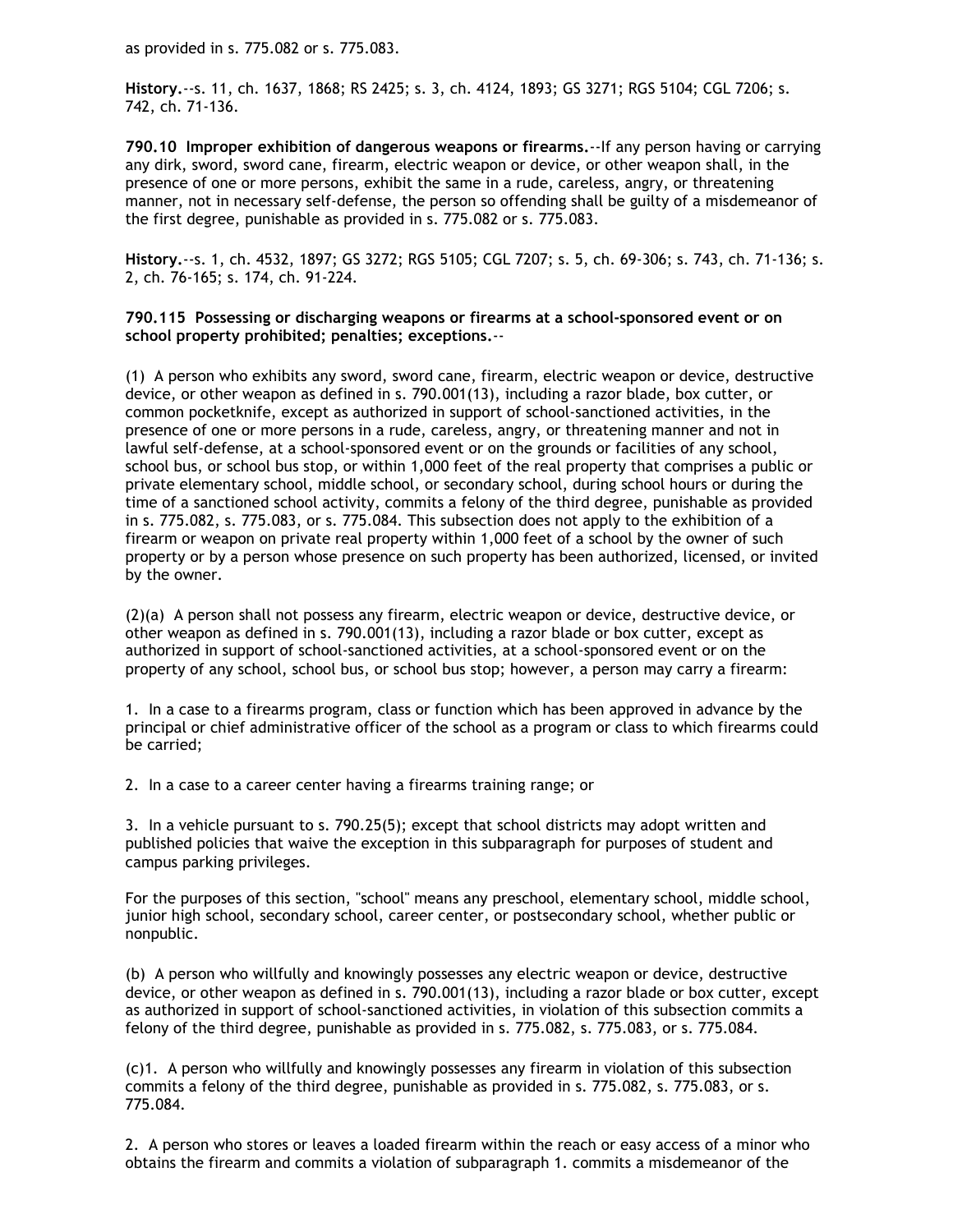second degree, punishable as provided in s. 775.082 or s. 775.083; except that this does not apply if the firearm was stored or left in a securely locked box or container or in a location which a reasonable person would have believed to be secure, or was securely locked with a firearmmounted push-button combination lock or a trigger lock; if the minor obtains the firearm as a result of an unlawful entry by any person; or to members of the Armed Forces, National Guard, or State Militia, or to police or other law enforcement officers, with respect to firearm possession by a minor which occurs during or incidental to the performance of their official duties.

(d) A person who discharges any weapon or firearm while in violation of paragraph (a), unless discharged for lawful defense of himself or herself or another or for a lawful purpose, commits a felony of the second degree, punishable as provided in s. 775.082, s. 775.083, or s. 775.084.

(e) The penalties of this subsection shall not apply to persons licensed under s. 790.06. Persons licensed under s. 790.06 shall be punished as provided in s. 790.06(12), except that a licenseholder who unlawfully discharges a weapon or firearm on school property as prohibited by this subsection commits a felony of the second degree, punishable as provided in s. 775.082, s. 775.083, or s. 775.084.

(3) This section does not apply to any law enforcement officer as defined in s.  $943.10(1)$ ,  $(2)$ ,  $(3)$ , (4), (6), (7), (8), (9), or (14).

(4) Notwithstanding s. 985.24, s. 985.245, or s. 985.25(1), any minor under 18 years of age who is charged under this section with possessing or discharging a firearm on school property shall be detained in secure detention, unless the state attorney authorizes the release of the minor, and shall be given a probable cause hearing within 24 hours after being taken into custody. At the hearing, the court may order that the minor continue to be held in secure detention for a period of 21 days, during which time the minor shall receive medical, psychiatric, psychological, or substance abuse examinations pursuant to s. 985.18, and a written report shall be completed.

**History.**--s. 4, ch. 92-130; s. 11, ch. 93-230; s. 1, ch. 94-289; s. 1209, ch. 97-102; s. 20, ch. 97-234; s. 3, ch. 99-284; s. 61, ch. 2004-357; s. 112, ch. 2006-120; s. 2, ch. 2006-186.

### **790.145 Crimes in pharmacies; possession of weapons; penalties.**--

(1) Unless otherwise provided by law, any person who is in possession of a concealed "firearm," as defined in s. 790.001(6), or a "destructive device," as defined in s. 790.001(4), within the premises of a "pharmacy," as defined in chapter 465, is guilty of a felony of the third degree, punishable as provided in s. 775.082, s. 775.083, or s. 775.084.

(2) The provisions of this section do not apply:

(a) To any law enforcement officer;

(b) To any person employed and authorized by the owner, operator, or manager of a pharmacy to carry a firearm or destructive device on such premises; or

(c) To any person licensed to carry a concealed weapon.

**History.**--s. 1, ch. 81-278; s. 2, ch. 90-124; s. 2, ch. 90-176.

# **790.15 Discharging firearm in public.**--

(1) Except as provided in subsection (2) or subsection (3), any person who knowingly discharges a firearm in any public place or on the right-of-way of any paved public road, highway, or street or whosoever knowingly discharges any firearm over the right-of-way of any paved public road, highway, or street or over any occupied premises is guilty of a misdemeanor of the first degree, punishable as provided in s. 775.082 or s. 775.083. This section does not apply to a person lawfully defending life or property or performing official duties requiring the discharge of a firearm or to a person discharging a firearm on public roads or properties expressly approved for hunting by the Fish and Wildlife Conservation Commission or Division of Forestry.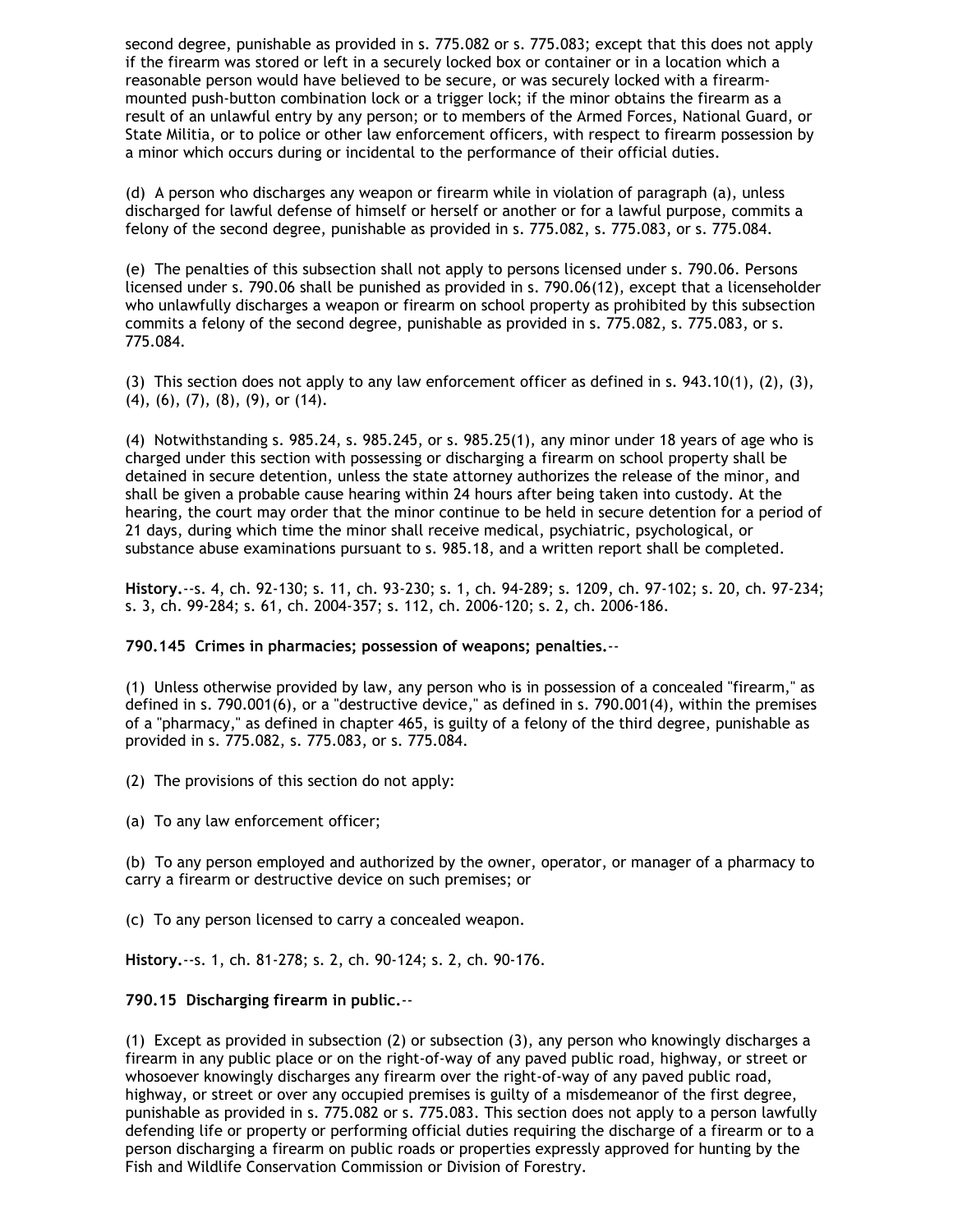(2) Any occupant of any vehicle who knowingly and willfully discharges any firearm from the vehicle within 1,000 feet of any person commits a felony of the second degree, punishable as provided in s. 775.082, s. 775.083, or s. 775.084.

(3) Any driver or owner of any vehicle, whether or not the owner of the vehicle is occupying the vehicle, who knowingly directs any other person to discharge any firearm from the vehicle commits a felony of the third degree, punishable as provided in s. 775.082, s. 775.083, or s. 775.084.

**History.**--s. 1, ch. 3289, 1881; RS 2683; GS 3626; RGS 5557; CGL 7743; s. 1, ch. 61-334; s. 745, ch. 71-136; s. 1, ch. 78-17; s. 1, ch. 89-157; s. 229, ch. 99-245.

#### **790.151 Using firearm while under the influence of alcoholic beverages, chemical substances, or controlled substances; penalties.**--

(1) As used in ss. 790.151-790.157, to "use a firearm" means to discharge a firearm or to have a firearm readily accessible for immediate discharge.

(2) For the purposes of this section, "readily accessible for immediate discharge" means loaded and in a person's hand.

(3) It is unlawful and punishable as provided in subsection (4) for any person who is under the influence of alcoholic beverages, any chemical substance set forth in s. 877.111, or any substance controlled under chapter 893, when affected to the extent that his or her normal faculties are impaired, to use a firearm in this state.

(4) Any person who violates subsection (3) commits a misdemeanor of the second degree, punishable as provided in s. 775.082 or s. 775.083.

(5) This section does not apply to persons exercising lawful self-defense or defense of one's property.

**History.**--s. 1, ch. 91-84; s. 1210, ch. 97-102.

**790.153 Tests for impairment or intoxication; right to refuse.**--

(1)(a) Any person who uses a firearm within this state shall submit to an approved chemical or physical breath test to determine the alcoholic content of the blood and to a urine test to detect the presence of controlled substances, if there is probable cause to believe that the person was using a firearm while under the influence of alcoholic beverages or controlled substances or that the person is lawfully arrested for any offense allegedly committed while he or she was using a firearm while under the influence of alcoholic beverages or controlled substances. The breath test shall be incidental to a lawful arrest and administered at the request of a law enforcement officer who has probable cause to believe such person was using the firearm within this state while under the influence of alcoholic beverages. The urine test shall be incidental to a lawful arrest and administered at a detention facility, mobile or otherwise, which is equipped to administer such tests at the request of a law enforcement officer who has probable cause to believe such person was using a firearm within this state while under the influence of controlled substances. The urine test shall be administered at a detention facility or any other facility, mobile or otherwise, which is equipped to administer such tests in a reasonable manner that will ensure the accuracy of the specimen and maintain the privacy of the individual involved. The administration of either test shall not preclude the administration of the other test. The refusal to submit to a chemical or physical breath or urine test upon the request of a law enforcement officer as provided in this section shall be admissible into evidence in any criminal proceeding. This section shall not hinder the taking of a mandatory blood test as outlined in s. 790.155.

(b) If the arresting officer does not request a chemical or physical test of the person arrested for any offense allegedly committed while the person was using a firearm while under the influence of alcoholic beverages or controlled substances, such person may request the arresting officer to have a chemical or physical test made of the arrested person's breath for the purpose of determining the alcoholic content of the person's blood or a chemical test of urine or blood for the purpose of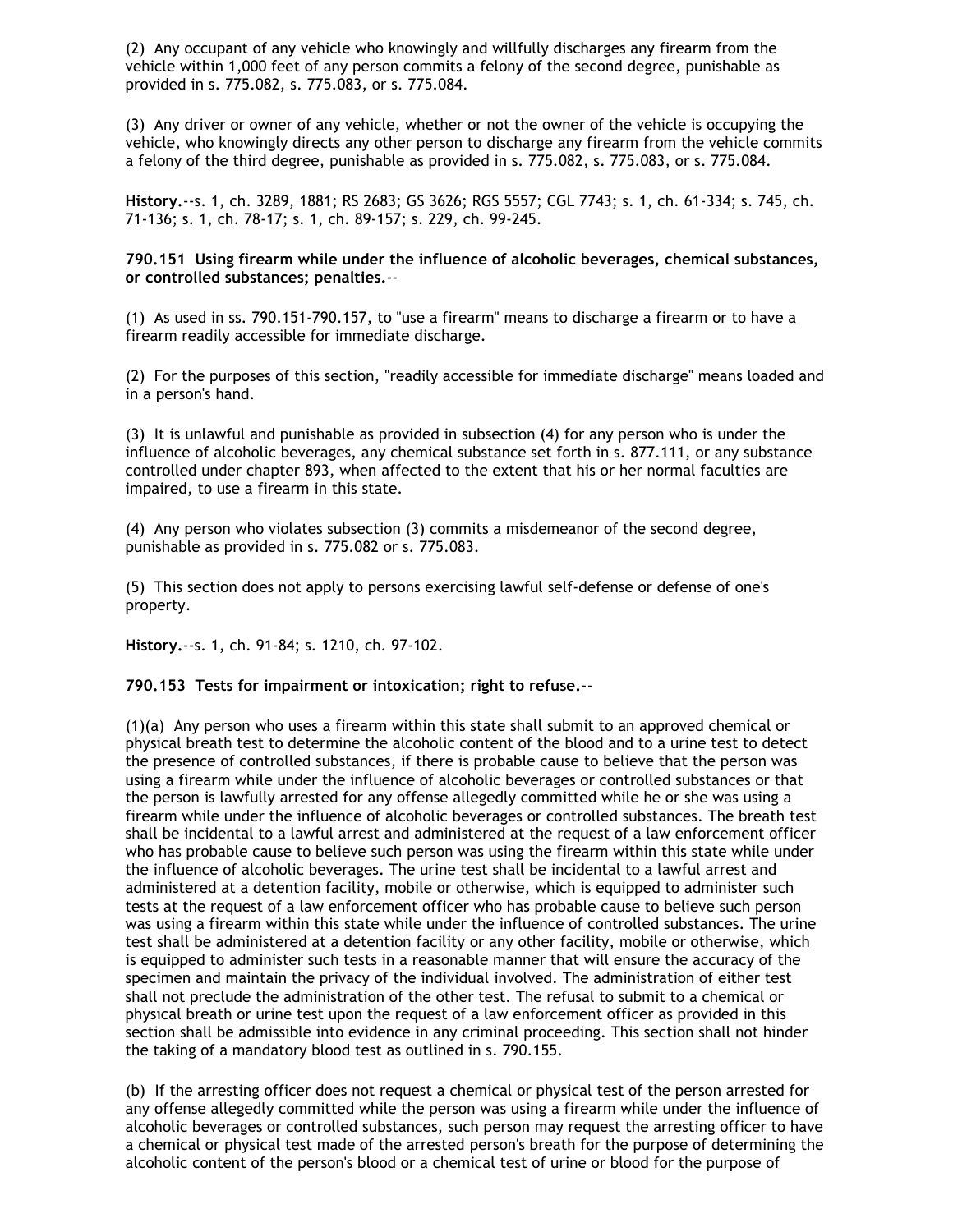determining the presence of controlled substances; and, if so requested, the arresting officer shall have the test performed.

(c) The provisions of s. 316.1932(1)(f), relating to administration of tests for determining the weight of alcohol in the defendant's blood, additional tests at the defendant's expense, availability of test information to the defendant or the defendant's attorney, and liability of medical institutions and persons administering such tests are incorporated into this act.

(2) The results of any test administered pursuant to this section for the purpose of detecting the presence of any controlled substance shall not be admissible as evidence in a criminal prosecution for the possession of a controlled substance.

(3) Notwithstanding any provision of law pertaining to the confidentiality of hospital records or other medical records, information obtained pursuant to this section shall be released to a court, prosecuting attorney, defense attorney, or law enforcement officer in connection with an alleged violation of s. 790.151 upon request for such information.

**History.**--s. 2, ch. 91-84; s. 1211, ch. 97-102.

# **790.155 Blood test for impairment or intoxication in cases of death or serious bodily injury; right to use reasonable force.**--

(1)(a) Notwithstanding any recognized ability to refuse to submit to the tests provided in s. 790.153, if a law enforcement officer has probable cause to believe that a firearm used by a person under the influence of alcoholic beverages or controlled substances has caused the death or serious bodily injury of a human being, such person shall submit, upon the request of a law enforcement officer, to a test of his or her blood for the purpose of determining the alcoholic content thereof or the presence of controlled substances therein. The law enforcement officer may use reasonable force if necessary to require such person to submit to the administration of the blood test. The blood test shall be performed in a reasonable manner.

(b) The term "serious bodily injury" means a physical condition which creates a substantial risk of death, serious personal disfigurement, or protracted loss or impairment of the function of any bodily member or organ.

(2) The provisions of s. 316.1933(2), relating to blood tests for impairment or intoxication, are incorporated into this act.

(3)(a) Any criminal charge resulting from the incident giving rise to the officer's demand for testing should be tried concurrently with a charge of any violation of s. 790.151. If such charges are tried separately, the fact that such person refused, resisted, obstructed, or opposed testing shall be admissible at the trial of the criminal offense which gave rise to the demand for testing.

(b) The results of any test administered pursuant to this section for the purpose of detecting the presence of any controlled substance shall not be admissible as evidence in a criminal prosecution for the possession of a controlled substance.

(4) Notwithstanding any provision of law pertaining to the confidentiality of hospital records or other medical records, information obtained pursuant to this section shall be released to a court, prosecuting attorney, defense attorney, or law enforcement officer in connection with an alleged violation of s. 790.151 upon request for such information.

**History.**--s. 3, ch. 91-84; s. 1212, ch. 97-102.

# **790.157 Presumption of impairment; testing methods.**--

(1) It is unlawful and punishable as provided in s. 790.151 for any person who is under the influence of alcoholic beverages or controlled substances, when affected to the extent that his or her normal faculties are impaired, to use a firearm in this state.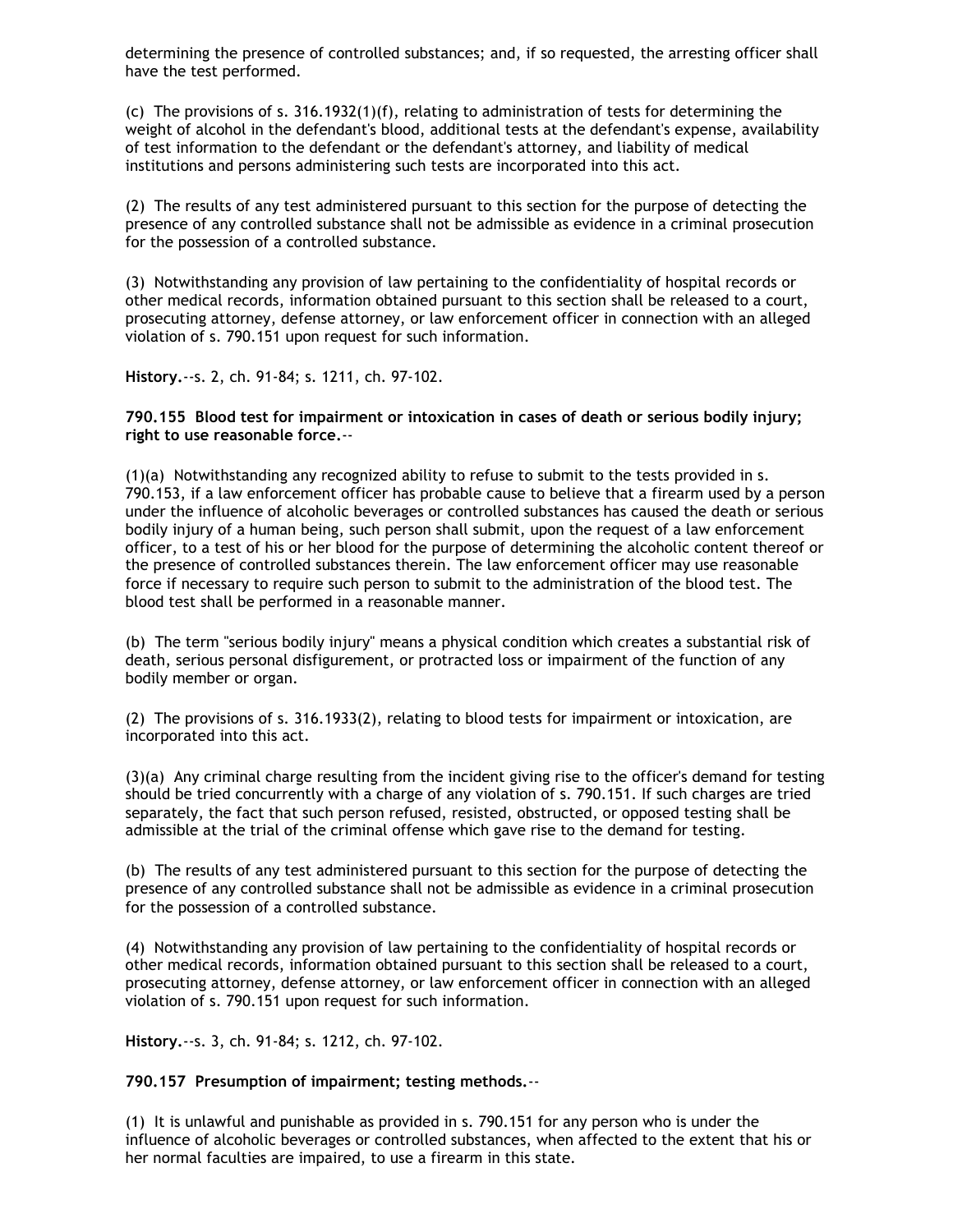(2) Upon the trial of any civil or criminal action or proceeding arising out of acts alleged to have been committed by any person while using a firearm while under the influence of alcoholic beverages or controlled substances, when affected to the extent that his or her normal faculties were impaired or to the extent that the person was deprived of full possession of his or her normal faculties, the results of any test administered in accordance with s. 790.153 or s. 790.155 and this section shall be admissible into evidence when otherwise admissible, and the amount of alcohol in the person's blood at the time alleged, as shown by chemical analysis of the person's blood or chemical or physical analysis of the person's breath, shall give rise to the following presumptions:

(a) If there was at that time 0.05 percent or less by weight of alcohol in the person's blood, it shall be presumed that the person was not under the influence of alcoholic beverages to the extent that his or her normal faculties were impaired.

(b) If there was at that time in excess of 0.05 percent but less than 0.10 percent by weight of alcohol in the person's blood, such fact shall not give rise to any presumption that the person was or was not under the influence of alcoholic beverages to the extent that his or her normal faculties were impaired, but such fact may be considered with other competent evidence in determining whether the person was under the influence of alcoholic beverages to the extent that his or her normal faculties were impaired.

(c) If there was at that time 0.10 percent or more by weight of alcohol in the person's blood, that fact shall be prima facie evidence that the person was under the influence of alcoholic beverages to the extent that his or her normal faculties were impaired.

The percent by weight of alcohol in the blood shall be based upon grams of alcohol per 100 milliliters of blood. The foregoing provisions of this subsection shall not be construed as limiting the introduction of any other competent evidence bearing upon the question of whether the person was under the influence of alcoholic beverages to the extent that his or her normal faculties were impaired.

(3) A chemical analysis of a person's blood to determine its alcoholic content or a chemical or physical analysis of a person's breath, in order to be considered valid under the provisions of this section, must have been performed substantially in accordance with methods approved by the Florida Department of Law Enforcement and by an individual possessing a valid permit issued by the department for this purpose. Any insubstantial differences between approved techniques and actual testing procedures in an individual case shall not render the test or test results invalid. The Florida Department of Law Enforcement may approve satisfactory techniques or methods, ascertain the qualification and competence of individuals to conduct such analyses, and issue permits which shall be subject to termination or revocation in accordance with rules adopted by the department.

(4) Any person charged with using a firearm while under the influence of alcoholic beverages or controlled substances to the extent that his or her normal faculties were impaired, whether in a municipality or not, shall be entitled to trial by jury according to the Florida Rules of Criminal Procedure.

**History.**--s. 4, ch. 91-84; s. 1213, ch. 97-102; s. 294, ch. 99-8.

### **790.16 Discharging machine guns; penalty.**--

(1) It is unlawful for any person to shoot or discharge any machine gun upon, across, or along any road, street, or highway in the state; upon or across any public park in the state; or in, upon, or across any public place where people are accustomed to assemble in the state. The discharge of such machine gun in, upon, or across such public street; in, upon, or across such public park; or in, upon, or across such public place, whether indoors or outdoors, including all theaters and athletic stadiums, with intent to do bodily harm to any person or with intent to do damage to property not resulting in the death of another person shall be a felony of the first degree, punishable as provided in s. 775.082. A sentence not exceeding life imprisonment is specifically authorized when great bodily harm to another or serious disruption of governmental operations results.

(2) This section shall not apply to the use of such machine guns by any United States or state militia or by any law enforcement officer while in the discharge of his or her lawful duty in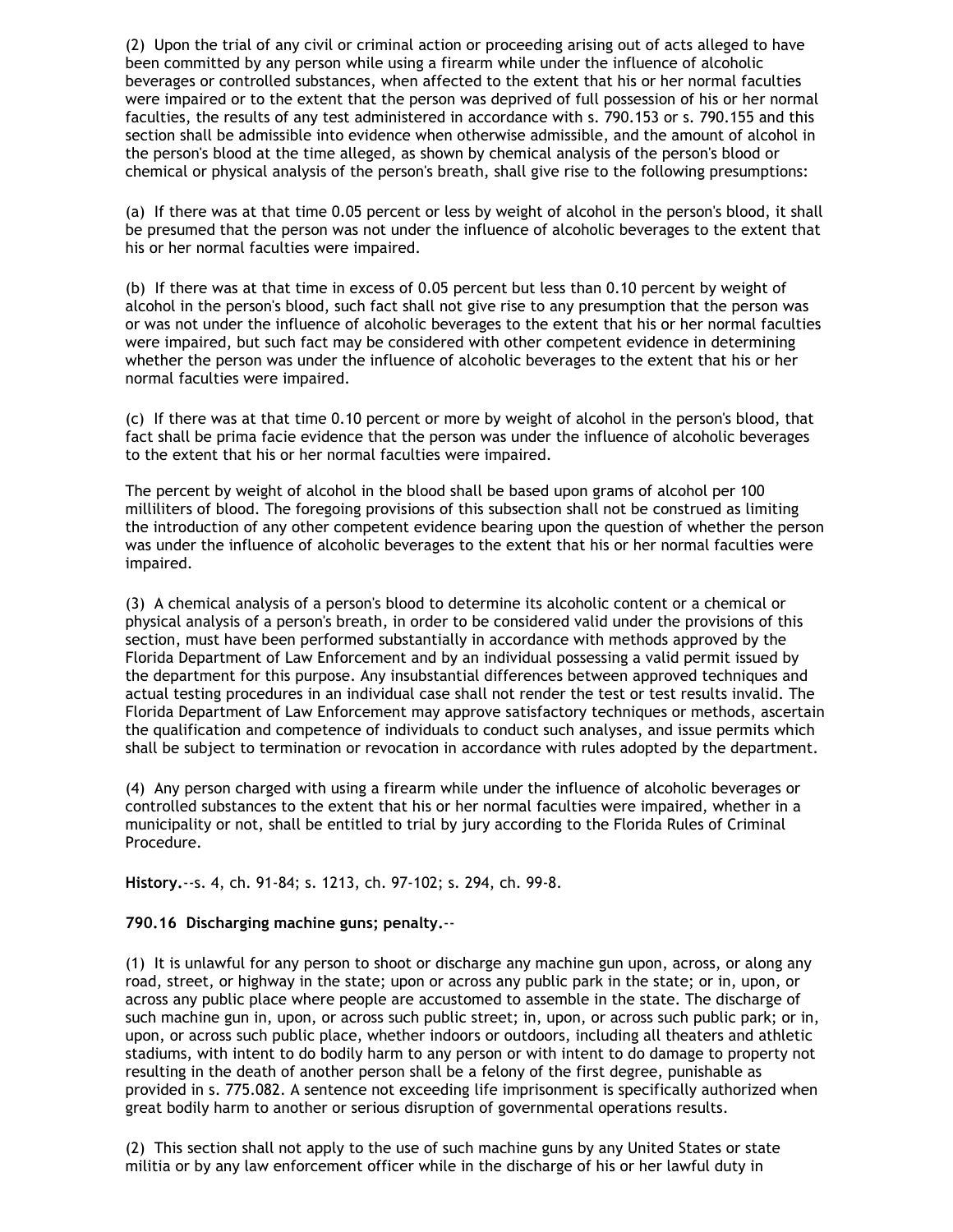suppressing riots and disorderly conduct and in preserving and protecting the public peace or in the preservation of public property, or when said use is authorized by law.

**History.**--s. 1, ch. 16111, 1933; CGL 1936 Supp. 7748(1); s. 746, ch. 71-136; s. 5, ch. 72-724; s. 1, ch. 76-38; s. 1214, ch. 97-102.

**790.161 Making, possessing, throwing, projecting, placing, or discharging any destructive device or attempt so to do, felony; penalties.**--A person who willfully and unlawfully makes, possesses, throws, projects, places, discharges, or attempts to make, possess, throw, project, place, or discharge any destructive device:

(1) Commits a felony of the third degree, punishable as provided in s. 775.082 or s. 775.084.

(2) If the act is perpetrated with the intent to do bodily harm to any person, or with the intent to do property damage, or if the act results in a disruption of governmental operations, commerce, or the private affairs of another person, commits a felony of the second degree, punishable as provided in s. 775.082 or s. 775.084.

(3) If the act results in bodily harm to another person or in property damage, commits a felony of the first degree, punishable as provided in s. 775.082 or s. 775.084.

(4) If the act results in the death of another person, commits a capital felony, punishable as provided in s. 775.082. In the event the death penalty in a capital felony is held to be unconstitutional by the Florida Supreme Court or the United States Supreme Court, the court having jurisdiction over a person previously sentenced to death for a capital felony shall cause such person to be brought before the court, and the court shall sentence such person to life imprisonment if convicted of murder in the first degree or of a capital felony under this subsection, and such person shall be ineligible for parole. No sentence of death shall be reduced as a result of a determination that a method of execution is held to be unconstitutional under the State Constitution or the Constitution of the United States.

**History.**--s. 1, ch. 59-29; s. 6, ch. 69-306; s. 1, ch. 70-85; s. 747, ch. 71-136; s. 6, ch. 72-724; s. 2, ch. 76-38; s. 44, ch. 88-381; s. 3, ch. 90-124; s. 3, ch. 90-176; s. 19, ch. 93-406; s. 2, ch. 94-228; s. 3, ch. 98-3.

**790.1612 Authorization for governmental manufacture, possession, and use of destructive devices.**--The governing body of any municipality or county and the Division of State Fire Marshal of the Department of Financial Services have the power to authorize the manufacture, possession, and use of destructive devices as defined in s. 790.001(4).

**History.**--s. 6, ch. 90-124; s. 6, ch. 90-176; s. 1905, ch. 2003-261.

#### **790.1615 Unlawful throwing, projecting, placing, or discharging of destructive device or bomb that results in injury to another; penalty.**--

(1) A person who perpetrates any unlawful throwing, projecting, placing, or discharging of a destructive device or bomb that results in any bodily harm to a firefighter or any other person, regardless of intent or lack of intent to cause such harm, commits a misdemeanor of the first degree, punishable as provided in s. 775.082 or s. 775.083.

(2) A person who perpetrates any unlawful throwing, projecting, placing, or discharging of a destructive device or bomb that results in great bodily harm, permanent disability, or permanent disfigurement to a firefighter or any other person, regardless of intent or lack of intent to cause such harm, commits a felony of the second degree, punishable as provided in s. 775.082, s. 775.083, or s. 775.084.

(3) Upon conviction and adjudication of guilt, a person may be sentenced separately, pursuant to s. 775.021(4), for any violation of this section and for any unlawful throwing, projecting, placing, or discharging of a destructive device or bomb committed during the same criminal episode. A conviction for any unlawful throwing, projecting, placing, or discharging of a destructive device or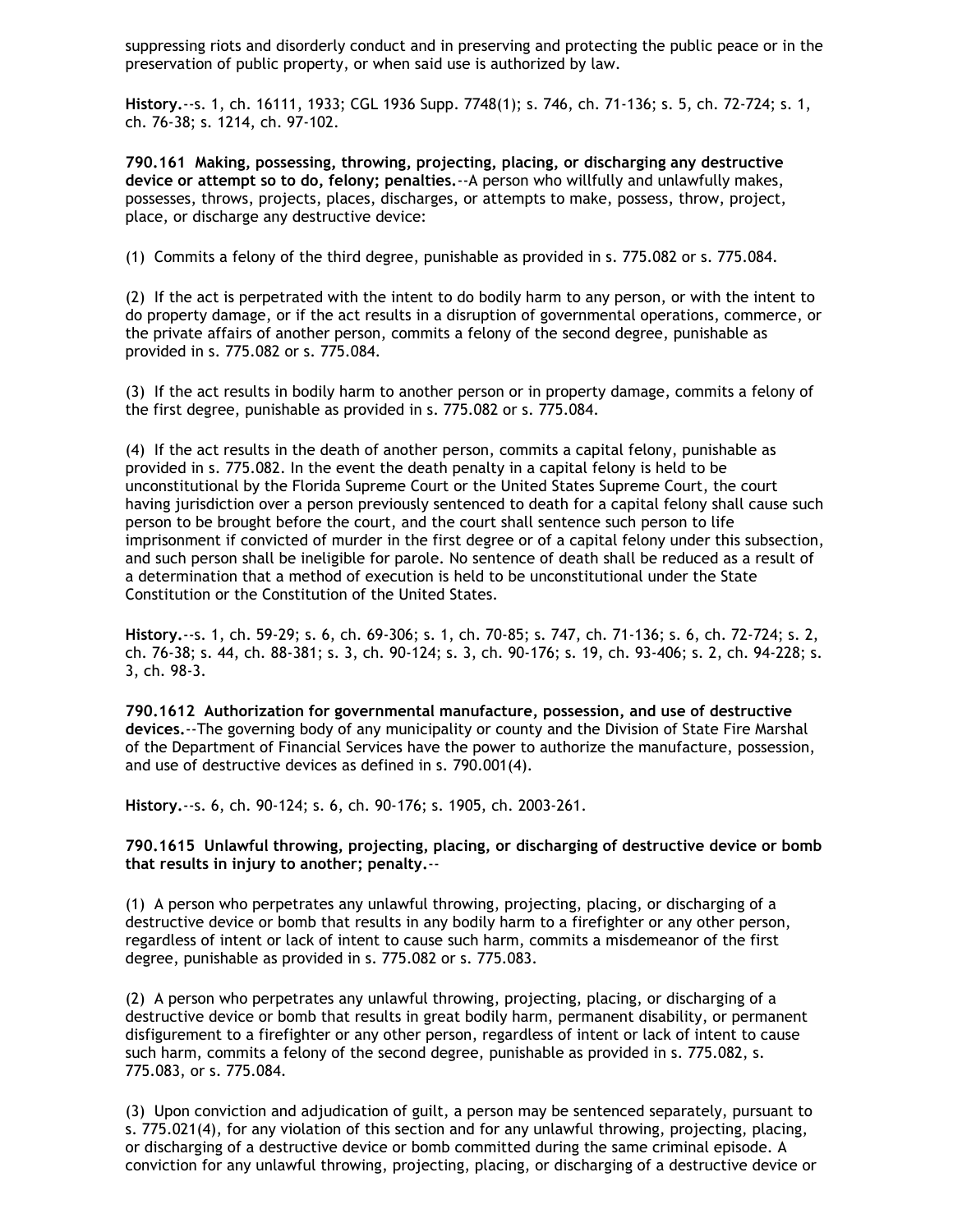bomb, however, is not necessary for a conviction under this section.

**History.**--s. 1, ch. 84-23; s. 7, ch. 90-124; s. 7, ch. 90-176.

**790.162 Threat to throw, project, place, or discharge any destructive device, felony; penalty.**--It is unlawful for any person to threaten to throw, project, place, or discharge any destructive device with intent to do bodily harm to any person or with intent to do damage to any property of any person, and any person convicted thereof commits a felony of the second degree, punishable as provided in s. 775.082, s. 775.083, or s. 775.084.

**History.**--s. 2, ch. 59-29; s. 7, ch. 69-306; s. 748, ch. 71-136; s. 45, ch. 88-381; s. 4, ch. 90-124; s. 4, ch. 90-176.

# **790.163 False report about planting bomb, explosive, or weapon of mass destruction; penalty.**--

(1) It is unlawful for any person to make a false report, with intent to deceive, mislead, or otherwise misinform any person, concerning the placing or planting of any bomb, dynamite, other deadly explosive, or weapon of mass destruction as defined in s. 790.166; and any person convicted thereof commits a felony of the second degree, punishable as provided in s. 775.082, s. 775.083, or s. 775.084.

(2) Notwithstanding any other law, adjudication of guilt or imposition of sentence for a violation of this section may not be suspended, deferred, or withheld. However, the state attorney may move the sentencing court to reduce or suspend the sentence of any person who is convicted of a violation of this section and who provides substantial assistance in the identification, arrest, or conviction of any of his or her accomplices, accessories, coconspirators, or principals.

(3) Proof that a person accused of violating this section knowingly made a false report is prima facie evidence of the accused person's intent to deceive, mislead, or otherwise misinform any person.

(4) In addition to any other penalty provided by law with respect to any person who is convicted of a violation of this section that resulted in the mobilization or action of any law enforcement officer or any state or local agency, a person convicted of a violation of this section may be required by the court to pay restitution for all of the costs and damages arising from the criminal conduct.

**History.**--s. 3, ch. 59-29; s. 749, ch. 71-136; s. 1, ch. 2002-28.

# **790.164 False reports concerning planting a bomb, explosive, or weapon of mass destruction in, or committing arson against, state-owned property; penalty; reward.**--

(1) It is unlawful for any person to make a false report, with intent to deceive, mislead, or otherwise misinform any person, concerning the placing or planting of any bomb, dynamite, other deadly explosive, or weapon of mass destruction as defined in s. 790.166, or concerning any act of arson or other violence to property owned by the state or any political subdivision. Any person violating this subsection commits a felony of the second degree, punishable as provided in s. 775.082, s. 775.083, or s. 775.084.

(2) Notwithstanding any other law, adjudication of guilt or imposition of sentence for a violation of this section may not be suspended, deferred, or withheld. However, the state attorney may move the sentencing court to reduce or suspend the sentence of any person who is convicted of a violation of this section and who provides substantial assistance in the identification, arrest, or conviction of any of his or her accomplices, accessories, coconspirators, or principals.

(3) Proof that a person accused of violating this section knowingly made a false report is prima facie evidence of the accused person's intent to deceive, mislead, or otherwise misinform any person.

(4)(a) There shall be a \$5,000 reward for the giving of information to any law enforcement agency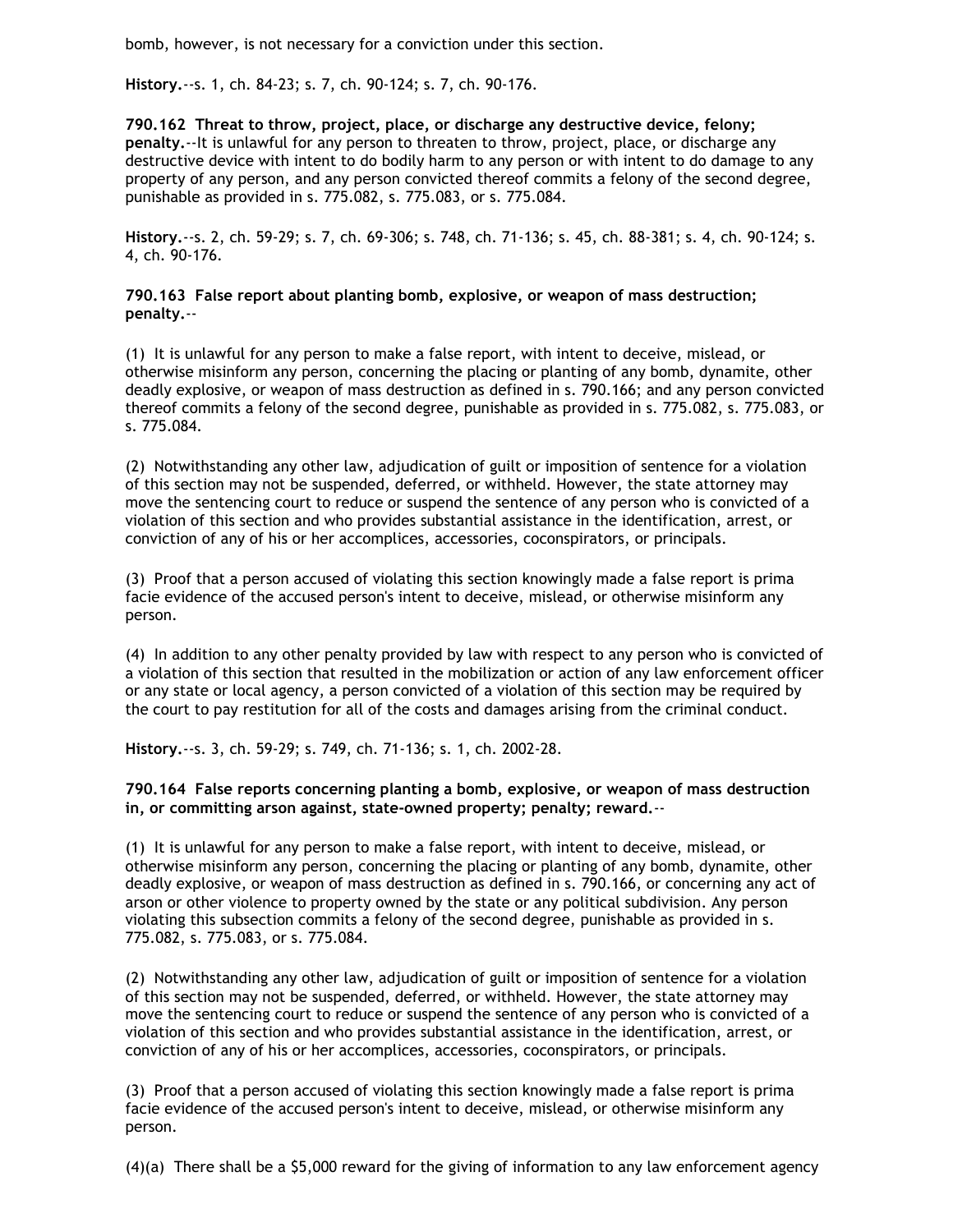in the state, which information leads to the arrest and conviction of any person violating the provisions of this section. Any person claiming such reward shall apply to the law enforcement agency developing the case and be paid by the Department of Law Enforcement from the deficiency fund.

(b) There shall be only one reward given for each case, regardless of how many persons are arrested and convicted in connection with the case and regardless of how many persons submit claims for the reward.

(c) The Department of Law Enforcement shall establish procedures to be used by all reward applicants, and the circuit judge in whose jurisdiction the action occurs shall review all such applications and make final determination as to those applicants entitled to receive an award.

(d) In addition to any other penalty provided by law with respect to any person who is convicted of a violation of this section that resulted in the mobilization or action of any law enforcement officer or any state or local agency, a person convicted of a violation of this section may be required by the court to pay restitution for all of the costs and damages arising from the criminal conduct.

**History.**--ss. 2, 2A, ch. 71-306; s. 1, ch. 76-146; s. 236, ch. 77-104; s. 25, ch. 79-8; s. 2, ch. 2002- 28.

# **790.165 Planting of "hoax bomb" prohibited; penalties.**--

(1) For the purposes of this section, "hoax bomb" means any device or object that by its design, construction, content, or characteristics appears to be, or to contain, or is represented to be or to contain, a destructive device or explosive as defined in this chapter, but is, in fact, an inoperative facsimile or imitation of such a destructive device or explosive, or contains no destructive device or explosive as was represented.

(2) Any person who, without lawful authority, manufactures, possesses, sells, delivers, sends, mails, displays, uses, threatens to use, attempts to use, or conspires to use, or who makes readily accessible to others, a hoax bomb commits a felony of the second degree, punishable as provided in s. 775.082, s. 775.083, or s. 775.084.

(3) Any person who, while committing or attempting to commit any felony, possesses, displays, or threatens to use any hoax bomb commits a felony of the second degree, punishable as provided in s. 775.082, s. 775.083, or s. 775.084. Notwithstanding any other law, adjudication of guilt or imposition of sentence may not be suspended, deferred, or withheld. However, the state attorney may move the sentencing court to reduce or suspend the sentence of any person who is convicted of a violation of this section and who provides substantial assistance in the identification, arrest, or conviction of any of his or her accomplices, accessories, coconspirators, or principals.

(4) Subsection (2) does not apply to any law enforcement officer, firefighter, person, or corporation licensed pursuant to chapter 493, or member of the armed forces of the United States while engaged in training or other lawful activity within the scope of his or her employment, or to any person properly authorized to test a security system, or to any security personnel, while operating within the scope of their employment, including, but not limited to, security personnel in airports and other controlled access areas, or to any member of a theatrical company or production using a hoax bomb as property during the course of a rehearsal or performance.

(5) In addition to any other penalty provided by law with respect to any person who is convicted of a violation of this section that resulted in the mobilization or action of any law enforcement officer or any state or local agency, a person convicted of a violation of this section may be required by the court to pay restitution for all of the costs and damages arising from the criminal conduct.

**History.**--s. 39, ch. 87-243; s. 5, ch. 90-124; s. 5, ch. 90-176; s. 20, ch. 93-406; s. 1215, ch. 97-102; s. 3, ch. 2002-28.

**790.166 Manufacture, possession, sale, delivery, display, use, or attempted or threatened use of a weapon of mass destruction or hoax weapon of mass destruction prohibited; definitions;**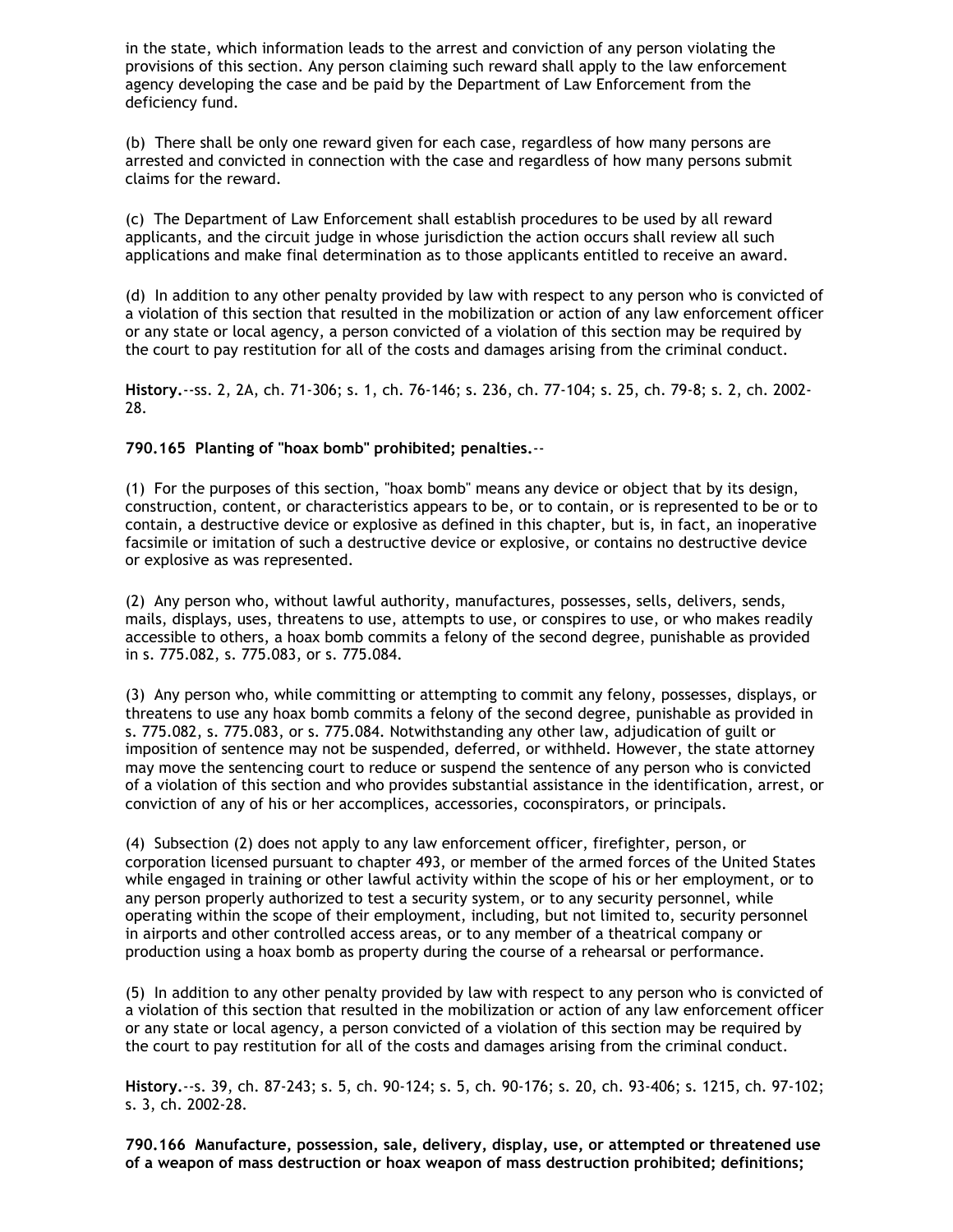#### **penalties.**--

(1) As used in this section, the term:

(a) "Weapon of mass destruction" means:

1. Any device or object that is designed or intended to cause death or serious bodily injury to any human or animal, or severe emotional or mental harm to any human, through the release, dissemination, or impact of toxic or poisonous chemicals, or their precursors;

2. Any device or object involving a biological agent;

3. Any device or object that is designed or intended to release radiation or radioactivity at a level dangerous to human or animal life; or

4. Any biological agent, toxin, vector, or delivery system.

(b) "Hoax weapon of mass destruction" means any device or object that by its design, construction, content, or characteristics appears to be or to contain, or is represented to be, constitute, or contain, a weapon of mass destruction as defined in this section, but which is, in fact, an inoperative facsimile, imitation, counterfeit, or representation of a weapon of mass destruction which does not meet the definition of a weapon of mass destruction or which does not actually contain or constitute a weapon, biological agent, toxin, vector, or delivery system prohibited by this section.

(c) "Biological agent" means any microorganism, virus, infectious substance, or biological product that may be engineered through biotechnology, or any naturally occurring or bioengineered component of any such microorganism, virus, infectious substance, or biological product, capable of causing:

1. Death, disease, or other biological malfunction in a human, an animal, a plant, or other living organism;

2. Deterioration of food, water, equipment, supplies, or material of any kind; or

3. Deleterious alteration of the environment.

(d) "Toxin" means the toxic material of plants, animals, microorganisms, viruses, fungi, or infectious substances, or a recombinant molecule, whatever its origin or method of reproduction, including:

1. Any poisonous substance or biological product that may be engineered through biotechnology produced by a living organism; or

2. Any poisonous isomer or biological product, homolog, or derivative of such substance.

(e) "Delivery system" means:

1. Any apparatus, equipment, device, or means of delivery specifically designed to deliver or disseminate a biological agent, toxin, or vector; or

2. Any vector.

(f) "Vector" means a living organism or molecule, including a recombinant molecule or biological product that may be engineered through biotechnology, capable of carrying a biological agent or toxin to a host.

(2) A person who, without lawful authority, manufactures, possesses, sells, delivers, sends, mails,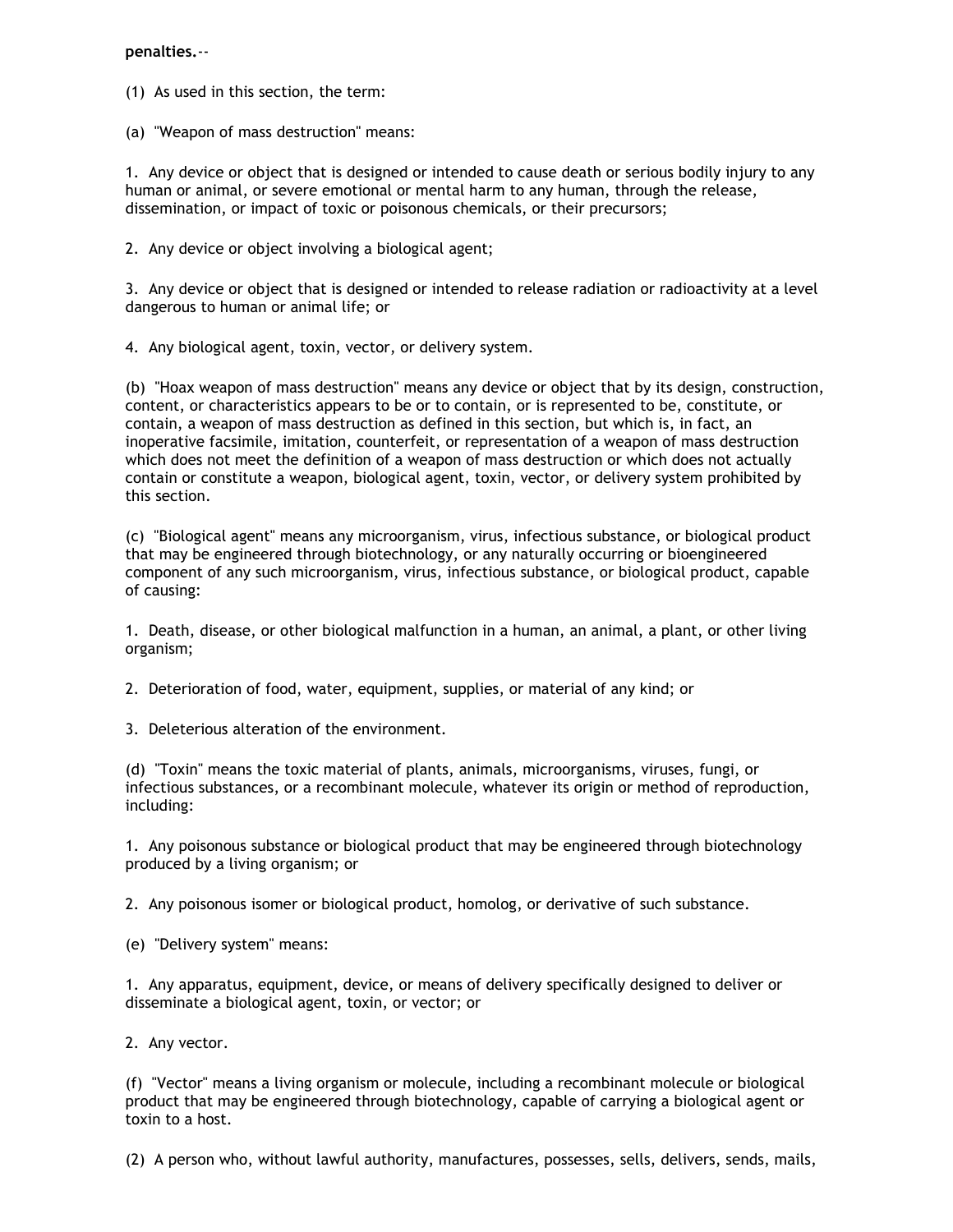displays, uses, threatens to use, attempts to use, or conspires to use, or who makes readily accessible to others a weapon of mass destruction commits a felony of the first degree, punishable by imprisonment for a term of years not exceeding life or as provided in s. 775.082, s. 775.083, or s. 775.084, and if death results, commits a capital felony, punishable as provided in s. 775.082.

(3) Any person who, without lawful authority, manufactures, possesses, sells, delivers, mails, sends, displays, uses, threatens to use, attempts to use, or conspires to use, or who makes readily accessible to others, a hoax weapon of mass destruction commits a felony of the second degree, punishable as provided in s. 775.082, s. 775.083, or s. 775.084.

(4) Any person who, while committing or attempting to commit any felony, possesses, displays, or threatens to use any hoax weapon of mass destruction commits a felony of the second degree, punishable as provided in s. 775.082, s. 775.083, or s. 775.084.

(5) Notwithstanding any other law, adjudication of guilt or imposition of sentence may not be suspended, deferred, or withheld for a violation of this section. However, the state attorney may move the sentencing court to reduce or suspend the sentence of any person who is convicted of a violation of this section and who provides substantial assistance in the identification, arrest, or conviction of any of his or her accomplices, accessories, coconspirators, or principals.

(6) Proof that a device or object described in subparagraph  $(1)(a)1$ . caused death or serious bodily injury to a human or animal through the release, dissemination, or impact of toxic or poisonous chemicals, or their precursors, is prima facie evidence that the device or object was designed or intended to cause such death or serious bodily injury. Proof that a device or object described in subparagraph (1)(a)3. released radiation or radioactivity at a level dangerous to human or animal life is prima facie evidence that the device or object was designed or intended for such release.

(7) This section does not apply to any member or employee of the Armed Forces of the United States, a federal or state governmental agency, or a private entity who is otherwise engaged in lawful activity within the scope of his or her employment, if such person is otherwise duly authorized or licensed to manufacture, possess, sell, deliver, display, or otherwise engage in activity relative to this section and if such person is in compliance with applicable federal and state law.

(8) For purposes of this section, the term "weapon of mass destruction" does not include:

(a) A device or instrument that emits or discharges smoke or an offensive, noxious, or irritant liquid, powder, gas, or chemical for the purpose of immobilizing, incapacitating, or thwarting an attack by a person or animal and that is lawfully possessed or used by a person for the purpose of self-protection or, as provided in subsection (7), is lawfully possessed or used by any member or employee of the Armed Forces of the United States, a federal or state governmental agency, or a private entity. A member or employee of a federal or state governmental agency includes, but is not limited to, a law enforcement officer, as defined in s. 784.07; a federal law enforcement officer, as defined in s. 901.1505; and an emergency service employee, as defined in s. 496.404.

(b) The liquid, powder, gas, chemical, or smoke that is emitted or discharged from a device or instrument as specified in paragraph (a).

(9) In addition to any other penalty provided by law with respect to any person who is convicted of a violation of this section that resulted in the mobilization or action of any law enforcement officer or any state or local agency, a person convicted of a violation of this section may be required by the court to pay restitution for all of the costs and damages arising from the criminal conduct.

**History.**--s. 2, ch. 2000-218; s. 4, ch. 2002-28.

**790.169 Juvenile offenders; release of names and addresses.**--A law enforcement agency may release for publication the name and address of a child who has been convicted of any offense involving possession or use of a firearm.

**History.**--s. 1, ch. 93-416.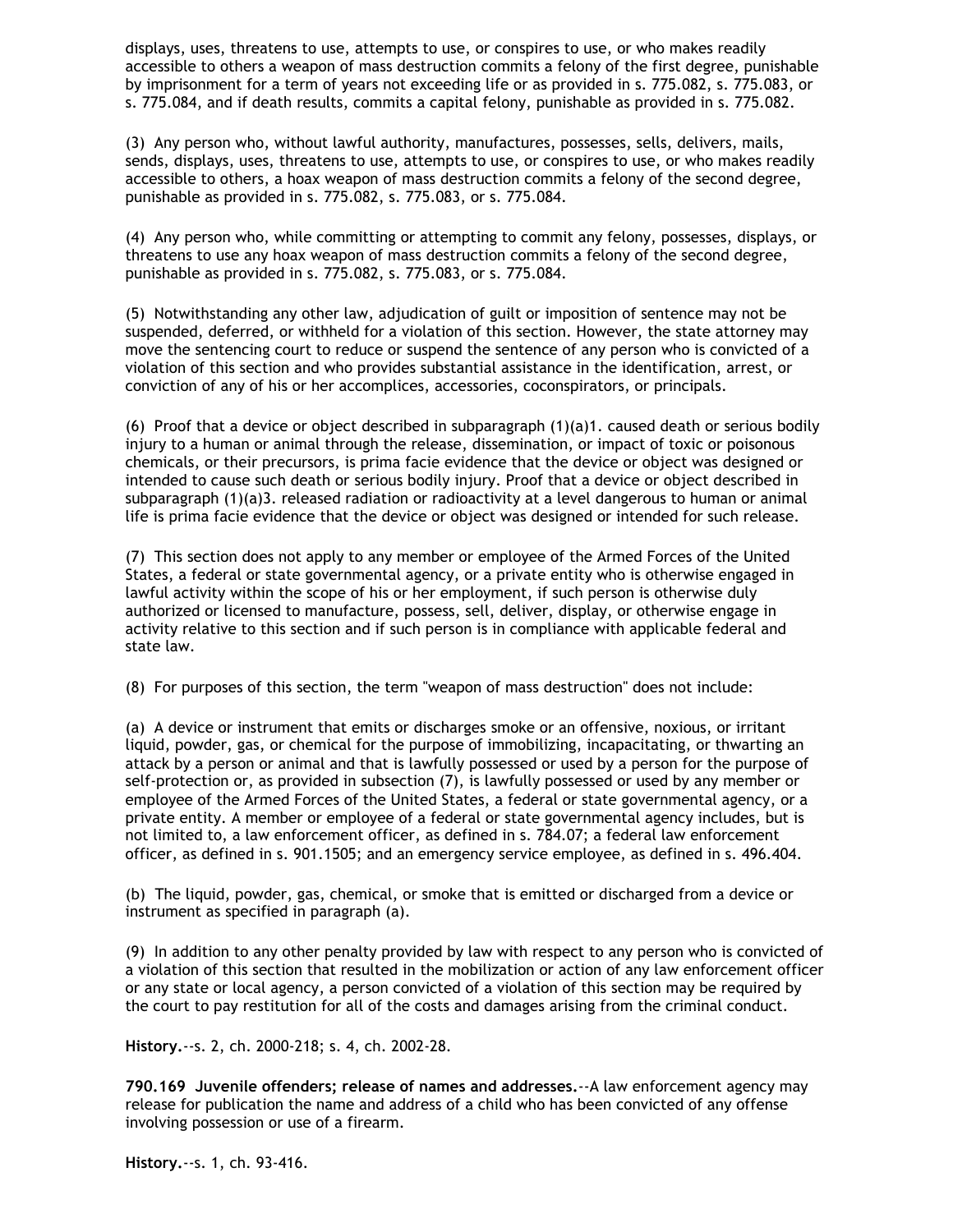#### **790.17 Furnishing weapons to minors under 18 years of age or persons of unsound mind and furnishing firearms to minors under 18 years of age prohibited.**--

(1) A person who sells, hires, barters, lends, transfers, or gives any minor under 18 years of age any dirk, electric weapon or device, or other weapon, other than an ordinary pocketknife, without permission of the minor's parent or guardian, or sells, hires, barters, lends, transfers, or gives to any person of unsound mind an electric weapon or device or any dangerous weapon, other than an ordinary pocketknife, commits a misdemeanor of the first degree, punishable as provided in s. 775.082 or s. 775.083.

(2)(a) A person may not knowingly or willfully sell or transfer a firearm to a minor under 18 years of age, except that a person may transfer ownership of a firearm to a minor with permission of the parent or guardian. A person who violates this paragraph commits a felony of the third degree, punishable as provided in s. 775.082, s. 775.083, or s. 775.084.

(b) The parent or guardian must maintain possession of the firearm except pursuant to s. 790.22.

**History.**--ss. 1, 2, ch. 3285, 1881; RS 2684; GS 3627; RGS 5558; CGL 7744; s. 1, ch. 65-187; s. 750, ch. 71-136; s. 2, ch. 76-165; s. 175, ch. 91-224; s. 2, ch. 93-416.

# **790.173 Legislative findings and intent.**--

(1) The Legislature finds that a tragically large number of Florida children have been accidentally killed or seriously injured by negligently stored firearms; that placing firearms within the reach or easy access of children is irresponsible, encourages such accidents, and should be prohibited; and that legislative action is necessary to protect the safety of our children.

(2) It is the intent of the Legislature that adult citizens of the state retain their constitutional right to keep and bear firearms for hunting and sporting activities and for defense of self, family, home, and business and as collectibles. Nothing in this act shall be construed to reduce or limit any existing right to purchase and own firearms, or to provide authority to any state or local agency to infringe upon the privacy of any family, home, or business, except by lawful warrant.

**History.**--s. 1, ch. 89-534.

# **790.174 Safe storage of firearms required.**--

(1) A person who stores or leaves, on a premise under his or her control, a loaded firearm, as defined in s. 790.001, and who knows or reasonably should know that a minor is likely to gain access to the firearm without the lawful permission of the minor's parent or the person having charge of the minor, or without the supervision required by law, shall keep the firearm in a securely locked box or container or in a location which a reasonable person would believe to be secure or shall secure it with a trigger lock, except when the person is carrying the firearm on his or her body or within such close proximity thereto that he or she can retrieve and use it as easily and quickly as if he or she carried it on his or her body.

(2) It is a misdemeanor of the second degree, punishable as provided in s. 775.082 or s. 775.083, if a person violates subsection (1) by failing to store or leave a firearm in the required manner and as a result thereof a minor gains access to the firearm, without the lawful permission of the minor's parent or the person having charge of the minor, and possesses or exhibits it, without the supervision required by law:

(a) In a public place; or

(b) In a rude, careless, angry, or threatening manner in violation of s. 790.10.

This subsection does not apply if the minor obtains the firearm as a result of an unlawful entry by any person.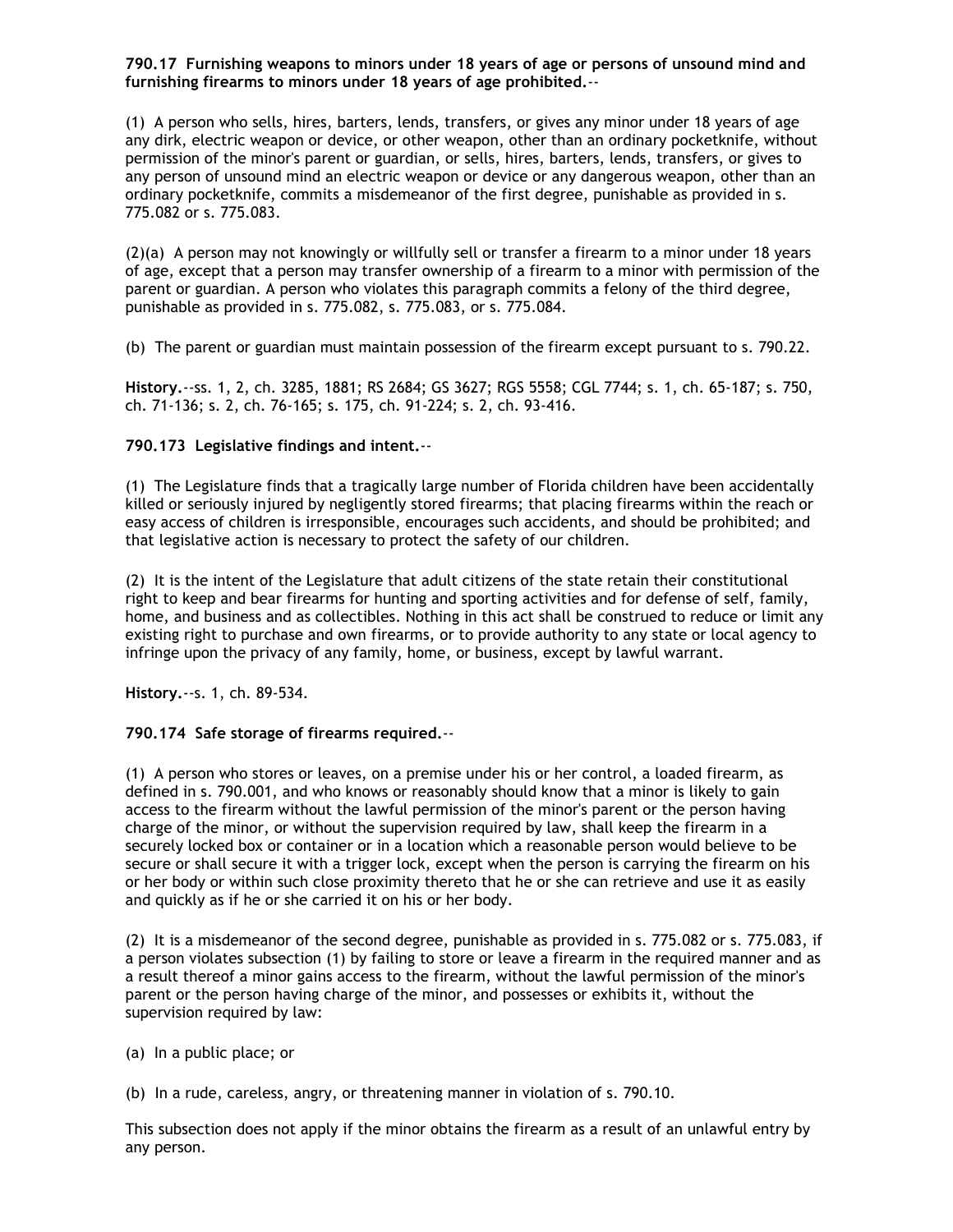$1(3)$  As used in this act, the term "minor" means any person under the age of 16.

**History.**--ss. 2, 7, ch. 89-534; s. 1216, ch. 97-102.

**1Note.**--Also published at s. 784.05(4).

**790.175 Transfer or sale of firearms; required warnings; penalties.**--

(1) Upon the retail commercial sale or retail transfer of any firearm, the seller or transferor shall deliver a written warning to the purchaser or transferee, which warning states, in block letters not less than  $1/4$  inch in height:

"IT IS UNLAWFUL, AND PUNISHABLE BY IMPRISONMENT AND FINE, FOR ANY ADULT TO STORE OR LEAVE A FIREARM IN ANY PLACE WITHIN THE REACH OR EASY ACCESS OF A MINOR UNDER 18 YEARS OF AGE OR TO KNOWINGLY SELL OR OTHERWISE TRANSFER OWNERSHIP OR POSSESSION OF A FIREARM TO A MINOR OR A PERSON OF UNSOUND MIND."

(2) Any retail or wholesale store, shop, or sales outlet which sells firearms must conspicuously post at each purchase counter the following warning in block letters not less than 1 inch in height:

"IT IS UNLAWFUL TO STORE OR LEAVE A FIREARM IN ANY PLACE WITHIN THE REACH OR EASY ACCESS OF A MINOR UNDER 18 YEARS OF AGE OR TO KNOWINGLY SELL OR OTHERWISE TRANSFER OWNERSHIP OR POSSESSION OF A FIREARM TO A MINOR OR A PERSON OF UNSOUND MIND."

(3) Any person or business knowingly violating a requirement to provide warning under this section commits a misdemeanor of the second degree, punishable as provided in s. 775.082 or s. 775.083.

**History.**--ss. 4, 7, ch. 89-534; s. 3, ch. 93-416.

**790.18 Sale or transfer of arms to minors by dealers.**--It is unlawful for any dealer in arms to sell or transfer to a minor any firearm, pistol, Springfield rifle or other repeating rifle, bowie knife or dirk knife, brass knuckles, slungshot, or electric weapon or device. A person who violates this section commits a felony of the second degree, punishable as provided in s. 775.082, s. 775.083, or s. 775.084.

**History.**--s. 11, ch. 6421, 1913; RGS 5559; CGL 7745; s. 751, ch. 71-136; s. 2, ch. 76-165; s. 176, ch. 91-224; s. 4, ch. 93-416.

**790.19 Shooting into or throwing deadly missiles into dwellings, public or private buildings, occupied or not occupied; vessels, aircraft, buses, railroad cars, streetcars, or other vehicles.**-- Whoever, wantonly or maliciously, shoots at, within, or into, or throws any missile or hurls or projects a stone or other hard substance which would produce death or great bodily harm, at, within, or in any public or private building, occupied or unoccupied, or public or private bus or any train, locomotive, railway car, caboose, cable railway car, street railway car, monorail car, or vehicle of any kind which is being used or occupied by any person, or any boat, vessel, ship, or barge lying in or plying the waters of this state, or aircraft flying through the airspace of this state shall be guilty of a felony of the second degree, punishable as provided in s. 775.082, s. 775.083, or s. 775.084.

**History.**--s. 2, ch. 3281, 1881; RS 2696; ss. 1, 2, ch. 4987, 1901; ss. 1, 2, ch. 4988, 1901; GS 3628; RGS 5560; CGL 7746; s. 1, ch. 59-458; s. 752, ch. 71-136; s. 1, ch. 74-67.

**790.22 Use of BB guns, air or gas-operated guns, or electric weapons or devices by minor under 16; limitation; possession of firearms by minor under 18 prohibited; penalties.**--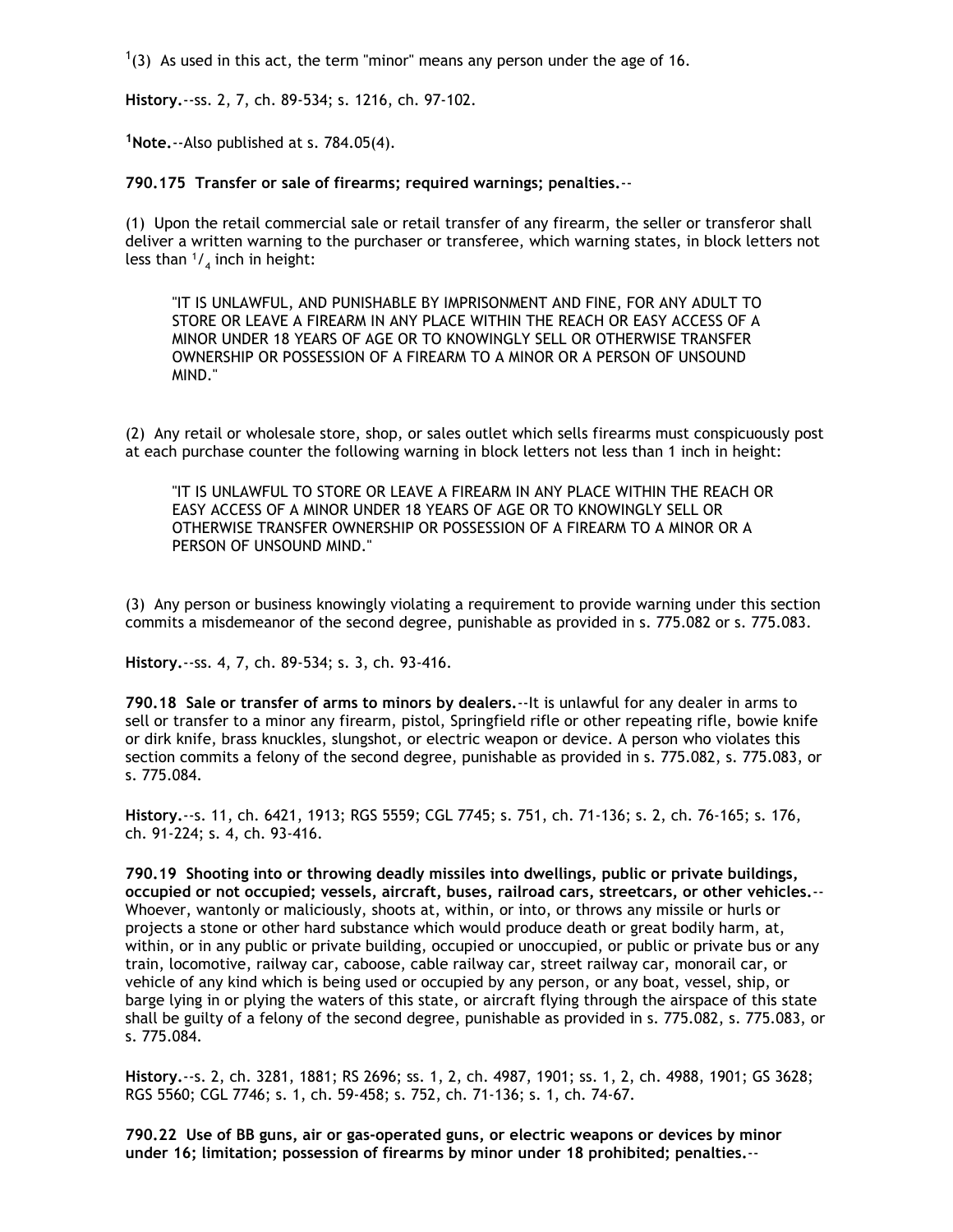(1) The use for any purpose whatsoever of BB guns, air or gas-operated guns, or electric weapons or devices, by any minor under the age of 16 years is prohibited unless such use is under the supervision and in the presence of an adult who is acting with the consent of the minor's parent.

(2) Any adult responsible for the welfare of any child under the age of 16 years who knowingly permits such child to use or have in his or her possession any BB gun, air or gas-operated gun, electric weapon or device, or firearm in violation of the provisions of subsection (1) of this section commits a misdemeanor of the second degree, punishable as provided in s. 775.082 or s. 775.083.

(3) A minor under 18 years of age may not possess a firearm, other than an unloaded firearm at his or her home, unless:

(a) The minor is engaged in a lawful hunting activity and is:

1. At least 16 years of age; or

2. Under 16 years of age and supervised by an adult.

(b) The minor is engaged in a lawful marksmanship competition or practice or other lawful recreational shooting activity and is:

1. At least 16 years of age; or

2. Under 16 years of age and supervised by an adult who is acting with the consent of the minor's parent or guardian.

(c) The firearm is unloaded and is being transported by the minor directly to or from an event authorized in paragraph (a) or paragraph (b).

(4)(a) Any parent or guardian of a minor, or other adult responsible for the welfare of a minor, who knowingly and willfully permits the minor to possess a firearm in violation of subsection (3) commits a felony of the third degree, punishable as provided in s. 775.082, s. 775.083, or s. 775.084.

(b) Any natural parent or adoptive parent, whether custodial or noncustodial, or any legal guardian or legal custodian of a minor, if that minor possesses a firearm in violation of subsection (3) may, if the court finds it appropriate, be required to participate in classes on parenting education which are approved by the Department of Juvenile Justice, upon the first conviction of the minor. Upon any subsequent conviction of the minor, the court may, if the court finds it appropriate, require the parent to attend further parent education classes or render community service hours together with the child.

(c) The juvenile justice circuit boards or juvenile justice county councils or the Department of Juvenile Justice shall establish appropriate community service programs to be available to the alternative sanctions coordinators of the circuit courts in implementing this subsection. The boards or councils or department shall propose the implementation of a community service program in each circuit, and may submit a circuit plan, to be implemented upon approval of the circuit alternative sanctions coordinator.

(d) For the purposes of this section, community service may be provided on public property as well as on private property with the expressed permission of the property owner. Any community service provided on private property is limited to such things as removal of graffiti and restoration of vandalized property.

(5)(a) A minor who violates subsection (3) commits a misdemeanor of the first degree; for a first offense, may serve a period of detention of up to 3 days in a secure detention facility; and, in addition to any other penalty provided by law, shall be required to perform 100 hours of community service; and: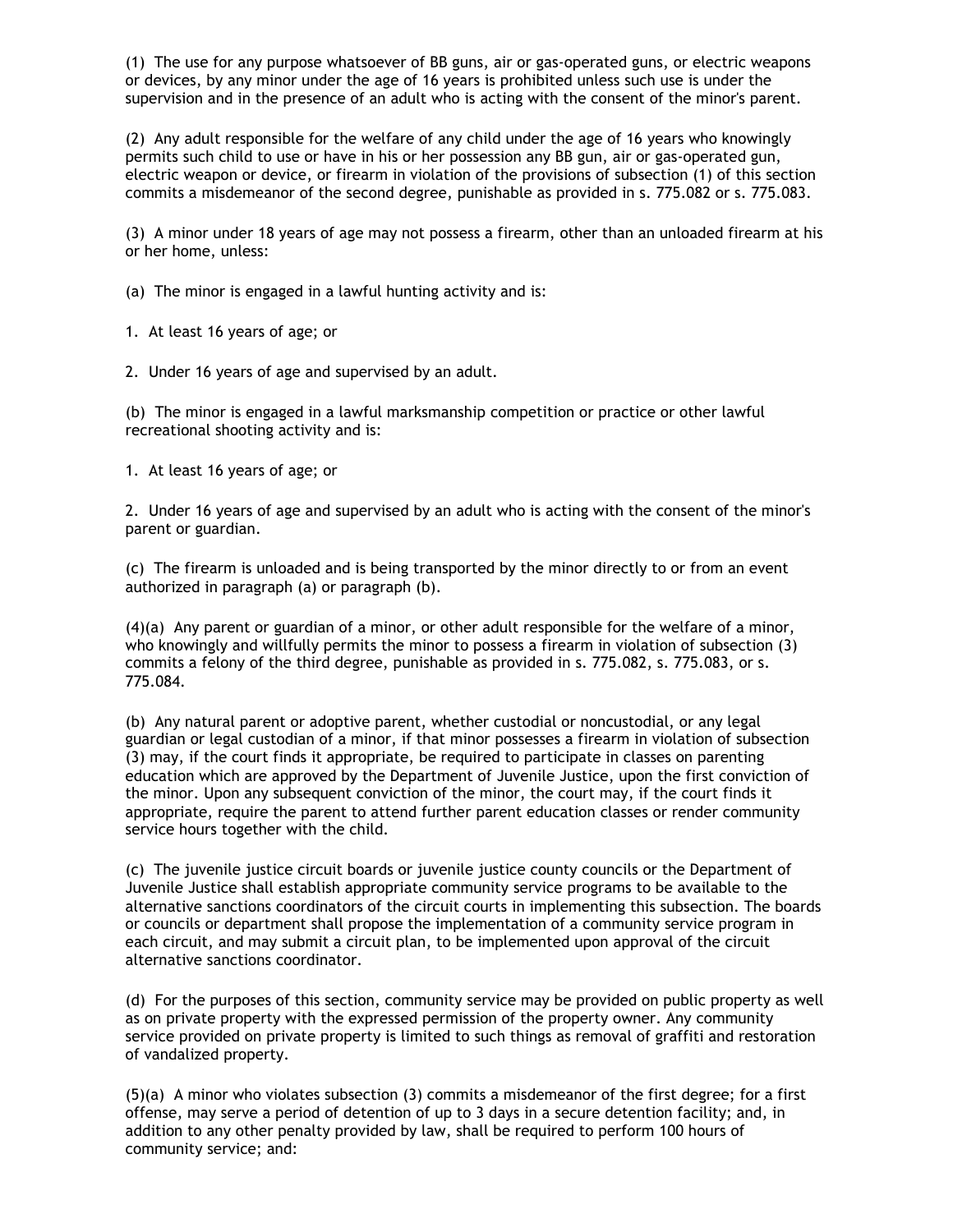1. If the minor is eligible by reason of age for a driver license or driving privilege, the court shall direct the Department of Highway Safety and Motor Vehicles to revoke or to withhold issuance of the minor's driver license or driving privilege for up to 1 year.

2. If the minor's driver license or driving privilege is under suspension or revocation for any reason, the court shall direct the Department of Highway Safety and Motor Vehicles to extend the period of suspension or revocation by an additional period of up to 1 year.

3. If the minor is ineligible by reason of age for a driver license or driving privilege, the court shall direct the Department of Highway Safety and Motor Vehicles to withhold issuance of the minor's driver license or driving privilege for up to 1 year after the date on which the minor would otherwise have become eligible.

(b) For a second or subsequent offense, a minor who violates subsection (3) commits a felony of the third degree and shall serve a period of detention of up to 15 days in a secure detention facility and shall be required to perform not less than 100 nor more than 250 hours of community service, and:

1. If the minor is eligible by reason of age for a driver license or driving privilege, the court shall direct the Department of Highway Safety and Motor Vehicles to revoke or to withhold issuance of the minor's driver license or driving privilege for up to 2 years.

2. If the minor's driver license or driving privilege is under suspension or revocation for any reason, the court shall direct the Department of Highway Safety and Motor Vehicles to extend the period of suspension or revocation by an additional period of up to 2 years.

3. If the minor is ineligible by reason of age for a driver license or driving privilege, the court shall direct the Department of Highway Safety and Motor Vehicles to withhold issuance of the minor's driver license or driving privilege for up to 2 years after the date on which the minor would otherwise have become eligible.

For the purposes of this subsection, community service shall be performed, if possible, in a manner involving a hospital emergency room or other medical environment that deals on a regular basis with trauma patients and gunshot wounds.

(6) Any firearm that is possessed or used by a minor in violation of this section shall be promptly seized by a law enforcement officer and disposed of in accordance with s. 790.08(1)-(6).

(7) The provisions of this section are supplemental to all other provisions of law relating to the possession, use, or exhibition of a firearm.

(8) Notwithstanding s. 985.24 or s. 985.25(1), if a minor under 18 years of age is charged with an offense that involves the use or possession of a firearm, as defined in s. 790.001, including a violation of subsection (3), or is charged for any offense during the commission of which the minor possessed a firearm, the minor shall be detained in secure detention, unless the state attorney authorizes the release of the minor, and shall be given a hearing within 24 hours after being taken into custody. At the hearing, the court may order that the minor continue to be held in secure detention in accordance with the applicable time periods specified in s. 985.26(1)-(5), if the court finds that the minor meets the criteria specified in s. 985.255, or if the court finds by clear and convincing evidence that the minor is a clear and present danger to himself or herself or the community. The Department of Juvenile Justice shall prepare a form for all minors charged under this subsection that states the period of detention and the relevant demographic information, including, but not limited to, the sex, age, and race of the minor; whether or not the minor was represented by private counsel or a public defender; the current offense; and the minor's complete prior record, including any pending cases. The form shall be provided to the judge to be considered when determining whether the minor should be continued in secure detention under this subsection. An order placing a minor in secure detention because the minor is a clear and present danger to himself or herself or the community must be in writing, must specify the need for detention and the benefits derived by the minor or the community by placing the minor in secure detention, and must include a copy of the form provided by the department. The Department of Juvenile Justice must send the form, including a copy of any order, without client-identifying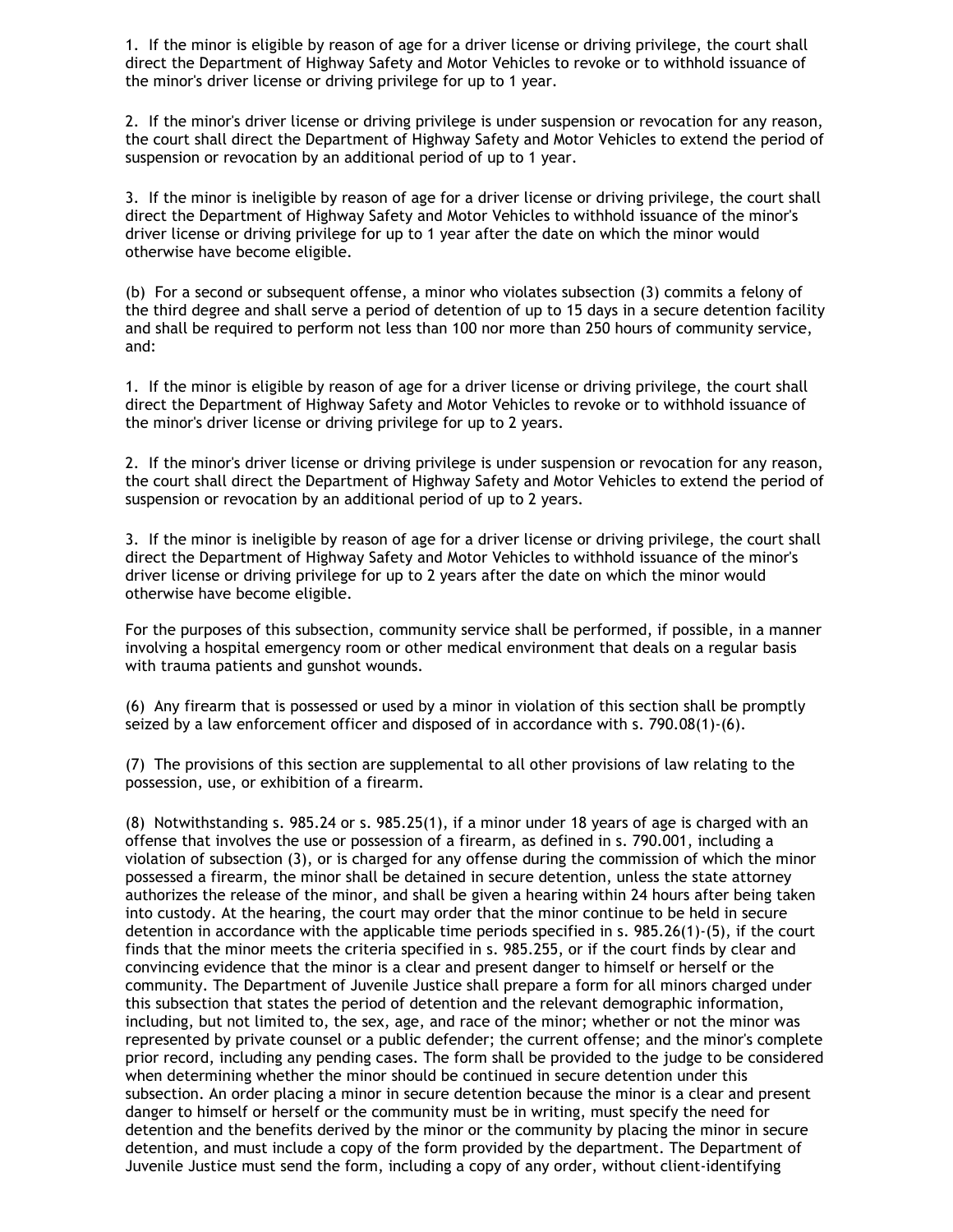information, to the Office of Economic and Demographic Research.

(9) Notwithstanding s. 985.245, if the minor is found to have committed an offense that involves the use or possession of a firearm, as defined in s. 790.001, other than a violation of subsection (3), or an offense during the commission of which the minor possessed a firearm, and the minor is not committed to a residential commitment program of the Department of Juvenile Justice, in addition to any other punishment provided by law, the court shall order:

(a) For a first offense, that the minor shall serve a minimum period of detention of 15 days in a secure detention facility; and

1. Perform 100 hours of community service; and may

2. Be placed on community control or in a nonresidential commitment program.

(b) For a second or subsequent offense, that the minor shall serve a mandatory period of detention of at least 21 days in a secure detention facility; and

1. Perform not less than 100 nor more than 250 hours of community service; and may

2. Be placed on community control or in a nonresidential commitment program.

The minor shall not receive credit for time served before adjudication. For the purposes of this subsection, community service shall be performed, if possible, in a manner involving a hospital emergency room or other medical environment that deals on a regular basis with trauma patients and gunshot wounds.

(10) If a minor is found to have committed an offense under subsection (9), the court shall impose the following penalties in addition to any penalty imposed under paragraph (9)(a) or paragraph (9) (b):

(a) For a first offense:

1. If the minor is eligible by reason of age for a driver license or driving privilege, the court shall direct the Department of Highway Safety and Motor Vehicles to revoke or to withhold issuance of the minor's driver license or driving privilege for up to 1 year.

2. If the minor's driver license or driving privilege is under suspension or revocation for any reason, the court shall direct the Department of Highway Safety and Motor Vehicles to extend the period of suspension or revocation by an additional period for up to 1 year.

3. If the minor is ineligible by reason of age for a driver license or driving privilege, the court shall direct the Department of Highway Safety and Motor Vehicles to withhold issuance of the minor's driver license or driving privilege for up to 1 year after the date on which the minor would otherwise have become eligible.

(b) For a second or subsequent offense:

1. If the minor is eligible by reason of age for a driver license or driving privilege, the court shall direct the Department of Highway Safety and Motor Vehicles to revoke or to withhold issuance of the minor's driver license or driving privilege for up to 2 years.

2. If the minor's driver license or driving privilege is under suspension or revocation for any reason, the court shall direct the Department of Highway Safety and Motor Vehicles to extend the period of suspension or revocation by an additional period for up to 2 years.

3. If the minor is ineligible by reason of age for a driver license or driving privilege, the court shall direct the Department of Highway Safety and Motor Vehicles to withhold issuance of the minor's driver license or driving privilege for up to 2 years after the date on which the minor would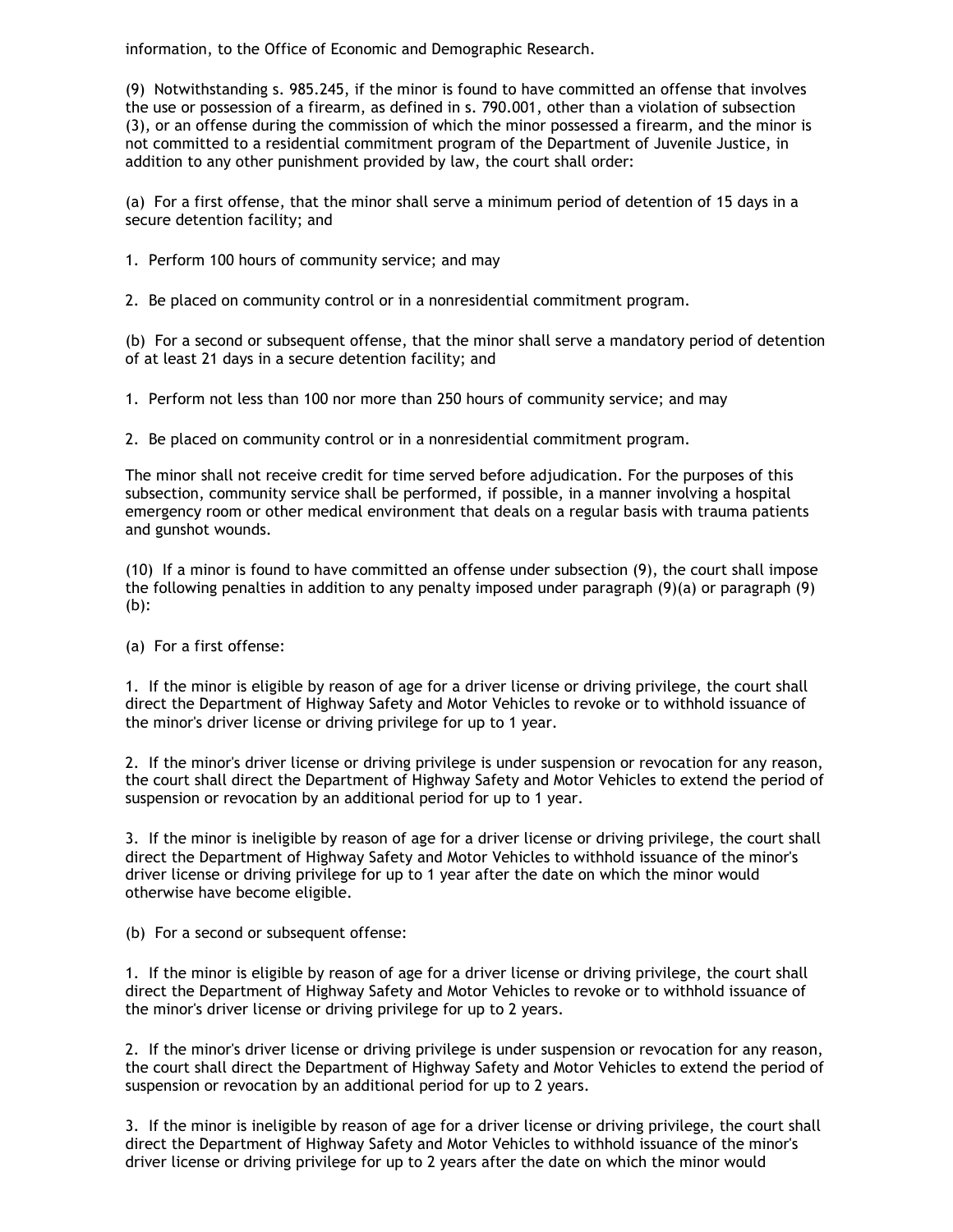otherwise have become eligible.

**History.**--ss. 1, 2, ch. 26946, 1951; s. 8, ch. 69-306; s. 753, ch. 71-136; s. 2, ch. 76-165; s. 177, ch. 91-224; s. 5, ch. 93-416; s. 29, ch. 95-267; s. 6, ch. 96-398; s. 1817, ch. 97-102; s. 32, ch. 98-136; s. 50, ch. 98-280; s. 1, ch. 99-284; s. 10, ch. 2000-135; s. 113, ch. 2006-120.

# **790.221 Possession of short-barreled rifle, short-barreled shotgun, or machine gun; penalty.**--

(1) It is unlawful for any person to own or to have in his or her care, custody, possession, or control any short-barreled rifle, short-barreled shotgun, or machine gun which is, or may readily be made, operable; but this section shall not apply to antique firearms.

(2) A person who violates this section commits a felony of the second degree, punishable as provided in s. 775.082, s. 775.083, or s. 775.084.

(3) Firearms in violation hereof which are lawfully owned and possessed under provisions of federal law are excepted.

**History.**--s. 10, ch. 69-306; s. 1, ch. 89-312; s. 21, ch. 93-406; s. 1217, ch. 97-102.

# **790.225 Ballistic self-propelled knives; unlawful to manufacture, sell, or possess; forfeiture; penalty.**--

(1) It is unlawful for any person to manufacture, display, sell, own, possess, or use a ballistic selfpropelled knife which is a device that propels a knifelike blade as a projectile and which physically separates the blade from the device by means of a coil spring, elastic material, or compressed gas. A ballistic self-propelled knife is declared to be a dangerous or deadly weapon and a contraband item. It shall be subject to seizure and shall be disposed of as provided in s. 790.08(1) and (6).

(2) This section shall not apply to:

(a) Any device from which a knifelike blade opens, where such blade remains physically integrated with the device when open.

(b) Any device which propels an arrow, a bolt, or a dart by means of any common bow, compound bow, crossbow, or underwater spear gun.

(3) Any person violating the provisions of subsection (1) is guilty of a misdemeanor of the first degree, punishable as provided in s. 775.082 or s. 775.083.

**History.**--s. 1, ch. 85-258; s. 178, ch. 91-224; s. 1, ch. 2003-82.

### **790.23 Felons and delinquents; possession of firearms, ammunition, or electric weapons or devices unlawful.**--

(1) It is unlawful for any person to own or to have in his or her care, custody, possession, or control any firearm, ammunition, or electric weapon or device, or to carry a concealed weapon, including a tear gas gun or chemical weapon or device, if that person has been:

(a) Convicted of a felony in the courts of this state;

(b) Found, in the courts of this state, to have committed a delinquent act that would be a felony if committed by an adult and such person is under 24 years of age;

(c) Convicted of or found to have committed a crime against the United States which is designated as a felony;

(d) Found to have committed a delinquent act in another state, territory, or country that would be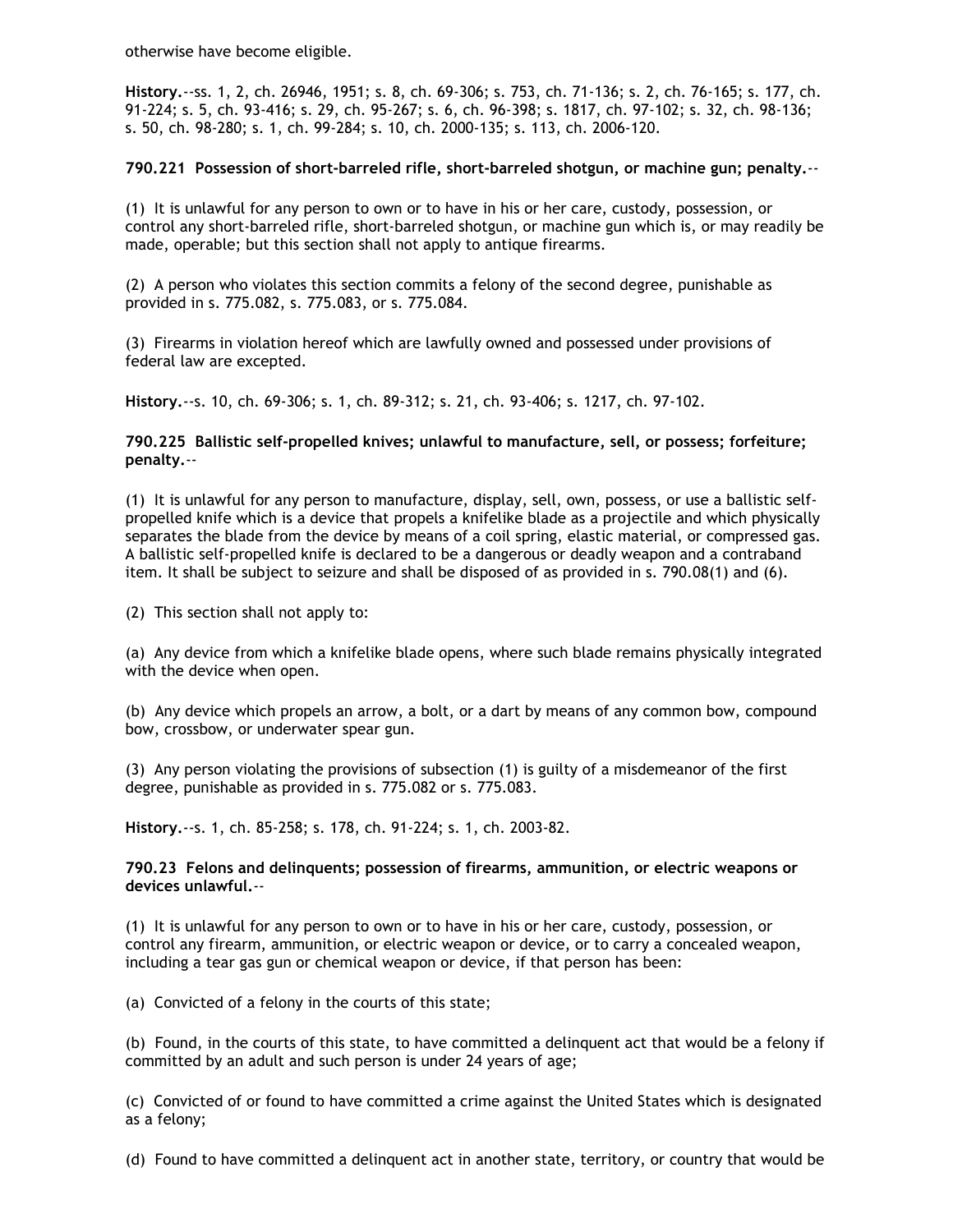a felony if committed by an adult and which was punishable by imprisonment for a term exceeding 1 year and such person is under 24 years of age; or

(e) Found guilty of an offense that is a felony in another state, territory, or country and which was punishable by imprisonment for a term exceeding 1 year.

(2) This section shall not apply to a person convicted of a felony whose civil rights and firearm authority have been restored.

(3) Any person who violates this section commits a felony of the second degree, punishable as provided in s. 775.082, s. 775.083, or s. 775.084.

**History.**--ss. 1, 2, 3, ch. 29766, 1955; s. 1, ch. 63-31; s. 9, ch. 69-306; s. 754, ch. 71-136; s. 1, ch. 71-318; s. 169, ch. 71-355; s. 2, ch. 76-165; s. 6, ch. 93-416; s. 51, ch. 98-280; s. 39, ch. 99-284; s. 2, ch. 2004-286.

**790.233 Possession of firearm or ammunition prohibited when person is subject to an injunction against committing acts of domestic violence; penalties.**--

(1) A person may not have in his or her care, custody, possession, or control any firearm or ammunition if the person has been issued a final injunction that is currently in force and effect, restraining that person from committing acts of domestic violence, and that has been issued under s. 741.30.

(2) A person who violates subsection (1) commits a misdemeanor of the first degree, punishable as provided in s. 775.082 or s. 775.083.

(3) It is the intent of the Legislature that the disabilities regarding possession of firearms and ammunition are consistent with federal law. Accordingly, this section shall not apply to a state or local officer as defined in s. 943.10(14), holding an active certification, who receives or possesses a firearm or ammunition for use in performing official duties on behalf of the officer's employing agency, unless otherwise prohibited by the employing agency.

**History.**--s. 1, ch. 98-284.

**790.235 Possession of firearm or ammunition by violent career criminal unlawful; penalty.**--

(1) Any person who meets the violent career criminal criteria under s. 775.084(1)(d), regardless of whether such person is or has previously been sentenced as a violent career criminal, who owns or has in his or her care, custody, possession, or control any firearm, ammunition, or electric weapon or device, or carries a concealed weapon, including a tear gas gun or chemical weapon or device, commits a felony of the first degree, punishable as provided in s. 775.082, s. 775.083, or s. 775.084. A person convicted of a violation of this section shall be sentenced to a mandatory minimum of 15 years' imprisonment; however, if the person would be sentenced to a longer term of imprisonment under s. 775.084(4)(d), the person must be sentenced under that provision. A person convicted of a violation of this section is not eligible for any form of discretionary early release, other than pardon, executive clemency, or conditional medical release under s. 947.149.

(2) For purposes of this section, the previous felony convictions necessary to meet the violent career criminal criteria under s. 775.084(1)(d) may be convictions for felonies committed as an adult or adjudications of delinquency for felonies committed as a juvenile. In order to be counted as a prior felony for purposes of this section, the felony must have resulted in a conviction sentenced separately, or an adjudication of delinquency entered separately, prior to the current offense, and sentenced or adjudicated separately from any other felony that is to be counted as a prior felony.

(3) This section shall not apply to a person whose civil rights and firearm authority have been restored.

**History.**--s. 7, ch. 95-182; s. 45, ch. 96-388; s. 6, ch. 99-188; s. 1, ch. 2002-210; s. 3, ch. 2004-286.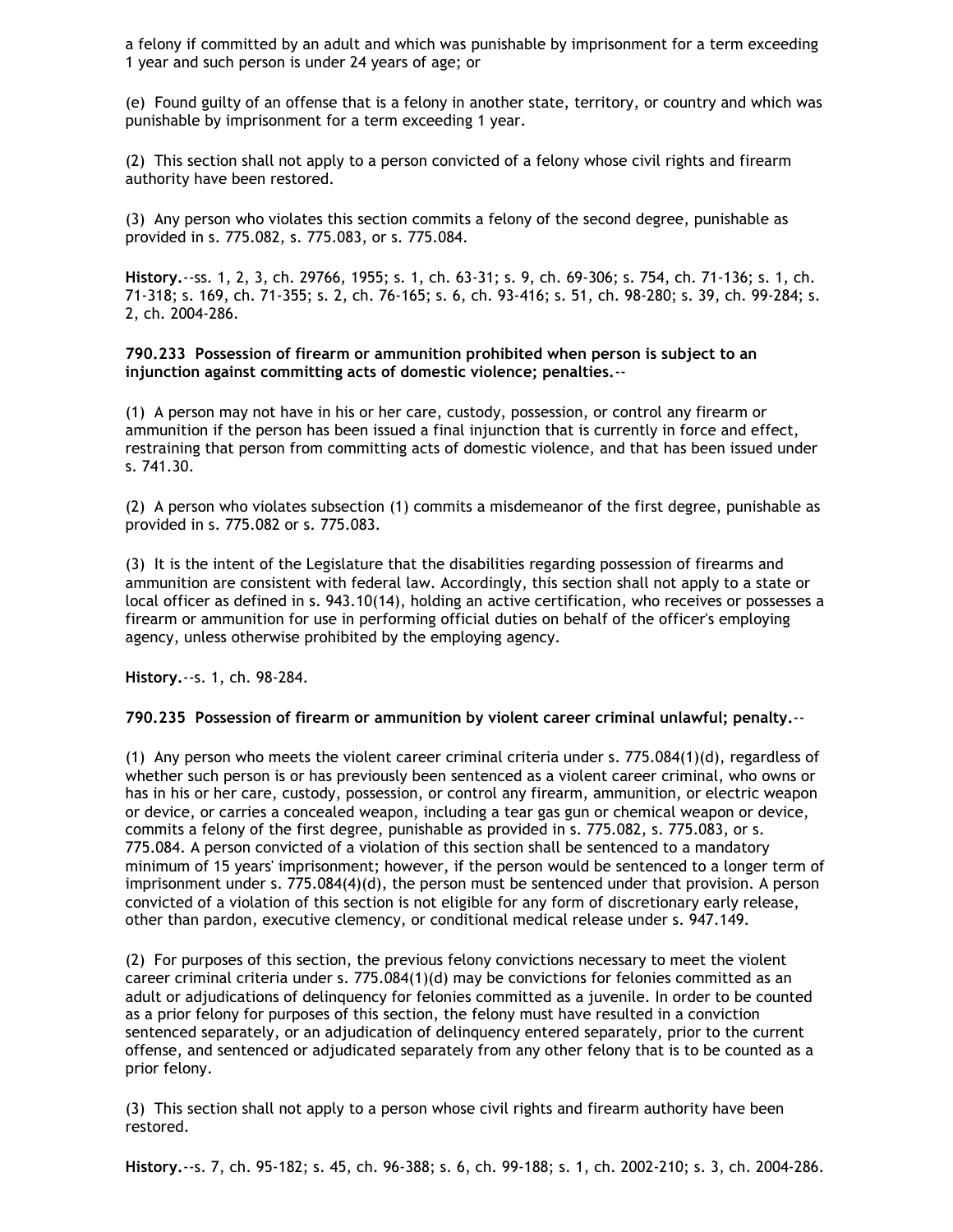**790.24 Report of medical treatment of certain wounds; penalty for failure to report.**--Any physician, nurse, or employee thereof and any employee of a hospital, sanitarium, clinic, or nursing home knowingly treating any person suffering from a gunshot wound or life-threatening injury indicating an act of violence, or receiving a request for such treatment, shall report the same immediately to the sheriff's department of the county in which said treatment is administered or request therefor received. This section does not affect any requirement that a person has to report abuse pursuant to chapter 39 or chapter 415. Any such person willfully failing to report such treatment or request therefor is guilty of a misdemeanor of the first degree, punishable as provided in s. 775.082 or s. 775.083.

**History.**--s. 1, ch. 59-35; s. 755, ch. 71-136; s. 1, ch. 99-235.

# **790.25 Lawful ownership, possession, and use of firearms and other weapons.**--

(1) DECLARATION OF POLICY.--The Legislature finds as a matter of public policy and fact that it is necessary to promote firearms safety and to curb and prevent the use of firearms and other weapons in crime and by incompetent persons without prohibiting the lawful use in defense of life, home, and property, and the use by United States or state military organizations, and as otherwise now authorized by law, including the right to use and own firearms for target practice and marksmanship on target practice ranges or other lawful places, and lawful hunting and other lawful purposes.

(2) USES NOT AUTHORIZED.--

(a) This section does not authorize carrying a concealed weapon without a permit, as prohibited by ss. 790.01 and 790.02.

(b) The protections of this section do not apply to the following:

1. A person who has been adjudged mentally incompetent, who is addicted to the use of narcotics or any similar drug, or who is a habitual or chronic alcoholic, or a person using weapons or firearms in violation of ss. 790.07-790.115, 790.145-790.19, 790.22-790.24;

2. Vagrants and other undesirable persons as defined in  $1$ s. 856.02;

3. A person in or about a place of nuisance as defined in s. 823.05, unless such person is there for law enforcement or some other lawful purpose.

(3) LAWFUL USES.--The provisions of ss. 790.053 and 790.06 do not apply in the following instances, and, despite such sections, it is lawful for the following persons to own, possess, and lawfully use firearms and other weapons, ammunition, and supplies for lawful purposes:

(a) Members of the Militia, National Guard, Florida State Defense Force, Army, Navy, Air Force, Marine Corps, Coast Guard, organized reserves, and other armed forces of the state and of the United States, when on duty, when training or preparing themselves for military duty, or while subject to recall or mobilization;

(b) Citizens of this state subject to duty in the Armed Forces under s. 2, Art. X of the State Constitution, under chapters 250 and 251, and under federal laws, when on duty or when training or preparing themselves for military duty;

(c) Persons carrying out or training for emergency management duties under chapter 252;

(d) Sheriffs, marshals, prison or jail wardens, police officers, Florida highway patrol officers, game wardens, revenue officers, forest officials, special officers appointed under the provisions of chapter 354, and other peace and law enforcement officers and their deputies and assistants and full-time paid peace officers of other states and of the Federal Government who are carrying out official duties while in this state;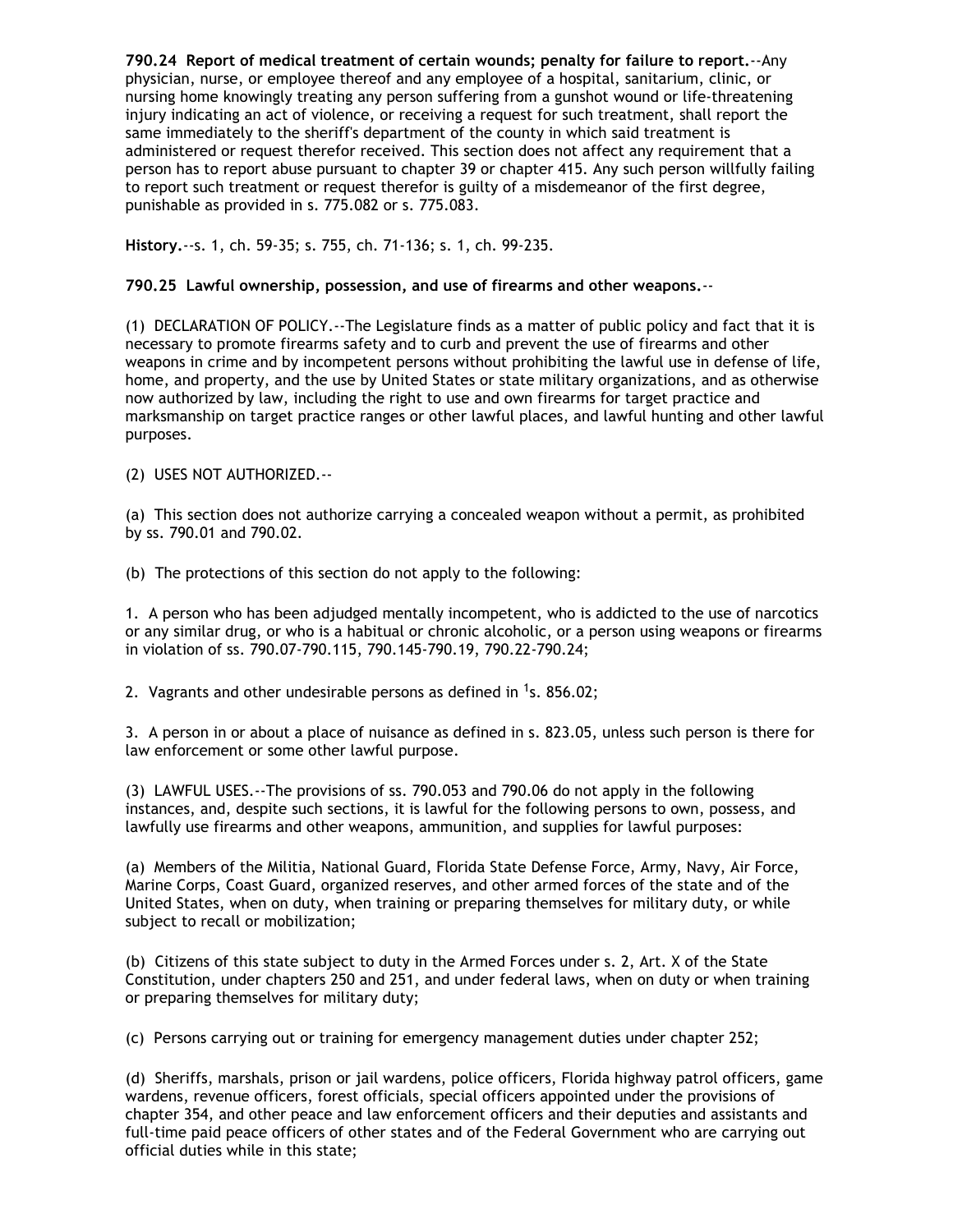(e) Officers or employees of the state or United States duly authorized to carry a concealed weapon;

(f) Guards or messengers of common carriers, express companies, armored car carriers, mail carriers, banks, and other financial institutions, while actually employed in and about the shipment, transportation, or delivery of any money, treasure, bullion, bonds, or other thing of value within this state;

(g) Regularly enrolled members of any organization duly authorized to purchase or receive weapons from the United States or from this state, or regularly enrolled members of clubs organized for target, skeet, or trap shooting, while at or going to or from shooting practice; or regularly enrolled members of clubs organized for modern or antique firearms collecting, while such members are at or going to or from their collectors' gun shows, conventions, or exhibits;

(h) A person engaged in fishing, camping, or lawful hunting or going to or returning from a fishing, camping, or lawful hunting expedition;

(i) A person engaged in the business of manufacturing, repairing, or dealing in firearms, or the agent or representative of any such person while engaged in the lawful course of such business;

(j) A person firing weapons for testing or target practice under safe conditions and in a safe place not prohibited by law or going to or from such place;

(k) A person firing weapons in a safe and secure indoor range for testing and target practice;

(l) A person traveling by private conveyance when the weapon is securely encased or in a public conveyance when the weapon is securely encased and not in the person's manual possession;

(m) A person while carrying a pistol unloaded and in a secure wrapper, concealed or otherwise, from the place of purchase to his or her home or place of business or to a place of repair or back to his or her home or place of business;

(n) A person possessing arms at his or her home or place of business;

(o) Investigators employed by the several public defenders of the state, while actually carrying out official duties, provided such investigators:

1. Are employed full time;

2. Meet the official training standards for firearms established by the Criminal Justice Standards and Training Commission as provided in s. 943.12(5) and the requirements of ss. 493.6108(1)(a) and 943.13(1)-(4); and

3. Are individually designated by an affidavit of consent signed by the employing public defender and filed with the clerk of the circuit court in the county in which the employing public defender resides.

(p) Investigators employed by the capital collateral regional counsel, while actually carrying out official duties, provided such investigators:

1. Are employed full time;

2. Meet the official training standards for firearms as established by the Criminal Justice Standards and Training Commission as provided in s. 943.12(1) and the requirements of ss. 493.6108(1)(a) and 943.13(1)-(4); and

3. Are individually designated by an affidavit of consent signed by the capital collateral regional counsel and filed with the clerk of the circuit court in the county in which the investigator is headquartered.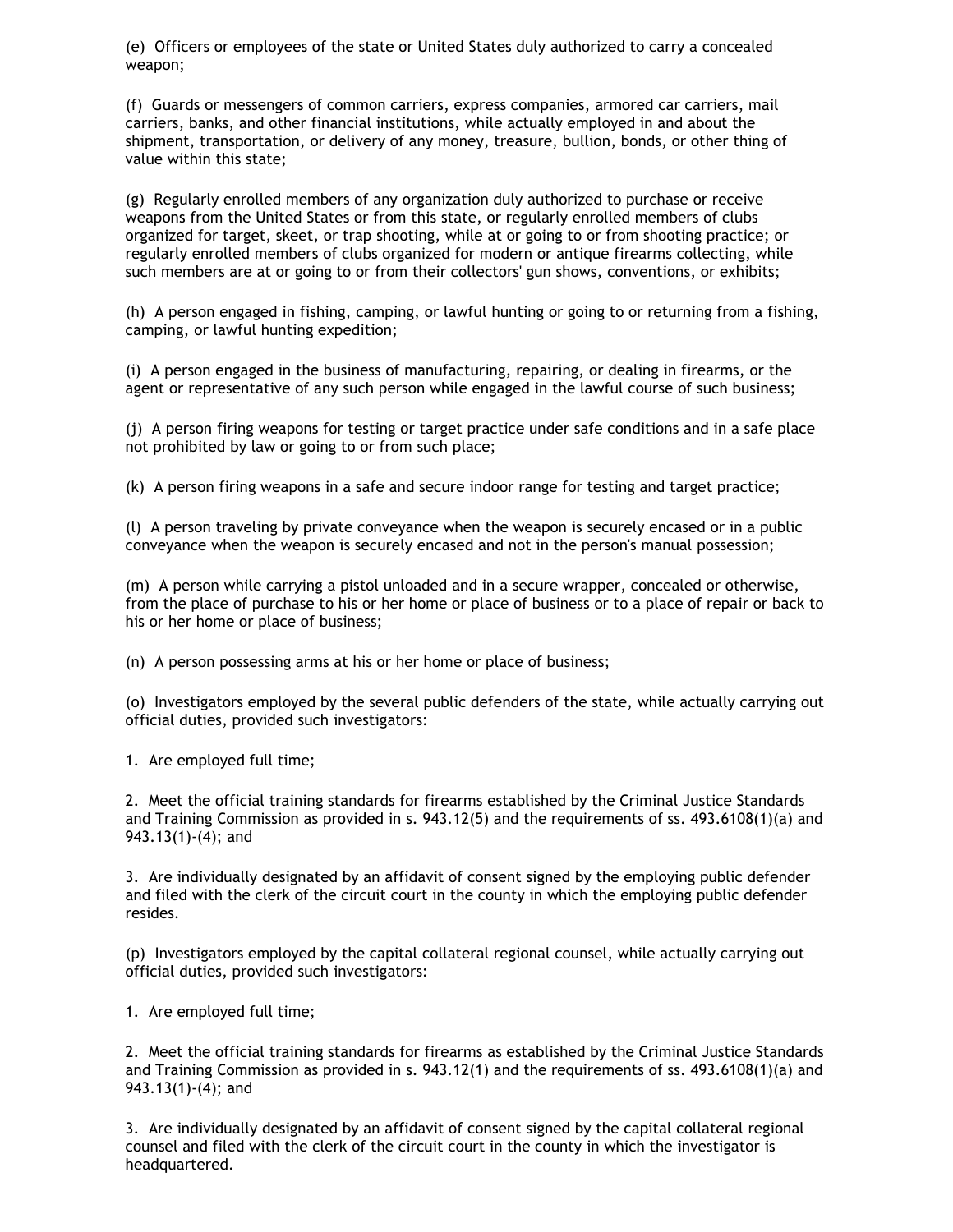(4) CONSTRUCTION.--This act shall be liberally construed to carry out the declaration of policy herein and in favor of the constitutional right to keep and bear arms for lawful purposes. This act is supplemental and additional to existing rights to bear arms now guaranteed by law and decisions of the courts of Florida, and nothing herein shall impair or diminish any of such rights. This act shall supersede any law, ordinance, or regulation in conflict herewith.

(5) POSSESSION IN PRIVATE CONVEYANCE.--Notwithstanding subsection (2), it is lawful and is not a violation of s. 790.01 for a person 18 years of age or older to possess a concealed firearm or other weapon for self-defense or other lawful purpose within the interior of a private conveyance, without a license, if the firearm or other weapon is securely encased or is otherwise not readily accessible for immediate use. Nothing herein contained prohibits the carrying of a legal firearm other than a handgun anywhere in a private conveyance when such firearm is being carried for a lawful use. Nothing herein contained shall be construed to authorize the carrying of a concealed firearm or other weapon on the person. This subsection shall be liberally construed in favor of the lawful use, ownership, and possession of firearms and other weapons, including lawful self-defense as provided in s. 776.012.

**History.**--s. 1, ch. 65-410; s. 32, ch. 69-216; s. 32, ch. 73-334; s. 2, ch. 77-302; s. 2, ch. 82-131; s. 15, ch. 83-167; ss. 45, 49, ch. 83-334; s. 32, ch. 84-258; s. 68, ch. 85-62; s. 5, ch. 85-332; s. 15, ch. 87-274; s. 2, ch. 87-537; s. 1, ch. 89-60; s. 8, ch. 90-364; s. 1, ch. 93-269; s. 7, ch. 93-416; s. 89, ch. 95-211; s. 1218, ch. 97-102; s. 110, ch. 2006-1; s. 2, ch. 2006-103.

**1Note.**--Repealed by s. 3, ch. 72-133.

**790.256 Public service announcements.**--The Department of Health shall prepare public service announcements for dissemination to parents throughout the state, of the provisions of chapter 93- 416, Laws of Florida.

**History.**--s. 9, ch. 93-416; s. 295, ch. 99-8.

**790.27 Alteration or removal of firearm serial number or possession, sale, or delivery of firearm with serial number altered or removed prohibited; penalties.**--

(1)(a) It is unlawful for any person to knowingly alter or remove the manufacturer's or importer's serial number from a firearm with intent to disguise the true identity thereof.

(b) Any person violating paragraph (a) is guilty of a felony of the third degree, punishable as provided in s. 775.082, s. 775.083, or s. 775.084.

(2)(a) It is unlawful for any person to knowingly sell, deliver, or possess any firearm on which the manufacturer's or importer's serial number has been unlawfully altered or removed.

(b) Any person violating paragraph (a) is guilty of a misdemeanor of the first degree, punishable as provided in s. 775.082 or s. 775.083.

(3) This section shall not apply to antique firearms.

**History.**--s. 2, ch. 79-58; s. 179, ch. 91-224.

**790.28 Purchase of rifles and shotguns in contiguous states.**--A resident of this state may purchase a rifle or shotgun in any state contiguous to this state if he or she conforms to applicable laws and regulations of the United States, of the state where the purchase is made, and of this state.

**History.**--s. 1, ch. 79-44; s. 1219, ch. 97-102.

**790.29 Paramilitary training; teaching or participation prohibited.**--

(1) This act shall be known and may be cited as the "State Antiparamilitary Training Act."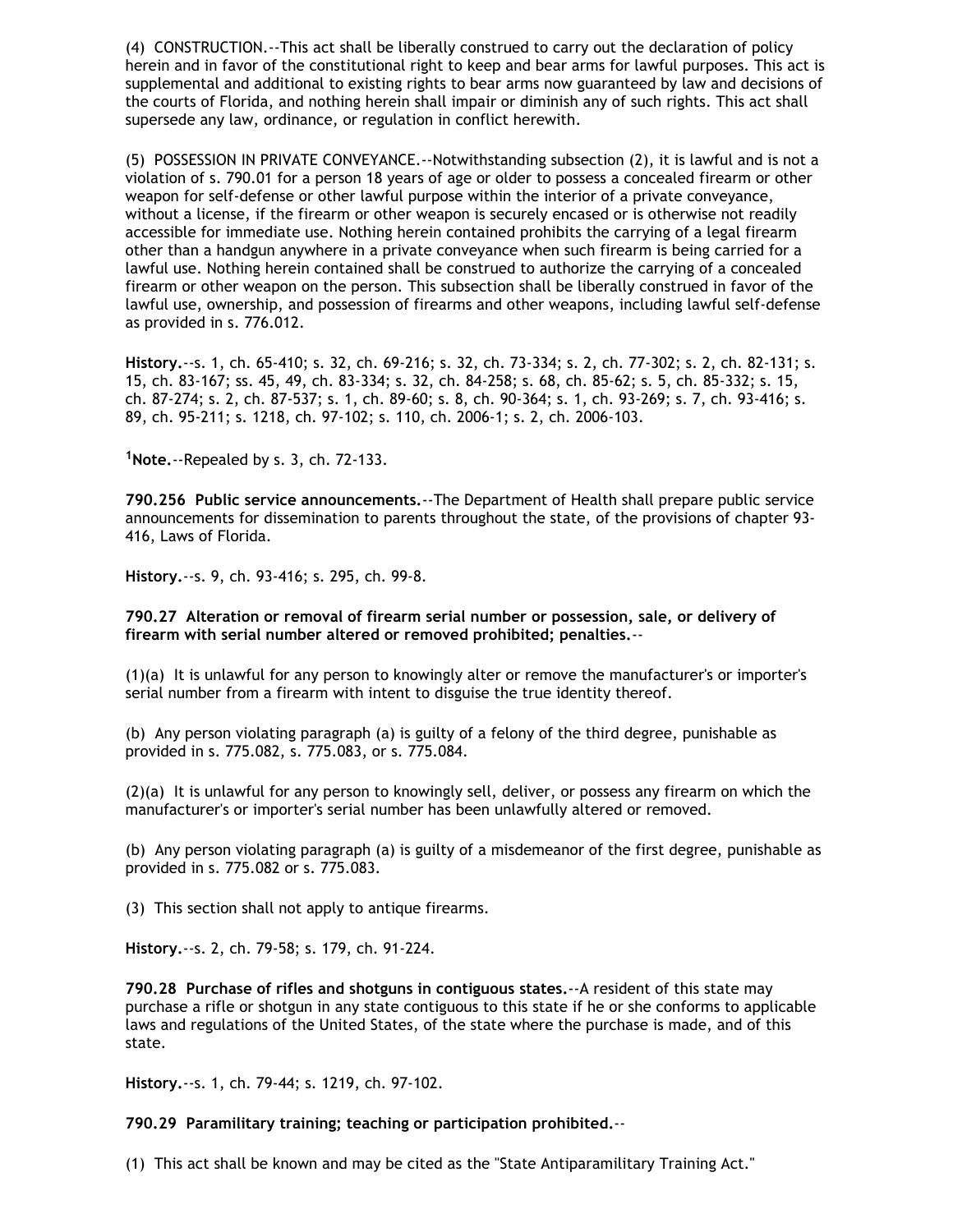(2) As used in this section, the term "civil disorder" means a public disturbance involving acts of violence by an assemblage of three or more persons, which disturbance causes an immediate danger of, or results in, damage or injury to the property or person of any other individual within the United States.

(3)(a) Whoever teaches or demonstrates to any other person the use, application, or making of any firearm, destructive device, or technique capable of causing injury or death to persons, knowing or having reason to know or intending that the same will be unlawfully employed for use in, or in furtherance of, a civil disorder within the United States, is guilty of a felony of the third degree, punishable as provided in s. 775.082, s. 775.083, or s. 775.084.

(b) Whoever assembles with one or more persons for the purpose of training with, practicing with, or being instructed in the use of any firearm, destructive device, or technique capable of causing injury or death to persons, intending to unlawfully employ the same for use in, or in furtherance of, a civil disorder within the United States, is guilty of a felony of the third degree, punishable as provided in s. 775.082, s. 775.083, or s. 775.084.

(4) Nothing contained in this section shall be construed to prohibit any act of a law enforcement officer which is performed in connection with the lawful performance of his or her official duties or to prohibit the training or teaching of the use of weapons to be used for hunting, recreation, competition, self-defense or the protection of one's person or property, or other lawful use.

**History.**--s. 1, ch. 82-5; s. 164, ch. 83-216; s. 1220, ch. 97-102.

#### **790.31 Armor-piercing or exploding ammunition or dragon's breath shotgun shells, bolo shells, or flechette shells prohibited.**--

(1) As used in this section, the term:

(a) "Armor-piercing bullet" means any bullet which has a steel inner core or core of equivalent hardness and a truncated cone and which is designed for use in a handgun as an armor-piercing or metal-piercing bullet.

(b) "Exploding bullet" means any bullet that can be fired from any firearm, if such bullet is designed or altered so as to detonate or forcibly break up through the use of an explosive or deflagrant contained wholly or partially within or attached to such bullet. The term does not include any bullet designed to expand or break up through the mechanical forces of impact alone or any signaling device or pest control device not designed to impact on any target.

(c) "Handgun" means a firearm capable of being carried and used by one hand, such as a pistol or revolver.

(d) "Dragon's breath shotgun shell" means any shotgun shell that contains exothermic pyrophoric misch metal as the projectile and that is designed for the sole purpose of throwing or spewing a flame or fireball to simulate a flamethrower.

(e) "Bolo shell" means any shell that can be fired in a firearm and that expels as projectiles two or more metal balls connected by solid metal wire.

(f) "Flechette shell" means any shell that can be fired in a firearm and that expels two or more pieces of fin-stabilized solid metal wire or two or more solid dart-type projectiles.

(2)(a) Any person who manufactures, sells, offers for sale, or delivers any armor-piercing bullet or exploding bullet, or dragon's breath shotgun shell, bolo shell, or flechette shell is guilty of a felony of the third degree, punishable as provided in s. 775.082, s. 775.083, or s. 775.084.

(b) Any person who possesses an armor-piercing bullet or exploding bullet with knowledge of its armor-piercing or exploding capabilities loaded in a handgun, or who possesses a dragon's breath shotgun shell, bolo shell, or flechette shell with knowledge of its capabilities loaded in a firearm, is guilty of a felony of the third degree, punishable as provided in s. 775.082, s. 775.083, or s.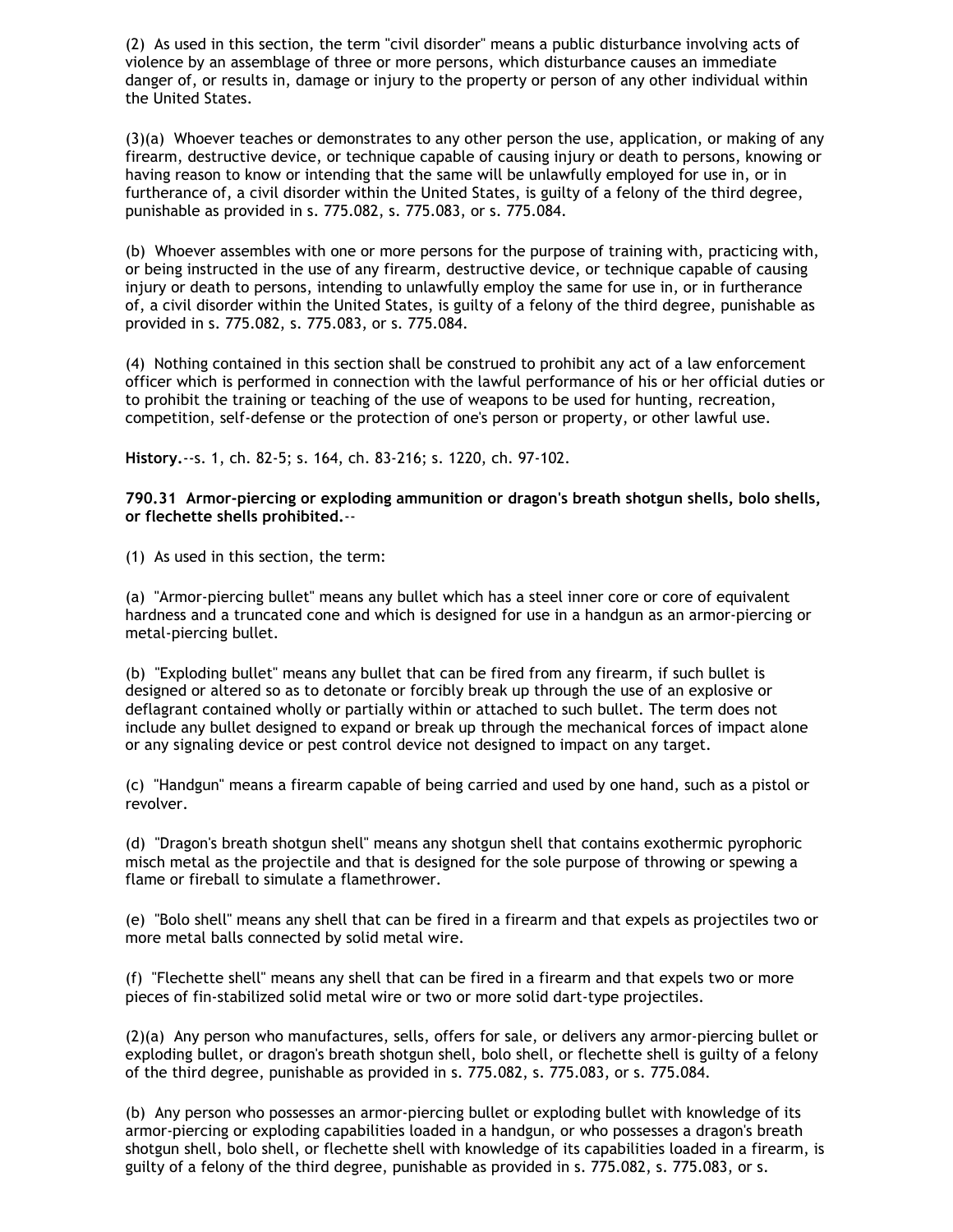775.084.

(c) Any person who possesses with intent to use an armor-piercing bullet or exploding bullet or dragon's breath shotgun shell, bolo shell, or flechette shell to assist in the commission of a criminal act is guilty of a felony of the second degree, punishable as provided in s. 775.082, s. 775.083, or s. 775.084.

(3) This section does not apply to:

(a) The possession of any item described in subsection (1) by any law enforcement officer, when possessed in connection with the performance of his or her duty as a law enforcement officer, or law enforcement agency.

(b) The manufacture of items described in subsection (1) exclusively for sale or delivery to law enforcement agencies.

(c) The sale or delivery of items described in subsection (1) to law enforcement agencies.

**History.**--s. 1, ch. 83-253; s. 1, ch. 92-141; s. 1221, ch. 97-102.

### **790.33 Field of regulation of firearms and ammunition preempted.**--

(1) PREEMPTION.--Except as expressly provided by general law, the Legislature hereby declares that it is occupying the whole field of regulation of firearms and ammunition, including the purchase, sale, transfer, taxation, manufacture, ownership, possession, and transportation thereof, to the exclusion of all existing and future county, city, town, or municipal ordinances or regulations relating thereto. Any such existing ordinances are hereby declared null and void. This subsection shall not affect zoning ordinances which encompass firearms businesses along with other businesses. Zoning ordinances which are designed for the purpose of restricting or prohibiting the sale, purchase, transfer, or manufacture of firearms or ammunition as a method of regulating firearms or ammunition are in conflict with this subsection and are prohibited.

(2) LIMITED EXCEPTION; COUNTY WAITING-PERIOD ORDINANCES.--

(a) Any county may have the option to adopt a waiting-period ordinance requiring a waiting period of up to, but not to exceed, 3 working days between the purchase and delivery of a handgun. For purposes of this subsection, "purchase" means payment of deposit, payment in full, or notification of intent to purchase. Adoption of a waiting-period ordinance, by any county, shall require a majority vote of the county commission on votes on waiting-period ordinances. This exception is limited solely to individual counties and is limited to the provisions and restrictions contained in this subsection.

(b) Ordinances authorized by this subsection shall apply to all sales of handguns to individuals by a retail establishment except those sales to individuals exempted in this subsection. For purposes of this subsection, "retail establishment" means a gun shop, sporting goods store, pawn shop, hardware store, department store, discount store, bait or tackle shop, or any other store or shop that offers handguns for walk-in retail sale but does not include gun collectors shows or exhibits, or gun shows.

(c) Ordinances authorized by this subsection shall not require any reporting or notification to any source outside the retail establishment, but records of handgun sales must be available for inspection, during normal business hours, by any law enforcement agency as defined in s. 934.02.

(d) The following shall be exempt from any waiting period:

1. Individuals who are licensed to carry concealed firearms under the provisions of s. 790.06 or who are licensed to carry concealed firearms under any other provision of state law and who show a valid license;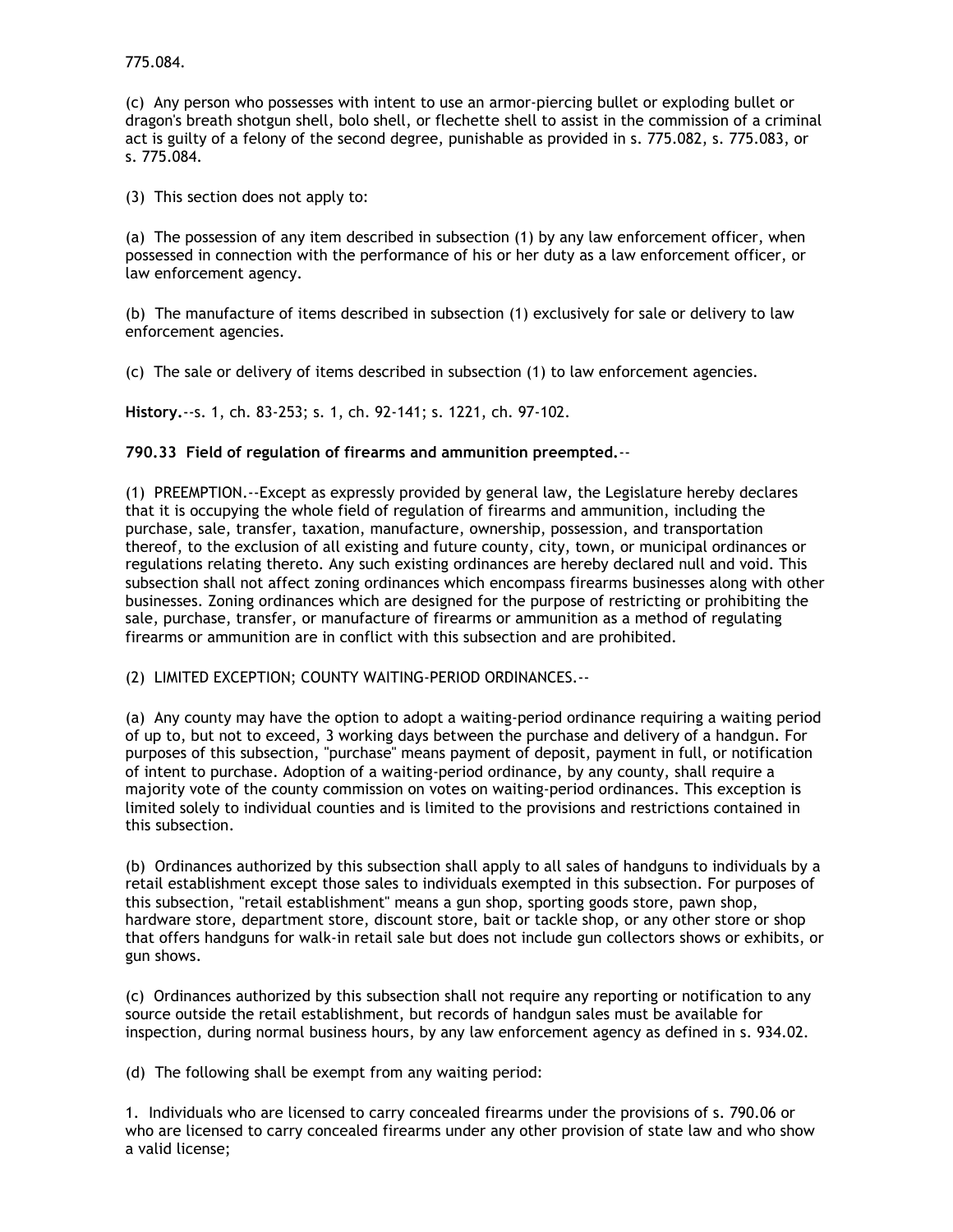2. Individuals who already lawfully own another firearm and who show a sales receipt for another firearm; who are known to own another firearm through a prior purchase from the retail establishment; or who have another firearm for trade-in;

3. A law enforcement or correctional officer as defined in s. 943.10;

4. A law enforcement agency as defined in s. 934.02;

5. Sales or transactions between dealers or between distributors or between dealers and distributors who have current federal firearms licenses; or

6. Any individual who has been threatened or whose family has been threatened with death or bodily injury, provided the individual may lawfully possess a firearm and provided such threat has been duly reported to local law enforcement.

(3) POLICY AND INTENT.--

(a) It is the intent of this section to provide uniform firearms laws in the state; to declare all ordinances and regulations null and void which have been enacted by any jurisdictions other than state and federal, which regulate firearms, ammunition, or components thereof; to prohibit the enactment of any future ordinances or regulations relating to firearms, ammunition, or components thereof unless specifically authorized by this section or general law; and to require local jurisdictions to enforce state firearms laws.

(b) As created by chapter 87-23, Laws of Florida, this section shall be known and may be cited as the "Joe Carlucci Uniform Firearms Act."

**History.**--ss. 1, 2, 3, 4, ch. 87-23; s. 5, ch. 88-183.

**790.331 Prohibition of civil actions against firearms or ammunition manufacturers, firearms trade associations, firearms or ammunition distributors, or firearms or ammunition dealers.**--

(1) The Legislature finds and declares that the manufacture, distribution, or sale of firearms and ammunition by manufacturers, distributors, or dealers duly licensed by the appropriate federal and state authorities is a lawful activity and is not unreasonably dangerous, and further finds that the unlawful use of firearms and ammunition, rather than their lawful manufacture, distribution, or sale, is the proximate cause of injuries arising from their unlawful use.

(2) Except as permitted by this section, a legal action against a firearms or ammunition manufacturer, firearms trade association, firearms or ammunition distributor, or firearms or ammunition dealer on behalf of the state or its agencies and instrumentalities, or on behalf of a county, municipality, special district, or any other political subdivision or agency of the state, for damages, abatement, or injunctive relief resulting from or arising out of the lawful design, marketing, distribution, or sale of firearms or ammunition to the public is prohibited. However, this subsection does not preclude a natural person from bringing an action against a firearms or ammunition manufacturer, firearms trade association, firearms or ammunition distributor, or firearms or ammunition dealer for breach of a written contract, breach of an express warranty, or injuries resulting from a defect in the materials or workmanship in the manufacture of a firearm or ammunition.

(3) A county, municipality, special district, or other political subdivision or agency of the state may not sue for or recover from a firearms or ammunition manufacturer, firearms trade association, firearms or ammunition distributor, or firearms or ammunition dealer damages, abatement, or injunctive relief in any case that arises out of or results from the lawful design, marketing, distribution, or sale of firearms or ammunition to the public.

(4) This section does not prohibit an action against a firearms or ammunition manufacturer, distributor, or dealer for:

(a) Breach of contract or warranty in connection with a firearm or ammunition purchased by a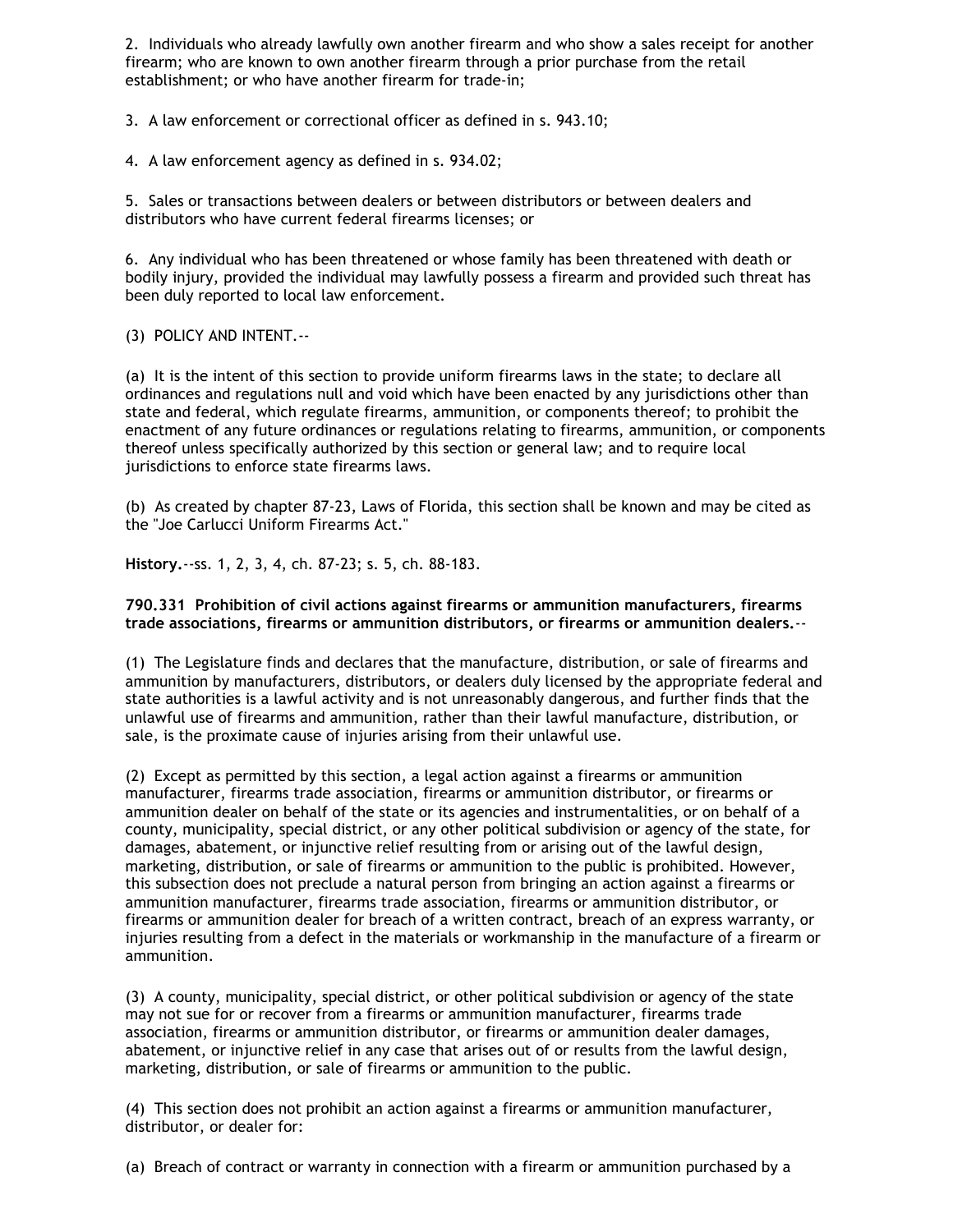county, municipality, special district, or other political subdivision or agency of the state.

(b) Injuries resulting from the malfunction of a firearm or ammunition due to a defect in design or manufacture.

(5)(a) For the purposes of this section, the potential of a firearm or ammunition to cause serious injury, damage, or death as a result of normal function does not constitute a defective condition of the product.

(b) A firearm or ammunition may not be deemed defective on the basis of its potential to cause serious injury, damage, or death when discharged legally or illegally.

(6)(a) If a civil action is brought in violation of this section, the defendant may recover all expenses resulting from such action from the governmental entity bringing such action.

(b) In any civil action where the court finds that the defendant is immune as provided in this section, the court shall award the defendant all attorney's fees, costs and compensation for loss of income, and expenses incurred as a result of such action.

(7) This section applies to any action brought on or after the effective date of this section.

**History.**--s. 1, ch. 2001-38.

**790.333 Sport shooting and training range protection; liability; claims, expenses, and fees; penalties; preemption; construction.**--

(1) LEGISLATIVE FINDINGS.--

(a) The Legislature finds that in excess of 400 sport shooting and training ranges exist on public and private lands throughout this state.

(b) These sport shooting and training ranges are widely used and enjoyed by the residents of this state and are a necessary component of the guarantees of the Second Amendment to the United States Constitution and of s. 8, Art. I of the State Constitution.

(c) Many of these ranges are used by state and local law enforcement agencies for training, practice, and regular mandatory qualification by law enforcement officers; by Fish and Wildlife Conservation Commission hunter safety instructors who teach adults and youngsters in the safe use and handling of firearms in preparation for obtaining hunting licenses; by school boards, colleges, and universities for reserve officer training corps training and activities; by school shooting teams; by Olympic competitors; and by certified instructors who teach the safe use and handling of firearms in preparation for applying for licenses to carry concealed firearms for lawful selfprotection.

(d) The public policy of the State of Florida is to encourage the safe handling and operation of firearms and mandates appropriate training in the safe use and handling of firearms for persons licensed to carry concealed firearms and for persons licensed to hunt in the state. Sport shooting and training ranges throughout this state provide the location at which this important public purpose is served and at which the firearms training mandates are fulfilled.

(e) Projectiles are integral to sport shooting and training range activity and to the ownership and use of firearms.

(f) Over years of operation, projectiles have accumulated in the environment at many ranges. Whether this projectile accumulation has caused or will cause degradation of the environment or harm to human health depends on factors that are site-specific. Therefore, sport shooting and training ranges must be allowed flexibility to apply appropriate environmental management practices at ranges. The use of environmental management practices can be implemented to avoid or reduce any potential for adverse environmental impact.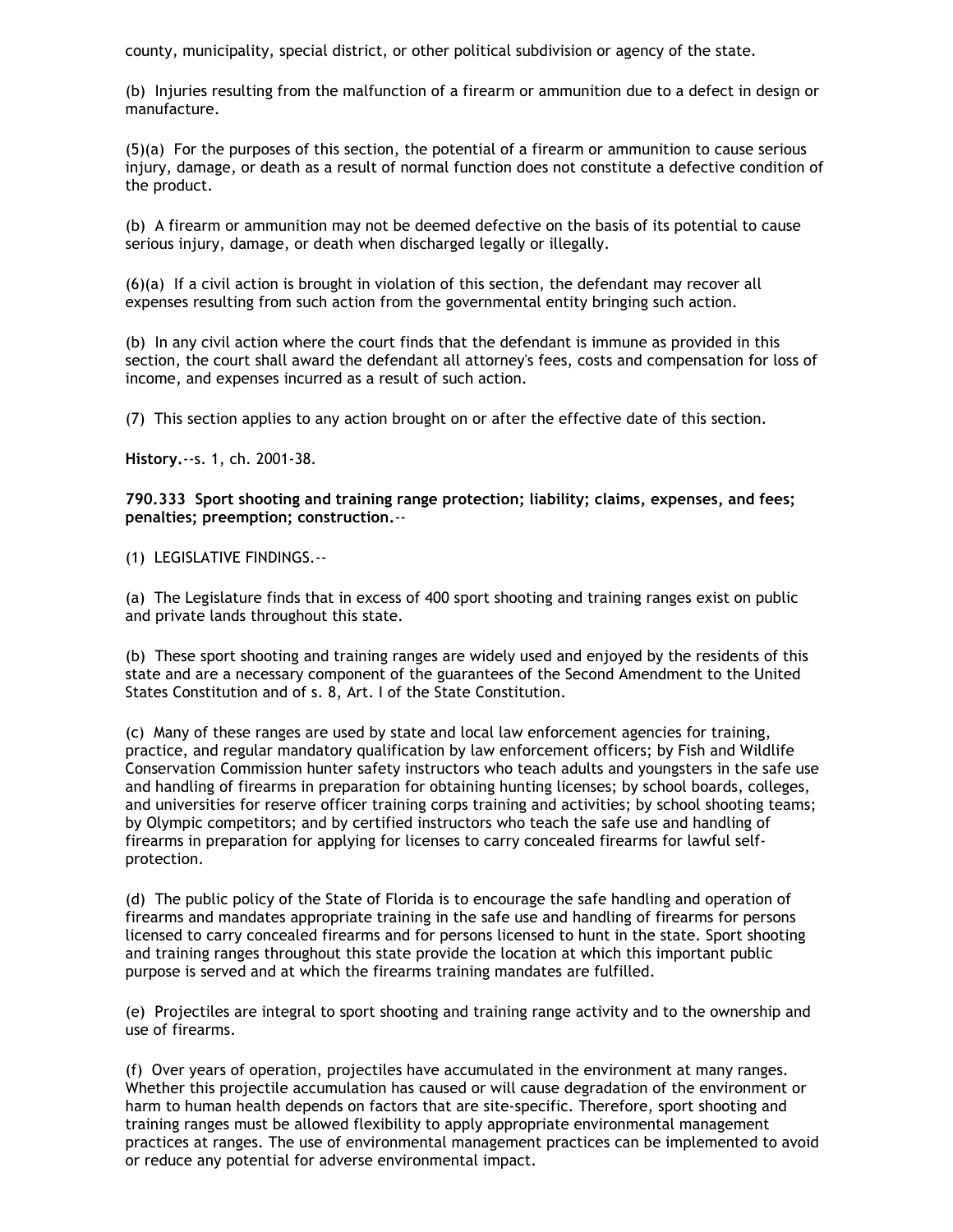(g) The Department of Environmental Protection, in collaboration with shooting range owners and operators, sport shooting organizations, law enforcement representatives, and university researchers, has developed shooting range best management practices in order to minimize any potential for any adverse environmental impact resulting from the operation of shooting ranges.

(h) Appropriate environmental management practices, when implemented where applicable, can minimize or eliminate environmental impacts associated with projectiles. Environmental management practices to maintain or to improve the condition of ranges is evolving and will continue to evolve.

(i) Unnecessary litigation and unnecessary regulation by governmental agencies of sport shooting and training ranges impairs the ability of residents of this state to ensure safe handling of firearms and to enjoy the recreational opportunities ranges provide. The cost of defending these actions is prohibitive and threatens to bankrupt and destroy the sport shooting and training range industry.

(j) The Department of Environmental Protection does not have nor has it ever had authority to force permitting requirements of part IV of chapter 403 on owners and operators of sport shooting and training ranges.

(k) The elimination of sport shooting ranges will unnecessarily impair the ability of residents of this state to exercise and practice their constitutional guarantees under the Second Amendment to the United States Constitution and under s. 8, Art. I of the State Constitution.

(2) LEGISLATIVE INTENT.--The Legislature intends to protect public and private sport shooting or training range owners, operators, users, employees, agents, contractors, customers, lenders, and insurers from lawsuits and other legal actions by the state, special purpose districts, or political subdivisions and to promote maximum flexibility for implementation of environmental management practices and of the principles of risk-based corrective action pursuant to s. 376.30701. It is also the intent of the Legislature that legal action against sport shooting and training ranges will only be a last-resort option and be available only to the department and only after all reasonable efforts to resolve disputes at shooting ranges, including compliance assistance, negotiations, and alternative dispute resolution, have been attempted.

(3) DEFINITIONS.--As used in this act:

(a) "Department" means the Department of Environmental Protection.

(b) "Operator" means any person who operates or has operated a sport shooting or training range.

(c) "Owner" means any person who owns or has owned a sport shooting or training range or any interest therein.

(d) "Projectile" means any object expelled, propelled, discharged, shot, or otherwise released from a firearm, BB gun, airgun, or similar device, including, but not limited to, gunpowder, ammunition, lead, shot, skeet, and trap targets and associated chemicals, derivatives, and constituents thereof.

(e) "Environmental management practices" includes but is not limited to Best Management Practices for Environmental Stewardship of Florida Shooting Ranges as developed by the Department of Environmental Protection. Such practices include, but are not limited to, control and containment of projectiles, prevention of the migration of projectiles and their constituents to ground and surface water, periodic removal and recycling of projectiles, and documentation of actions taken.

(f) "Environment" means the air, water, surface water, sediment, soil, and groundwater and other natural and manmade resources of this state.

(g) "User" means any person, partner, joint venture, business or social entity, or corporation, or any group of the foregoing, organized or united for a business, sport, or social purpose.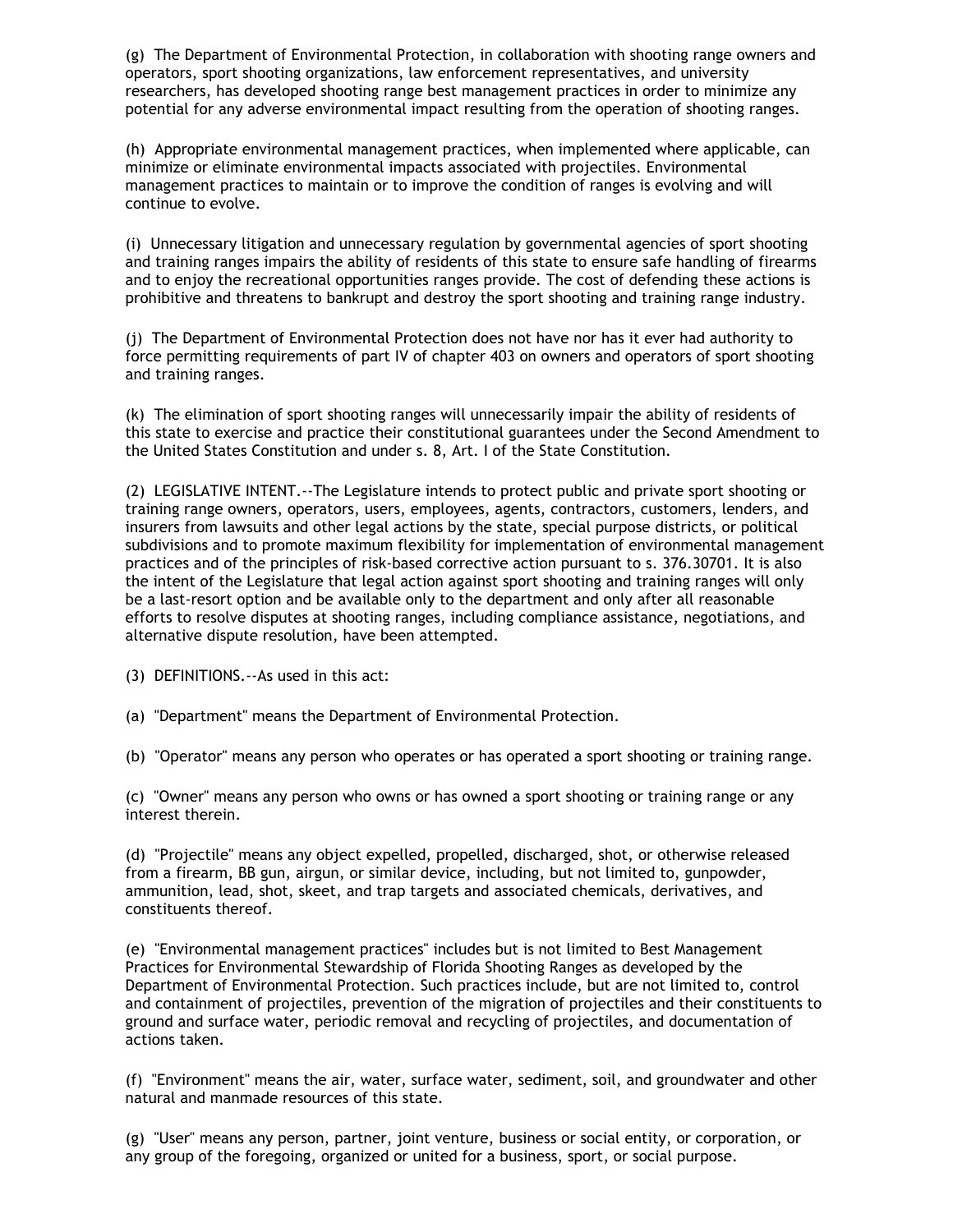(h) "Sport shooting and training range" or "range" means any area that has been designed, or operated for the use of, firearms, rifles, shotguns, pistols, silhouettes, skeet, trap, black powder, BB guns, airguns, or similar devices, or any other type of sport or training shooting.

(4) DUTIES.--

(a) No later than January 1, 2005, the department shall make a good faith effort to provide copies of the Best Management Practices for Environmental Stewardship of Florida Shooting Ranges to all owners or operators of sport shooting or training ranges. The department shall also provide technical assistance with implementing environmental management practices, which may include workshops, demonstrations, or other guidance, if any owner or operator of sport shooting or training ranges requests such assistance.

(b) No later than January 1, 2006, sport shooting or training range owners, operators, tenants, or occupants shall implement situation appropriate environmental management practices.

(c) If contamination is suspected or identified by any owner, operator, tenant, or occupant of sport shooting or training ranges, any owner, operator, tenant, or occupant of sport shooting or training ranges may request that the department assist with or perform contamination assessment, including, but not limited to, assistance preparing and presenting a plan to confirm the presence and extent of contamination.

(d) If contamination is suspected or identified by a third-party complaint or adjacent property sampling events, the department shall give 60 days' notice to the sport shooting or training range owner, operator, tenant, or occupant of the department's intent to enter the site for the purpose of investigating potential sources of contamination. The department may assist with or perform contamination assessment, including, but not limited to, assistance preparing and presenting a plan to confirm the presence and extent of contamination.

(e) If the department confirms contamination under paragraph (c) or paragraph (d), principles of risk-based corrective action pursuant to s. 376.30701 shall be applied to sport shooting or training ranges. Application of the minimum risk-based corrective action principles shall be the primary responsibility of the sport shooting range or training range owner or operator for implementation, however, the department may assist in these efforts. Risk-based corrective action plans used for these cleanups shall be based upon the presumption that the sport shooting or training range is an industrial use and not a residential use and will continue to be operated as a sport shooting or training range.

(5) SPORT SHOOTING AND TRAINING RANGE PROTECTION.--

(a) Notwithstanding any other provision of law, any public or private owner, operator, employee, agent, contractor, customer, lender, insurer, or user of any sport shooting or training range located in this state shall have immunity from lawsuits and other legal actions from the state and any of its agencies, special purpose districts, or political subdivisions for any claims of any kind associated with the use, release, placement, deposition, or accumulation of any projectile in the environment, on or under that sport shooting or training range, or any other property over which the range has an easement, leasehold, or other legal right of use, if the sport shooting or training range owner or operator has made a good faith effort to comply with subsection (4).

(b) Nothing in this act is intended to impair or diminish the private property rights of owners of property adjoining a sport shooting or training range.

(c) The sport shooting and training range protections provided by this act are supplemental to any other protections provided by general law.

(6) WITHDRAWALS OF CLAIMS AND RECOVERY OF EXPENSES AND ATTORNEY'S FEES.--

(a) Within 90 days after the effective date of this act becoming law, all claims by the state and any of its agencies, special purpose districts, or political subdivisions against sport shooting or training ranges pending in any court of this state or before any administrative agency on January 1,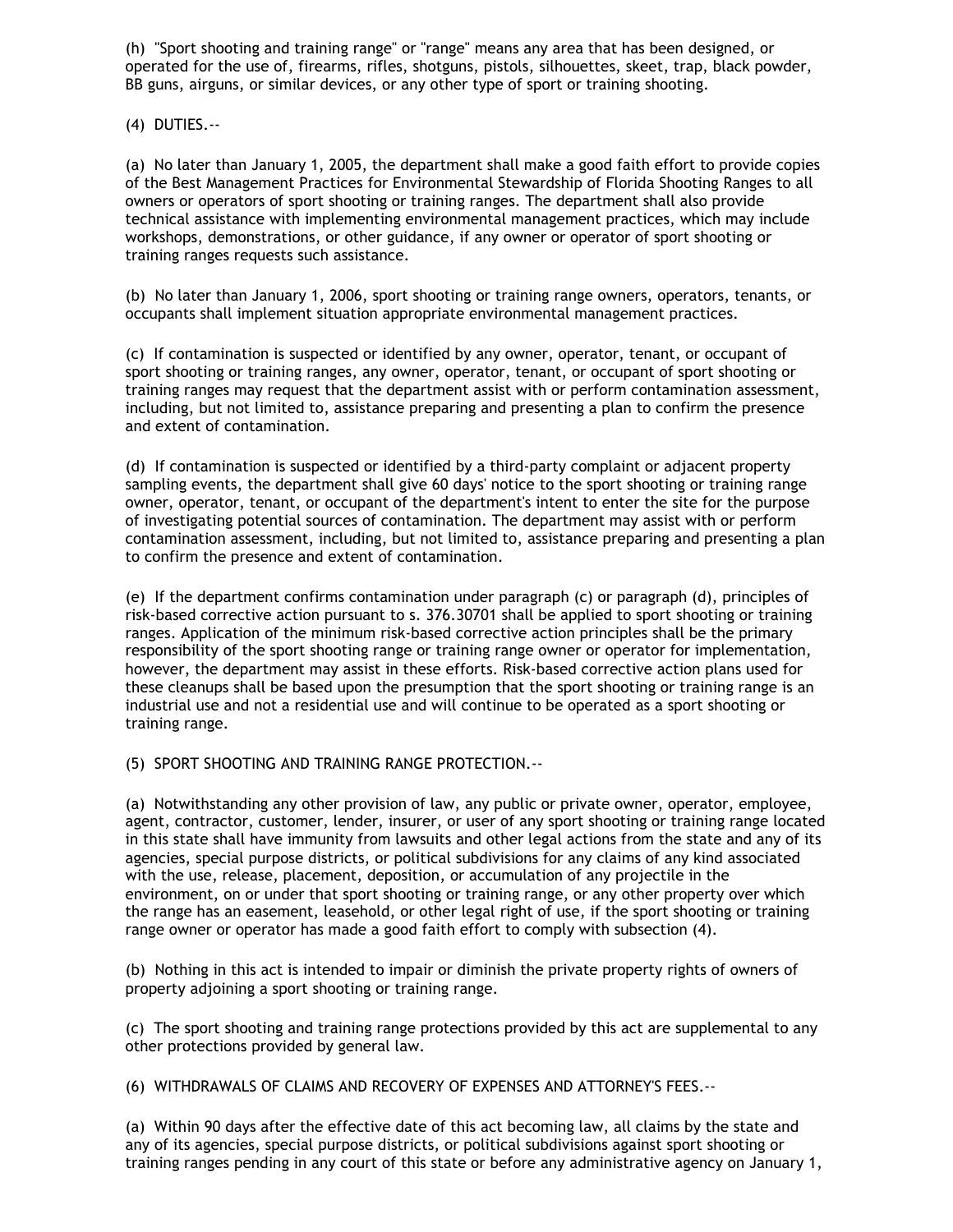2004, shall be withdrawn. The termination of such cases shall have no effect on the defendant's cause of action for damages, reasonable attorney's fees, and costs.

(b) In any action filed in violation of this act after the effective date of this act, the defendant shall recover all expenses resulting from such action from the governmental body, person, or entity bringing such unlawful action.

(7) PENALTIES.--Any official, agent, or employee of a county, municipality, town, special purpose district, or other political subdivision or agent of the state, while he or she was acting in his or her official capacity and within the scope of his or her employment or office, who intentionally and maliciously violates the provisions of this section or is party to bringing an action in violation of this section commits a misdemeanor of the first degree, punishable as provided in ss. 775.082 and 775.083.

(8) PREEMPTION.--Except as expressly provided by general law, the Legislature hereby declares that it is occupying the whole field of regulation of firearms and ammunition use at sport shooting and training ranges, including the environmental effects of projectile deposition at sport shooting and training ranges.

(9) The provisions of this act shall supersede any conflicting provisions of chapter 376 or chapter 403.

(10) CONSTRUCTION.--This act shall be liberally construed to effectuate its remedial and deterrent purposes.

**History.**--s. 1, ch. 2004-56.

**790.335 Prohibition of registration of firearms.**--

(1) LEGISLATIVE FINDINGS AND INTENT.--

(a) The Legislature finds and declares that:

1. The right of individuals to keep and bear arms is guaranteed under both the Second Amendment to the United States Constitution and s. 8, Art. I of the State Constitution.

2. A list, record, or registry of legally owned firearms or law-abiding firearm owners is not a law enforcement tool and can become an instrument for profiling, harassing, or abusing law-abiding citizens based on their choice to own a firearm and exercise their Second Amendment right to keep and bear arms as guaranteed under the United States Constitution. Further, such a list, record, or registry has the potential to fall into the wrong hands and become a shopping list for thieves.

3. A list, record, or registry of legally owned firearms or law-abiding firearm owners is not a tool for fighting terrorism, but rather is an instrument that can be used as a means to profile innocent citizens and to harass and abuse American citizens based solely on their choice to own firearms and exercise their Second Amendment right to keep and bear arms as guaranteed under the United States Constitution.

4. Law-abiding firearm owners whose names have been illegally recorded in a list, record, or registry are entitled to redress.

(b) The Legislature intends through the provisions of this section to:

1. Protect the right of individuals to keep and bear arms as guaranteed under both the Second Amendment to the United States Constitution and s. 8, Art. I of the State Constitution.

2. Protect the privacy rights of law-abiding firearm owners.

(2) PROHIBITIONS.--No state governmental agency or local government, special district, or other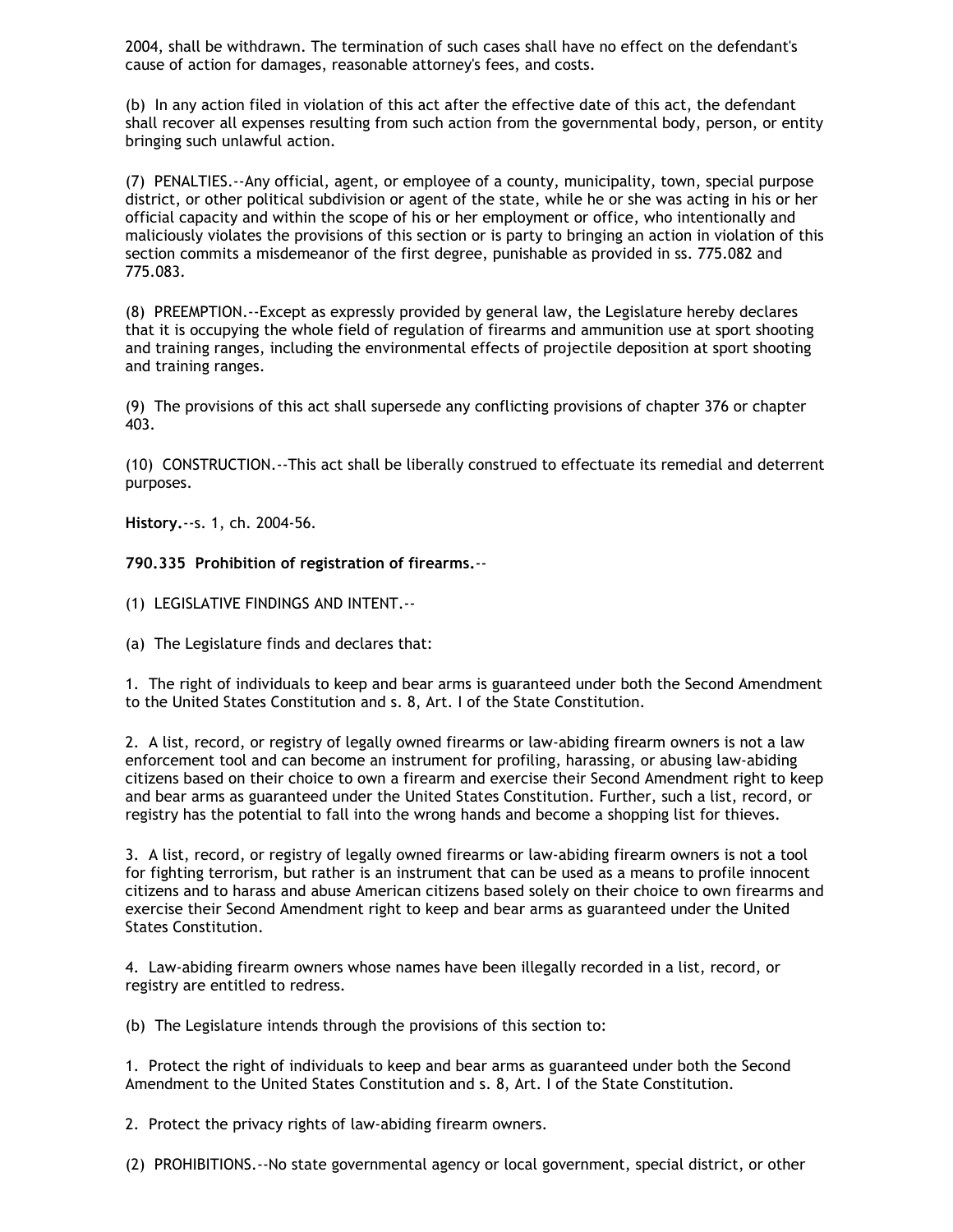political subdivision or official, agent, or employee of such state or other governmental entity or any other person, public or private, shall knowingly and willfully keep or cause to be kept any list, record, or registry of privately owned firearms or any list, record, or registry of the owners of those firearms.

(3) EXCEPTIONS.--The provisions of this section shall not apply to:

(a) Records of firearms that have been used in committing any crime.

(b) Records relating to any person who has been convicted of a crime.

(c) Records of firearms that have been reported stolen that are retained for a period not in excess of 10 days after such firearms are recovered. Official documentation recording the theft of a recovered weapon may be maintained no longer than the balance of the year entered, plus 2 years.

(d) Firearm records that must be retained by firearm dealers under federal law, including copies of such records transmitted to law enforcement agencies. However, no state governmental agency or local government, special district, or other political subdivision or official, agent, or employee of such state or other governmental entity or any other person, private or public, shall accumulate, compile, computerize, or otherwise collect or convert such written records into any form of list, registry, or database for any purpose.

(e)1. Records kept pursuant to the recordkeeping provisions of s. 790.065; however, nothing in this section shall be construed to authorize the public release or inspection of records that are made confidential and exempt from the provisions of s.  $119.07(1)$  by s. 790.065(4)(a).

2. Nothing in this paragraph shall be construed to allow the maintaining of records containing the names of purchasers or transferees who receive unique approval numbers or the maintaining of records of firearm transactions.

(f) Firearm records, including paper pawn transaction forms and contracts on firearm transactions, required by chapters 538 and 539.

1. Electronic firearm records held pursuant to chapter 538 may only be kept by a secondhand dealer for 30 days after the date of the purchase of the firearm by the secondhand dealer.

2. Electronic firearm records held pursuant to chapter 539 may only be kept by a pawnbroker for 30 days after the expiration of the loan that is secured by a firearm or 30 days after the date of purchase of a firearm, whichever is applicable.

3. Except as required by federal law, any firearm records kept pursuant to chapter 538 or chapter 539 shall not, at any time, be electronically transferred to any public or private entity, agency, business, or enterprise, nor shall any such records be copied or transferred for purposes of accumulation of such records into lists, registries, or databases.

4. Notwithstanding subparagraph 3., secondhand dealers and pawnbrokers may electronically submit firearm transaction records to the appropriate law enforcement agencies as required by chapters 538 and 539; however, the law enforcement agencies may not electronically submit such records to any other person or entity and must destroy such records within 60 days after receipt of such records.

5. Notwithstanding subparagraph 3., secondhand dealers and pawnbrokers may electronically submit limited firearms records consisting solely of the manufacturer, model, serial number, and caliber of pawned or purchased firearms to a third-party private provider that is exclusively incorporated, exclusively owned, and exclusively operated in the United States and that restricts access to such information to only appropriate law enforcement agencies for legitimate law enforcement purposes. Such records must be destroyed within 30 days by the third-party provider. As a condition of receipt of such records, the third-party provider must agree in writing to comply with the requirements of this section. Any pawnbroker or secondhand dealer who contracts with a third-party provider other than as provided in this act or electronically transmits any records of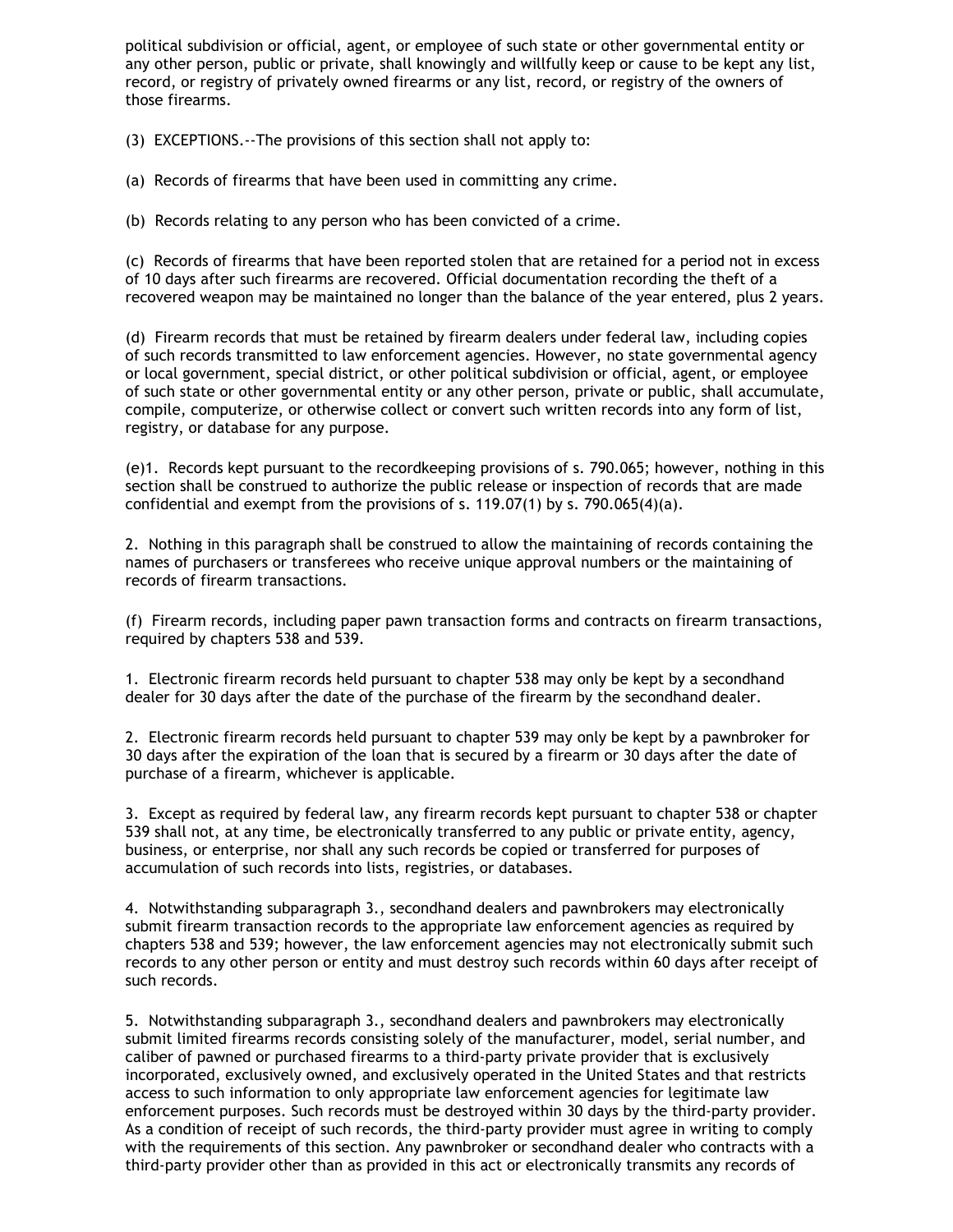firearms transactions to any third-party provider other than the records specifically allowed by this paragraph commits a felony of the second degree, punishable as provided in s. 775.082 or s. 775.083.

(g) Records kept by the Department of Law Enforcement of NCIC transactions to the extent required by federal law and a log of dates of requests for criminal history record checks, unique approval and nonapproval numbers, license identification numbers, and transaction numbers corresponding to such dates.

(h) Records of an insurer that, as a condition to providing insurance against theft or loss of a firearm, identify such firearm. Such records may not be sold, commingled with records relating to other firearms, or transferred to any other person or entity. The insurer may not keep a record of such firearm more than 60 days after the policy of insurance expires or after notification by the insured that the insured is no longer the owner of such firearm.

(i) Lists of customers of a firearm dealer retained by such dealer, provided that such lists do not disclose the particular firearms purchased. Such lists, or any parts thereof, may not be sold, commingled with records relating to other firearms, or transferred to any other person or entity.

(j) Sales receipts retained by the seller of firearms or by a person providing credit for such purchase, provided that such receipts shall not serve as or be used for the creation of a database for registration of firearms.

(k) Personal records of firearms maintained by the owner of such firearms.

(l) Records maintained by a business that stores or acts as the selling agent of firearms on behalf of the lawful owner of the firearms.

(m) Membership lists of organizations comprised of firearm owners.

(n) Records maintained by an employer or contracting entity of the firearms owned by its officers, employees, or agents, if such firearms are used in the course of business performed on behalf of the employer.

(o) Records maintained pursuant to s. 790.06 by the Department of Agriculture and Consumer Services of a person who was a licensee within the prior 2 years.

(p) Records of firearms involved in criminal investigations, criminal prosecutions, criminal appeals, and postconviction motions, civil proceedings relating to the surrender or seizure of firearms including protective injunctions, Baker Act commitments, and sheriff's levies pursuant to court judgments, and voluntary surrender by the owner or custodian of the firearm.

(q) Paper documents relating to firearms involved in criminal cases, criminal investigations, and criminal prosecutions, civil proceedings relating to the surrender or seizure of firearms including protective injunctions, Baker Act commitments, and sheriff's levies pursuant to court judgments, and voluntary surrender by the owner or custodian of the firearm.

(r) Noncriminal records relating to the receipt, storage or return of firearms, including, but not limited to, records relating to firearms impounded for storage or safekeeping, receipts proving that a firearm was returned to the rightful owner and supporting records of identification and proof of ownership, or records relating to firearms impounded pursuant to levies or court orders, provided, however, that such records shall not be compiled, sorted, or otherwise arranged into any lists, indexes, or registries of firearms or firearms owners.

(4) PENALTIES.--

(a) Any person who violates a provision of this section commits a felony of the third degree, punishable as provided in s. 775.082 or s. 775.083.